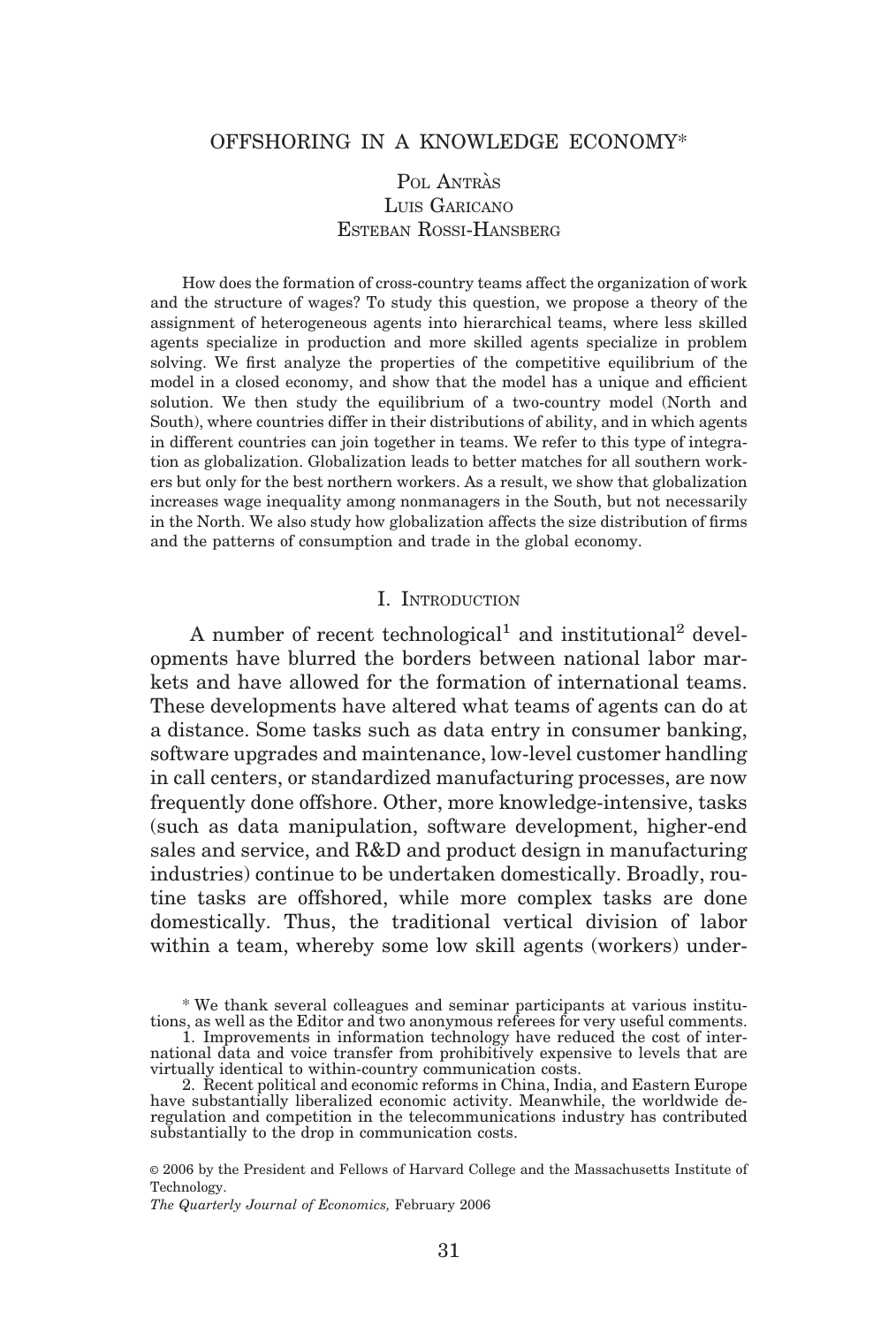take routine tasks and the highest skill agents (managers) specialize in knowledge-intensive tasks, can now take place across countries

In our view, what is important about this new division of labor is that it alters the feasible matches between agents' skill types. High skill agents in more developed countries can leverage their knowledge at lower cost by working with cheaper labor on routine tasks, and the better workers in less developed countries are able to become part of international high value added teams.

In this paper we present a simple framework that puts agent skill heterogeneity and matching at the center of the analysis. By allowing us to analyze changes in matching and in the supporting earnings functions, our framework allows us to examine the impact of offshoring on wages, on occupational choices (production versus knowledge jobs), and (as matches are "many-to-one") on the distribution of firm sizes

We model an economy in which production requires physical inputs and knowledge, and where a continuum of agents with heterogenous abilities sorts into teams competitively. Agents of different skill levels form teams. Less skilled agents (workers) specialize in production work and deal with routine tasks; while the most skilled agents specialize in knowledge-intensive tasks (managers). Relative to less skilled managers, better managers are able to increase more the productivity of all the workers in their team, as they are able to solve a wider range of the problems their team confronts in production. Better production workers allow individuals to manage larger teams, as workers can solve more problems by themselves and require less help. This results in a complementarity between manager and worker ability that determines the identity of agents working and managing different teams. It also determines, through comparative advantage, the occupational choice of agents. More able agents, although more productive as production workers, want to set up their own firms and manage their own teams of workers, instead of working for other managers.

To study the impact of the formation of international teams in this economy, we study a simple one-sector, two-country model in which countries differ only in their skill distributions. In particular, one country, the North, has a distribution of skills with a relatively high mean, while the other country, the South, has a distribution of skills with a relatively low mean. In our model, the "skill overlap" implied by these skill differences is captured by a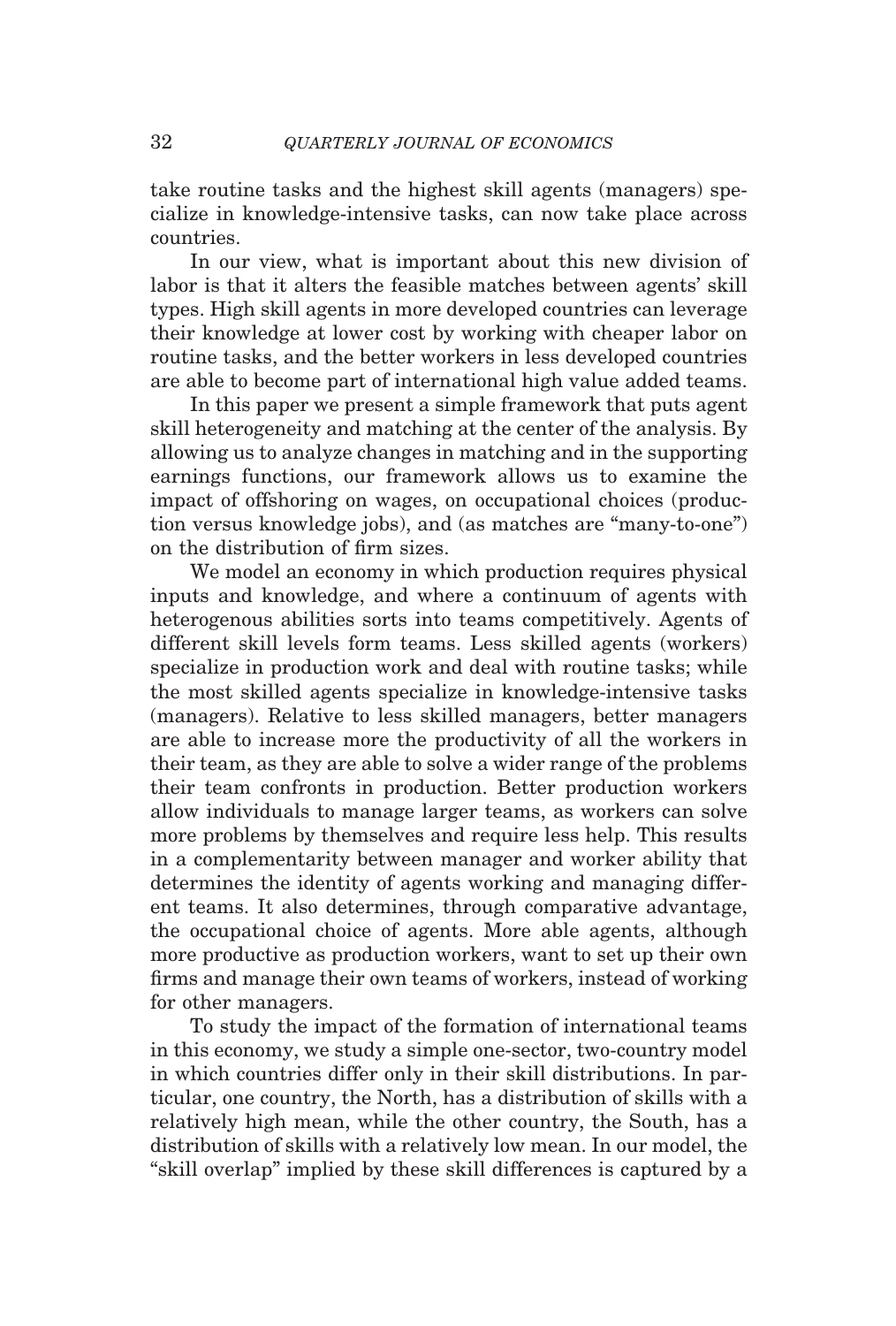single parameter, which plays a crucial role in the analysis. The other key parameter in our model is the cost of communicating knowledge within teams (i.e., the state of communication technology), which determines the extent to which managers can leverage their knowledge via larger teams.

We initially study the case in which cross-country teams are prohibitively expensive, so that the equilibria in the North and in the South correspond to those of two closed economies. We then compare these equilibria to that of a perfectly integrated international economy, where cross-border teams are as expensive as local ones. We refer to this type of integration as "globalization."

We first show that globalization leads to the formation of international teams in which northern managers supervise teams of southern workers: offshoring. Offshoring thus allows for the geographic separation of production and problem solving, and the delocation of physical production toward the South. It leads to the creation of routine jobs and an increase in production in the South, and to the creation of knowledge-intensive jobs, or firms, and a decrease in production in the North. This implies that the pattern of trade is such that the South is a net exporter of physical goods, while the North is a net exporter of knowledge services

Globalization also affects the level and structure of earnings of individuals, both in the North and in the South. We first show that our model is consistent with the empirical regularity that southern workers employed in multinational firms receive wages that are on average higher than those received by workers employed in domestic firms (see Aitken, Hanson, and Harrison [1996] for empirical evidence). We next analyze how globalization affects income inequality within each of the two countries. We show that globalization leads to an increase in within-worker wage inequality, that is wage inequality among nonmanagers, in the South. This prediction is consistent with the findings of several empirical studies (e.g., Feenstra and Hanson [1997], Goldberg and Pavcnik [2004], and references therein). These findings have received considerable attention in the international trade literature since they cannot be easily rationalized with standard factor proportions trade frameworks. Our theory predicts an increase in withinworker inequality in the South as a result of changes in matching: globalization improves the quality of the managers with whom southern workers are matched, thus raising the productivity of these workers, and thereby leading to an increase in their marginal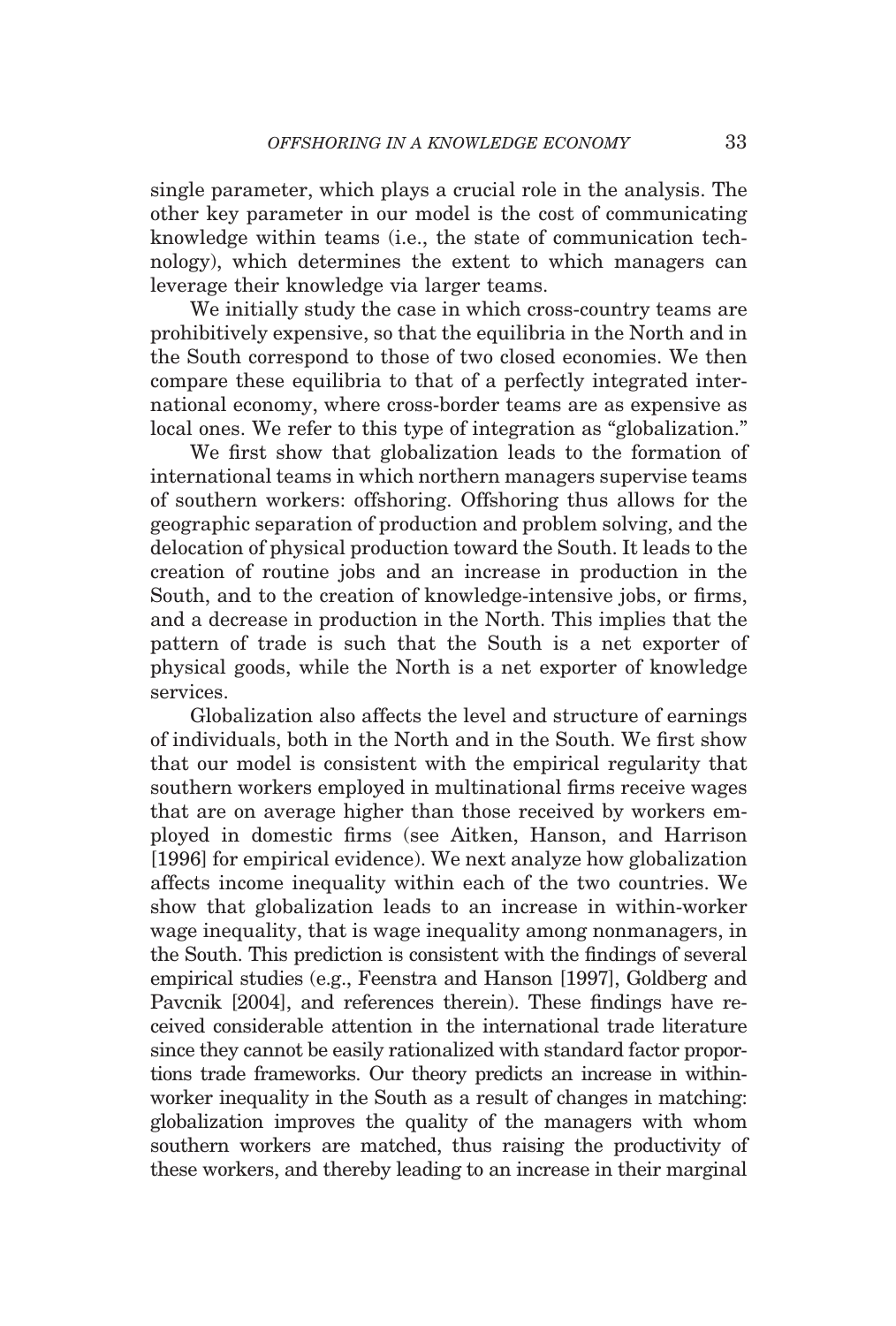return to skill. This effect is reinforced by an occupational choice effect: more agents become workers, hence increasing the range of abilities in the worker skill distribution.

The effect on within-worker wage inequality in the North is more complicated. On the one hand, low skill workers in the North face increased competition from southern workers, and this tends to reduce their marginal return to skill. On the other hand, our model highlights a new force leading to an increase in withinworker wage inequality in the North. When more low skill agents are available, the time of high skill managers becomes more scarce, and workers who are better able to economize on this time become relatively more valuable. As a result, the value of more skilled workers relative to less skilled ones increases, as does the difference between the ability of the managers they are matched with. When either the skill overlap or communication costs are sufficiently low, so that high skill managers are particularly valuable and scarce, this last effect dominates, and globalization increases wage inequality not only in the South but also in the North. Conversely, when communication costs and the skill overlap are sufficiently large, the former effect dominates, and offshoring is associated with lower wage inequality in the North. This may help rationalize the findings of Feenstra and Hanson [1996b. 1999] that offshoring raised wage inequality in the United States in the 1980s but not in the 1970s. Our theory suggests that these findings can be explained by lower communication costs and deeper trade integration with less developed countries in the 1980s than in the  $1970s$ .<sup>3</sup>

Which firms engage in offshoring? When the skill overlap is large and communication costs are high, only the most productive and larger firms will engage in offshoring; while, when the skill overlap is small and communication costs are low, the firms that engage in offshoring will actually be the least productive firms, those controlled by the lowest skill managers. More generally, we show that the "quality" of offshoring, as measured by the average skill level of the workers that form international teams relative to the skill level of all southern workers, is weakly increasing in both the skill overlap and communication costs. At the same time, we show that the "quantity" of offshoring, as measured by the

<sup>3.</sup> The ability of our model to deliver the level of income for all agents in the economy also allows us to identify the winners and losers from globalization. In particular, in subsection IV.B we show that there is always a subset of workers who are hurt by globalization.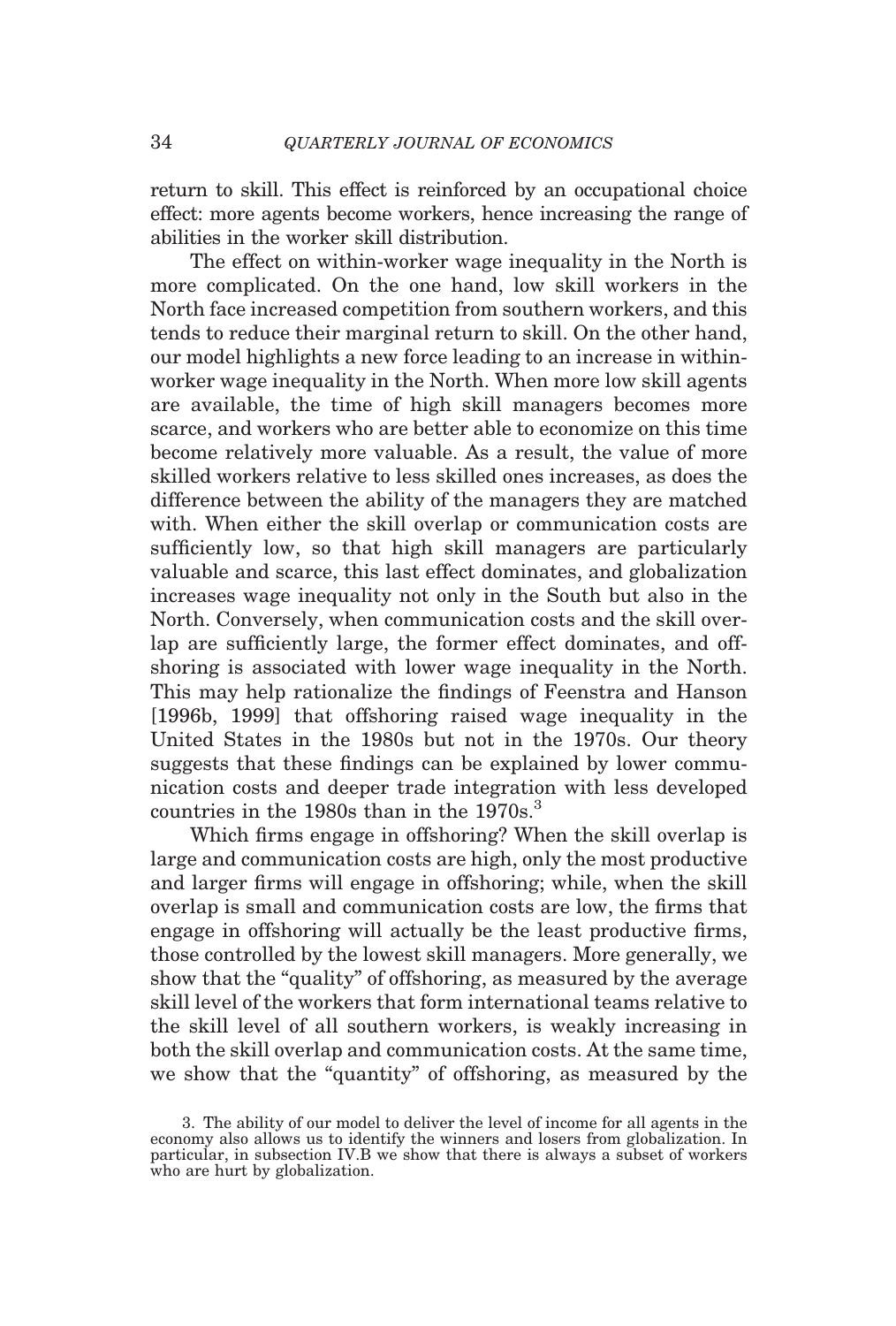proportion of southern workers who work for northern managers, is instead weakly decreasing in both communication costs and the skill overlap, and converges to zero as the skill distributions completely overlap. We also study how occupational choices, the size distribution of firms, and wage inequality are affected by these same parameters.

One of the advantages of our approach is that offshoring is not only the result of the relative aggregate supply of skills, but rather follows from the competitive sorting of agents with different skill levels into teams. Paraphrasing Sattinger [1993], wages in the economy play an allocative role rather than simply being rewards for the possession of particular characteristics. This allows us to derive conclusions on the characteristics of offshoring firms as well as on the distribution of wages. Most other efforts to understand offshoring do not have this feature. Feenstra and Hanson [1996a, 1997, 2003], for example, assume factor endowments of skilled and unskilled workers in the North and South. and a production function that uses these inputs to produce either intermediate or final goods.<sup>4</sup> In these models offshoring is the result of foreign direct investment and leads to changes in wage inequality as a result of changes in the sectoral composition of production. Their work is important in that it determines the changes in wages due to these sectoral (in inputs or output) compositional changes.<sup>5</sup> In general, however, it is silent about changes in wage inequality within narrowly defined sectors as well as on the cross-sectional characteristics of offshoring firms.<sup>6</sup>

Our paper is closely related to the work of Grossman and Maggi [2000] and Kremer and Maskin [2003], in that they also study the relationship between patterns of trade and patterns of matching between the skill of different workers.<sup>7</sup> Grossman and

4. Feenstra and Hanson [1997] assume that the supply of skill and unskilled labor does respond to relative wages, but they do not model the occupational

Factor document of agents into production teams.<br>
choice decision or the sorting of agents into production teams.<br>
5. Feenstra and Hanson [2003] stress that these changes in the sectoral<br>
composition of production may occu

also abstract from the dimensions that we focus on: in particular, Acemoglu [2003], Bernard, Robertson, and Schott [2004], Zhu and Trefler [2005], and Verhoogen [2004].

7. Nocke and Yeaple [2004] present an assignment model of FDI, but focus on the matching between brands of different quality and entrepreneurs of heterogeneous ability. Our paper is also related to a branch in the literature that has stressed the importance of heterogeneity in understanding the differential impact that globalization may have on different types of firms or workers (e.g., Manesse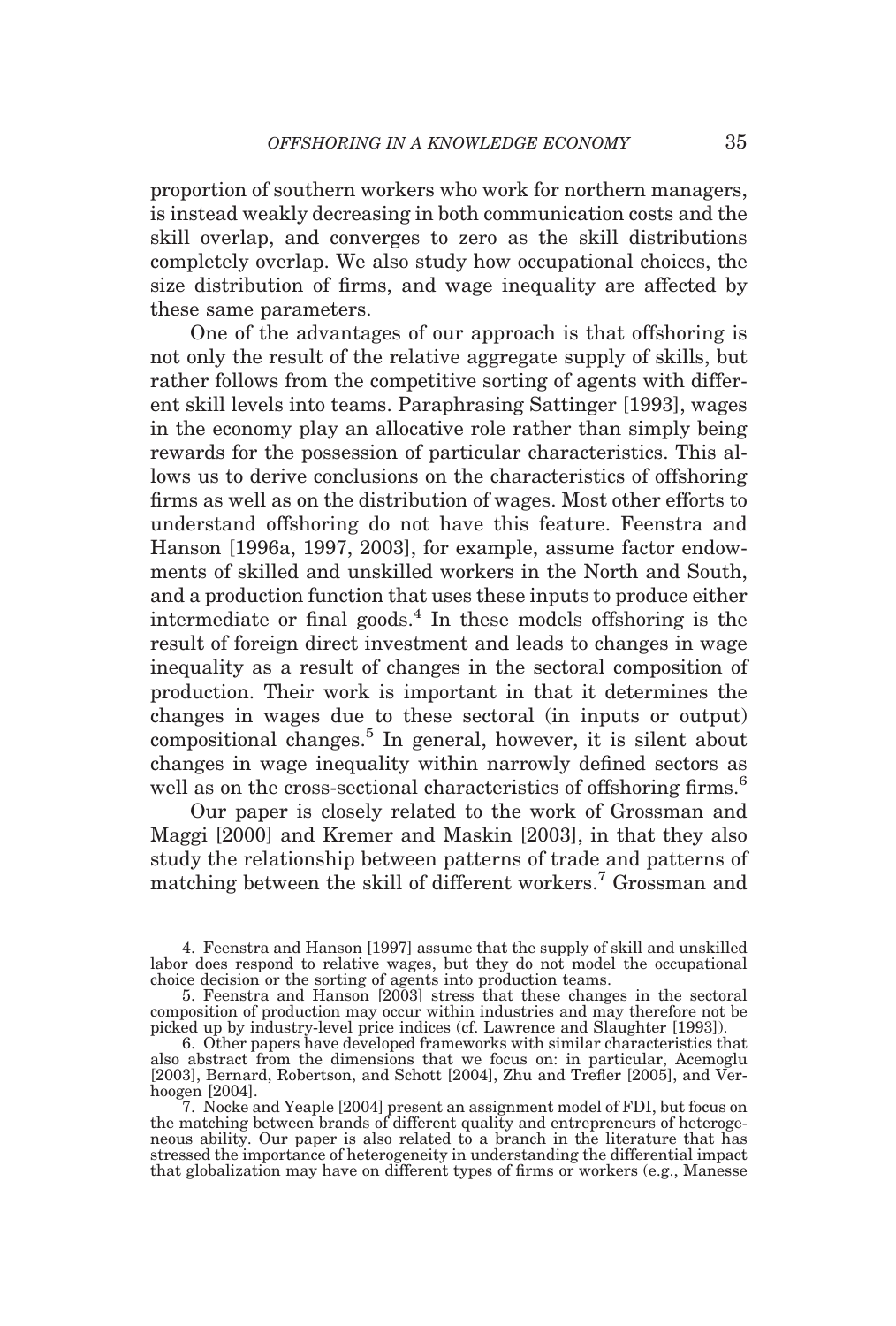Maggi consider the consequences of different types of production functions involving substitutability or complementarity in skills for the patterns of specialization and trade. A maintained assumption in their analysis is that international teams are not allowed to form

Our work is more closely related to Kremer and Maskin [2003], who study the patterns of trade and wages that result from production functions that are characterized by complementarity between inputs and imperfect substitutability between them. Consistent with any production function that may hope to address within-worker wage inequality, the production function we study involves skill complementarity, imperfect substitutability between workers' skill, and differential sensitivity to the skill of different workers (see Kremer and Maskin [1997]). Our model, however, is novel in four key dimensions. First, following Garicano and Rossi-Hansberg [2005, 2004], it is the only one to involve hierarchical one-to-many matching (rather than one-to-one matching), where a manager is endogenously matched with a potentially large number of workers, and can potentially raise the output of all of them. Second, the identity of managers and workers is endogenous and is the result of an occupational choice decision. Third, the actual team production function results naturally and endogenously from a production process that does not assume skill complementarities, but rather derives them from the specialization of agents in different aspects of the process---production and knowledge. Fourth, the relation between the skill of the manager and that of the worker is mediated by communication technology; that is, the state of communication technology determines the extent to which a manager can leverage his knowledge by communicating it to many or few production workers. As a result of these differences, we are able to move beyond previous contributions in formally analyzing how the process of globalization interacts with the state of communication technologies in determining the worldwide organization of production and the structure of rewards that support it.<sup>8</sup>

and Turrini [2001], Melitz [2003], Helpman, Melitz, and Yeaple [2004], Antràs and Helpman [2004], and Yeaple [2005]).<br>8. For previous equilibrium models of the allocation of heterogeneous agents

to hierarchical teams, but which do not involve matching between workers and managers, see Lucas [1978], Rosen [1982], and Waldman [1984].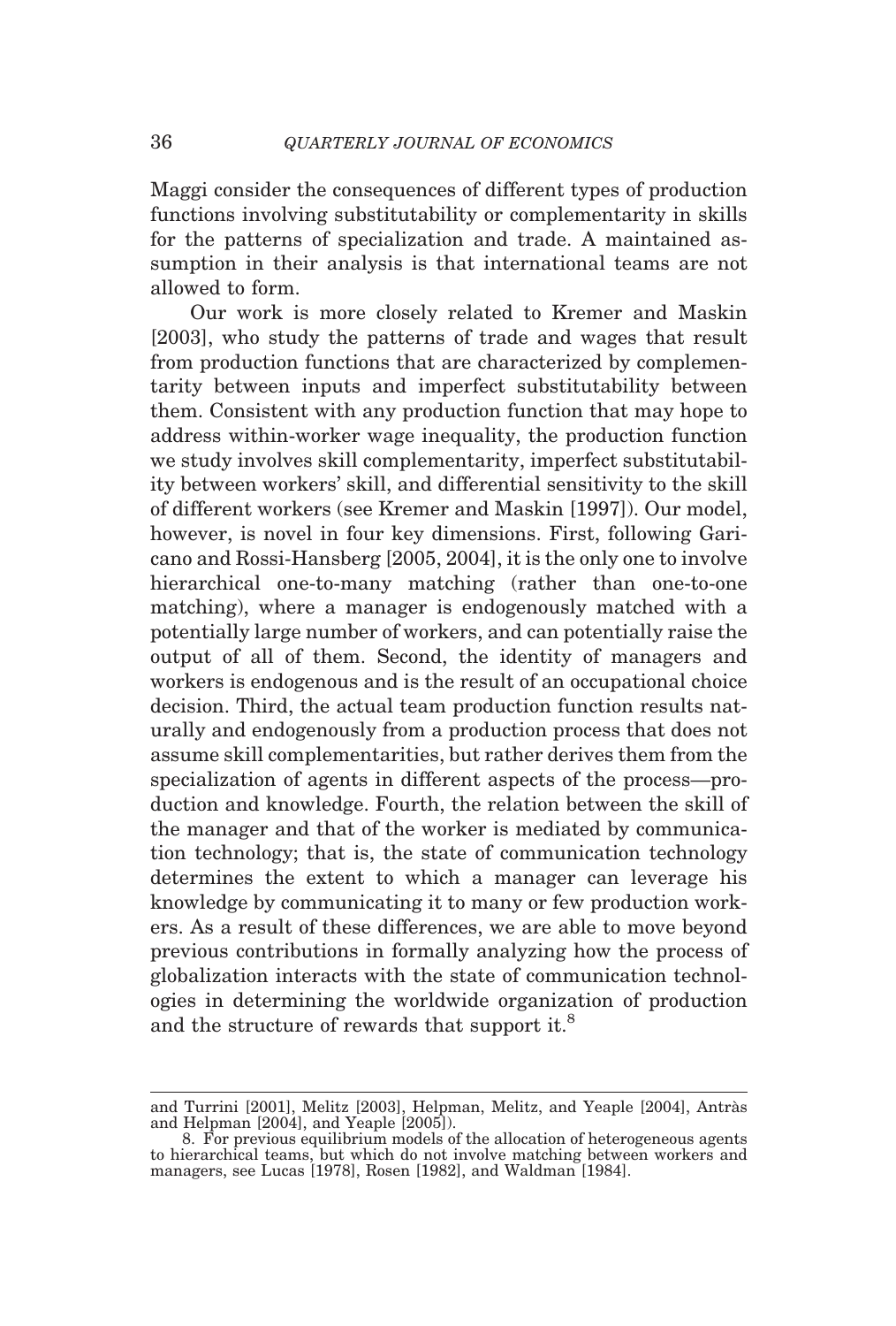Our paper differs from Garicano and Rossi-Hansberg [2005] in that we simplify the analysis by taking the skill level of agents as exogenous, and we limit team sizes to two layers. The payoff for this simplification is that we provide a closed-form solution to the model and, most importantly, we are able to study the relationship between matching and wage inequality across countries.

The rest of the paper is organized as follows. Section II presents the basic framework for a closed economy and shows existence, uniqueness, and optimality. Section III constructs an equilibrium in the integrated economy and discusses its basic properties. Section IV discusses the effects of economic integration or globalization. Section V presents comparative statics with respect to communication costs and the skill overlap, and Section VI concludes. All the proofs in the paper are relegated to the Appendix.

### **II.** THE MODEL

Agents are endowed with one unit of time and a skill level  $z$ . The distribution of skills in the population is given by a cumulative distribution function  $G(z)$ , with density  $g(z)$ , that for the moment we will assume has support in  $[0,\bar{z}]$  with  $\bar{z} \leq 1$ . Agents rank consumption according to a linear utility function, so they are income maximizers, given that we normalize the price of the only good in the economy to one.

Our theory of the organization of production follows Garicano [2000]. Production is done by teams with one manager and production workers. Workers spend their time producing. While producing, they face a problem that has to be solved for production to happen. If a worker knows the solution to her problem, she solves it and produces one unit of output. If she does not know the solution, she can ask her manager. If the manager knows the solution to the problem, the manager solves it immediately, communicates the solution to the worker, and she produces one unit of output. The manager spends  $0 < h < 1$  units of time communicating what she knows to the worker no matter if she knows the solution to the problem or not. The skill level of an agent determines the set of problems she can solve. An agent with skill  $z$  can solve all problems that require knowledge between  $0$  and  $z$ . We normalize the set of problems so that the skill level  $z$  is also the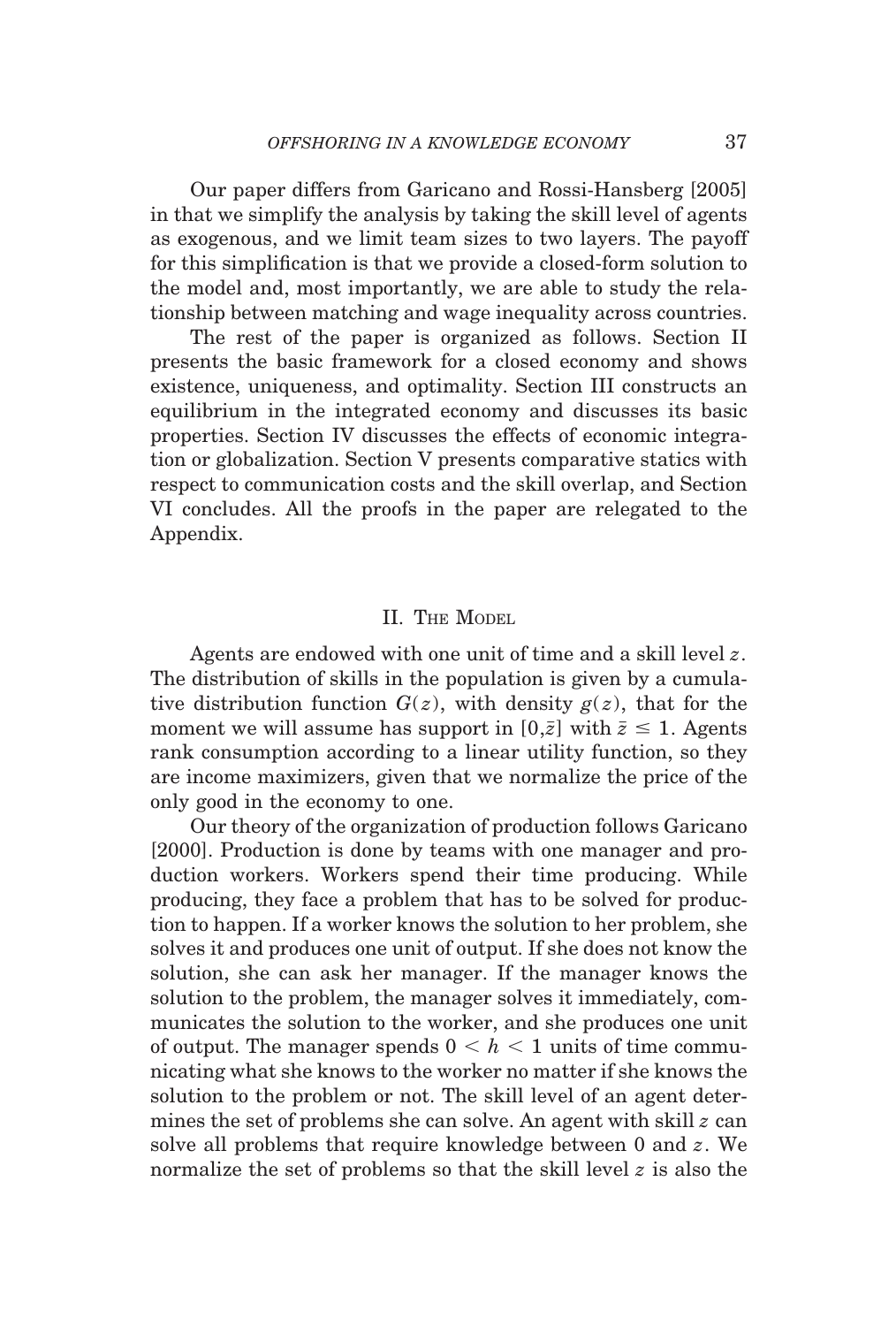proportion of problems an agent can solve.<sup>9</sup> Hence, a manager in a team with *n* workers of skill  $z_n$  faces the following time constraint:

$$
h(1-z_p)n=1,
$$

and so can deal with  $n(z_n) = 1/[h(1 - z_n)]$  workers.<sup>10</sup> Production in a team formed by a manager with skill level  $z_m$  and workers with skill  $z_n$  is therefore given by  $z_m n(z_p)$ . Given wages, managers choose the ability of their workers to maximize rents.<sup>11</sup>

(1) 
$$
R(z_m) = \max_{z_p} (z_m - w(z_p))n(z_p) = \max_{z_p} \frac{z_m - w(z_p)}{h(1 - z_p)},
$$

subject to

$$
h(1-z_p)n=1.
$$

The first-order condition of this problem is given by

(2) 
$$
w'(z_p) = \frac{z_m - w(z_p)}{1 - z_p}.
$$

Agents choose whether to become managers or workers so as to maximize their utility, that is, their income. Hence given their ability z, they solve max  $\{R(z), w(z)\}\$ . This implies that the earnings function, the envelope of the wage and rent functions, given occupational choices, will be continuous.

In equilibrium labor markets clear. Namely, at the equilibrium wages and earnings, the supply and demand of production workers equalize at all skill levels. Let  $w(\cdot)$  be an equilibrium wage function, and let the equilibrium occupational choice decision be such that agents with skill levels in  $[0, z^*]$  become workers and agents in  $[z^*,\overline{z}]$  become managers. Agents with knowl-

9. The upper bound  $\overline{z}$  thus represents the fraction of problems that the most-skilled agent in the economy can solve.

10. In principle, the interpretation of our technology given in the text requires us to address the stochastic element in the arrival of problems, which could result in congestion and queuing. Doing so would not, we believe, add to the economics of the question at hand. An alternative interpretation, that circumvents the need to address these issues, is that each worker draws a continuum of problems of measure one. Workers then solve the problems that they can, given their skill level, and ask managers for help on the measure of problems that they do not know how to solve. Then,  $h$  would be interpreted as the time cost for a manager of helping on a measure one of problems.

11. Note also that we have assumed that a manager with ability  $z_m$  hires<br>workers of homogeneous ability  $z_p$ . In Antràs, Garicano, and Rossi-Hansberg<br>[2005] we generalize the technology and show that this assumption is w of generality.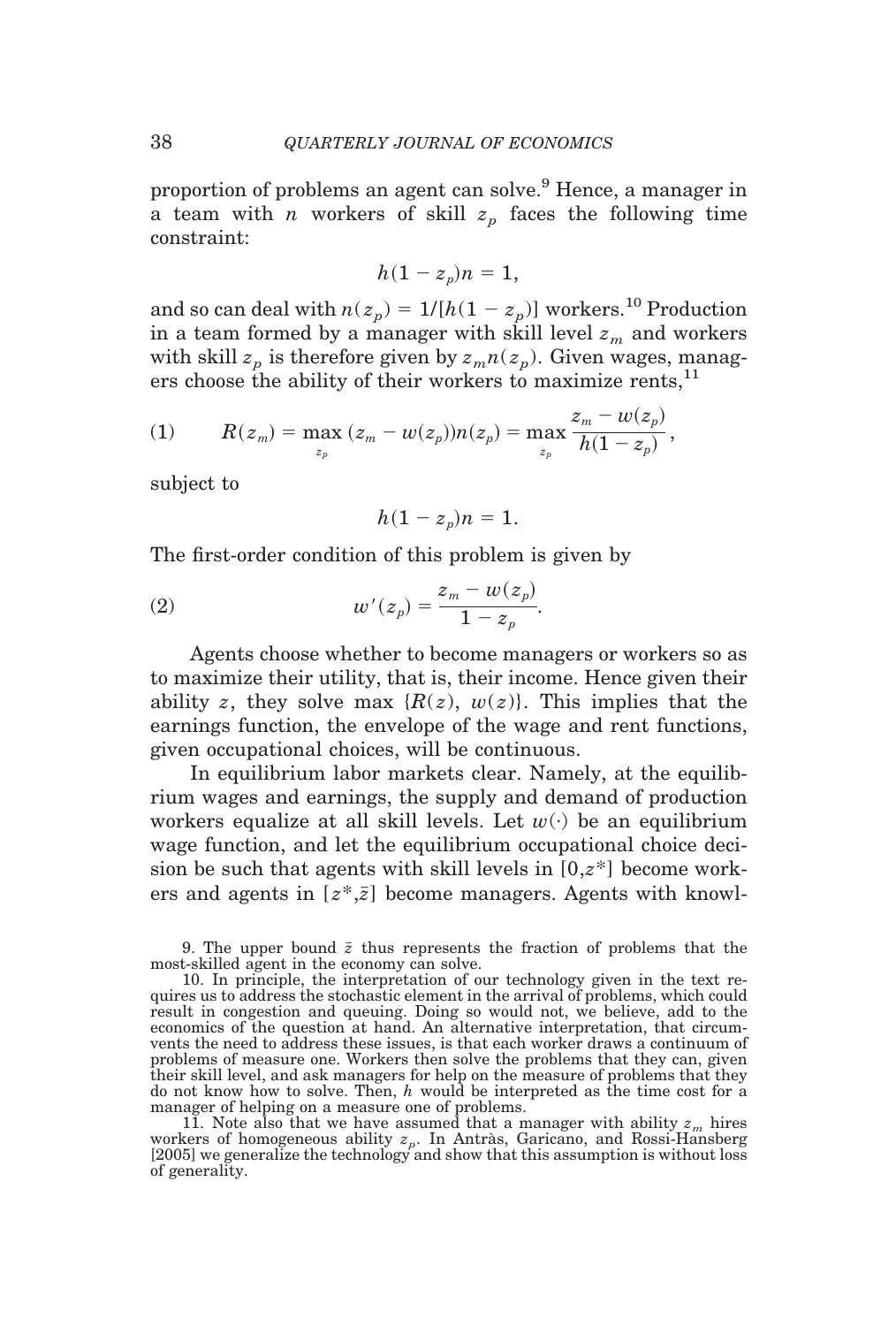edge  $z^*$  are indifferent. This restriction on equilibrium occupations turns out to be without loss of generality, as Theorem 1 below shows. Let  $m(z)$  be the skill level of the manager of a worker with ability  $z$ . We prove in Theorem 1 that an equilibrium allocation of this economy has to satisfy positive sorting and, therefore, that  $m$  is invertible. Then, labor market clearing implies that

$$
\int_0^{z_p} g(z)dz = \int_{m(0)}^{m(z_p)} n(m^{-1}(z))g(z)dz \text{ for all } z_p \leq z^*.
$$

where  $m^{-1}(z)$  is the ability of the workers hired by a manager of ability  $z$ . The left-hand side of this equation is the supply of workers between 0 and  $z_p$ . The right-hand side is the demand for workers by managers between  $m(0) = z^*$  and  $m(z_n)$ . Market clearing is guaranteed when supply equals demand for every skill level of workers  $z_n < z^*$ . Substituting for *n* and deriving with respect to  $z_n$ , we obtain that, as long as  $z \leq z^*$  and  $m(z)$  is increasing (positive sorting).

(3) 
$$
m'(z) = h(1-z) \frac{g(z)}{g(m(z))}
$$

Notice that in this economy positive sorting is always guaranteed because of the complementarity between workers' and managers' talent (see equation  $(1)$ ). Hence, better workers always work for better managers, a property we will exploit intensively below. This differential equation, together with the two boundary conditions  $m(0) = z^*$  and  $m(z^*) = \overline{z}$ , determines the equilibrium assignment function. Notice that the equilibrium assignment of workers to managers can be determined without knowing wages and rents once positive sorting is established.<sup>12</sup> Note also that since managers lead teams with many workers, matching is many-to-one. This implies that  $m$ , although single valued, has a slope smaller than  $g(z)/g(m(z))$ , and so a given mass of workers is matched with a smaller mass of managers.

<sup>12.</sup> Of course, equilibrium wages and rents sustain this assignment as an equilibrium allocation. We can compute assignments independently of wages<br>since the span of control of managers is a technological restriction of the problem. Managers add agents to their teams until they do not have any time left. If agents could acquire skill, or could work by themselves, this helpful property of our economy would be lost, and the analysis would be much more complicated. Garicano and Rossi-Hansberg [2005, 2004] present closed economy frameworks that incorporate these dimensions.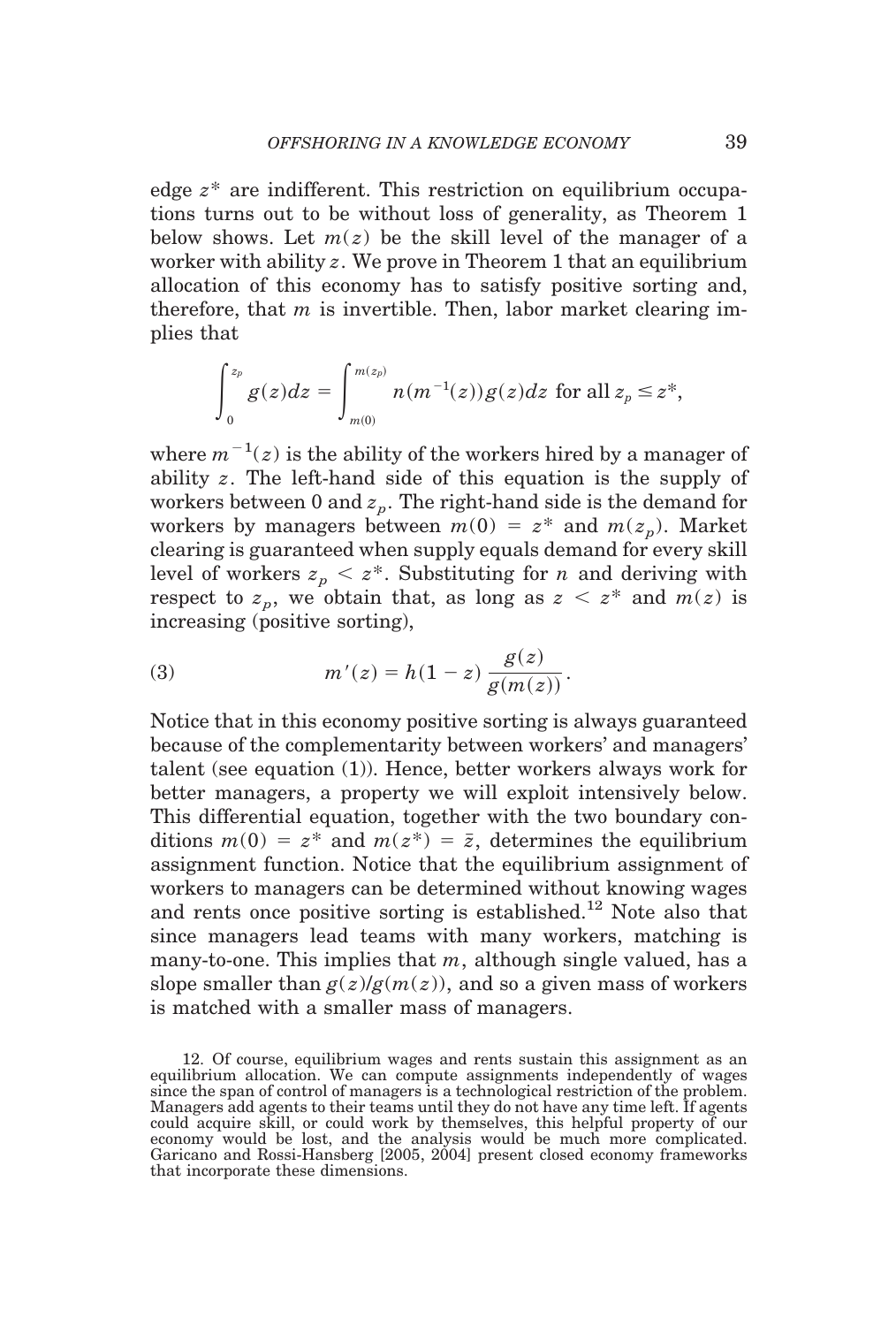A competitive equilibrium in our economy is therefore given by a wage function  $w$ , a rent function  $R$ , an assignment function m, and occupational choice decisions (summarized by  $z^*$ ), such that managers maximize rents ((2) is satisfied and  $w'(z^*)$  <  $R'(z^*))$ , <sup>13</sup> agents maximize utility  $(w(z^*) = R(z^*))$ , and labor markets clear ((3) is satisfied together with  $m(0) = z^*$  and  $m(z^*) = \overline{z}$ ). The following theorem shows that an equilibrium of this economy exists as long as h is lower than a threshold  $h^{*}$ .<sup>14</sup> It also shows that, if an equilibrium exists, it is unique, efficient, exhibits positive sorting, and can be characterized by a threshold  $z^*$  as we have done so far. On top of this, we can show in general that the earnings function max  $\{R(z), w(z)\}\$ is strictly convex  $\frac{1}{2}$ 

THEOREM 1. There exists a threshold  $h^* > 0$  such that if  $h \in$  $[0,h^*]$  there exists a unique competitive equilibrium of this economy. In equilibrium the set of managers and the set of workers are connected, the equilibrium exhibits positive sorting, and the earnings function is strictly convex. Furthermore, the equilibrium allocation is efficient.

# II.A. Equilibrium in the Closed Economy

Consider a world formed by two independent economies where agents can only form teams with other agents in the same economy. The first one, that we call the North, is exactly as described before but with a uniform distribution of skills in the population,  $G_{N}(z) = z$  for  $z \in [0,1]$ , with density  $g_{N}(z) = 1$ . In the North, the best agents of the economy can therefore solve all the problems that arise in production. The second economy, that we call the South, also has a uniform distribution of skills, but the support of the distribution is the interval  $[0,\alpha]$  for  $\alpha < 1$ , with  $G_S(z) = z/\alpha$  for  $z \in [0,\alpha]$ , and density  $g_S(z) = 1/\alpha$ . The best agents in the South can thus solve only a fraction  $\alpha$  of the problems that they face while producing. The North is, therefore,

<sup>13.</sup> The second condition is needed to guarantee that managers at  $\bar{z}$  do not profit from hiring agents with abilities slightly above  $z^*$ . The condition is necessary given that (2) only holds for  $z \in (0,z^*)$  but not for  $z^*$ . Garicano and Experiment (2005) show that this condition would always be satisfied if we<br>were to allow agents to produce individually as well as in teams.

<sup>14.</sup> The reason that we need to restrict  $\hat{h}$  for an equilibrium to exist is that we do not allow agents to be self-employed. If we were to allow them to work on their<br>own, we could guarantee existence for all  $0 < h < 1$ . In the rest of the paper we will analyze the case in which we specify the distribution of abilities to be a piecewise uniform density, and in this case we can show that  $h^* > 0.85$ .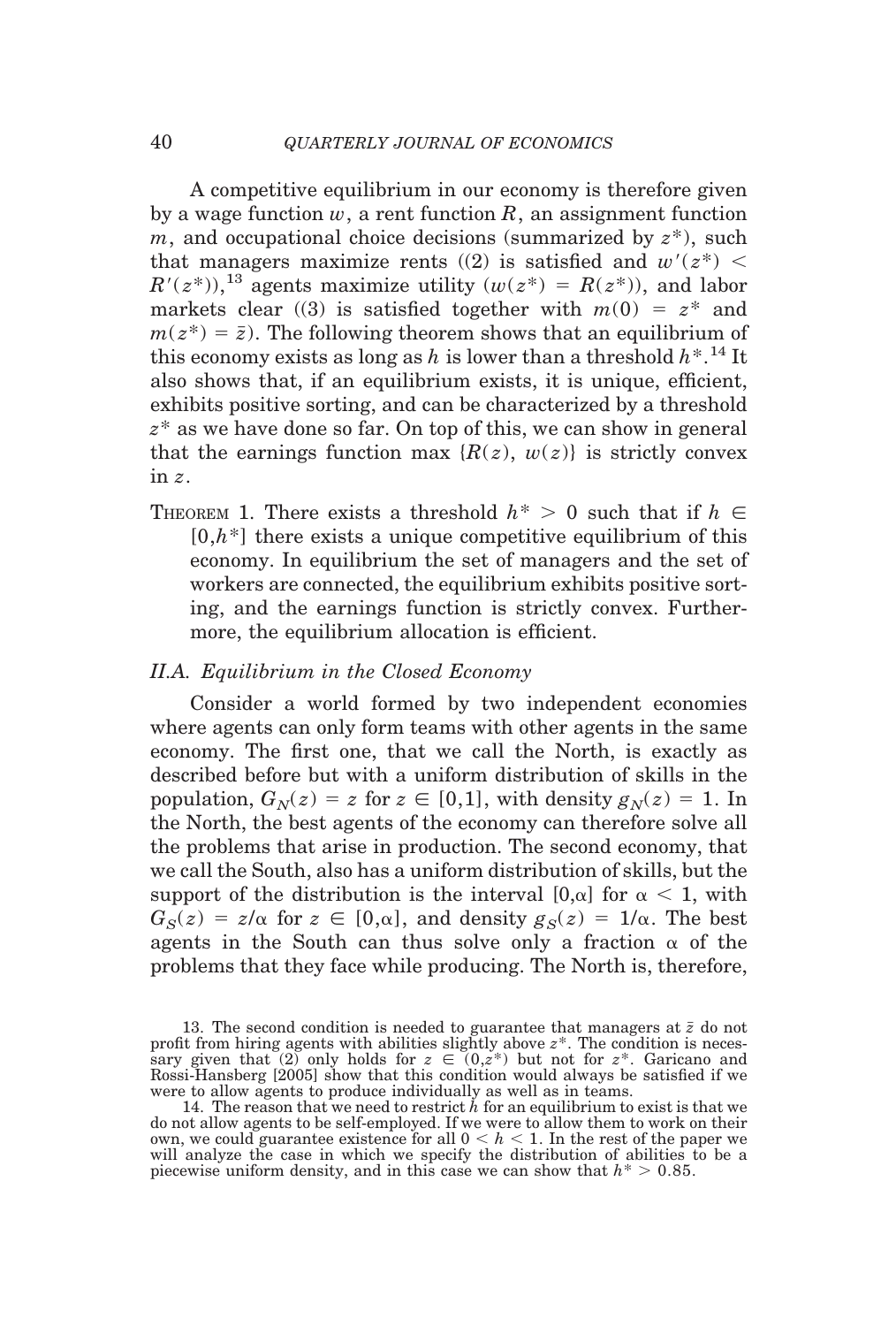relatively better endowed with skilled agents, but both countries are identical in all other respects, including population size. We will often refer to the parameter  $\alpha$  as the *skill overlap*. The choice of a uniform assumption has the virtue of allowing us to solve the whole model analytically.<sup>15</sup> It also implies that  $h^* > 0.85$ , and so below we will focus only on  $h \in [0, 0.85]$ .

The northern economy is just a special case of the southern economy when  $\alpha$  is equal to 1. Hence, we start by describing an equilibrium in the South. All the expressions are identical for the North if we substitute  $\alpha = 1$ . Using (3) and the boundary condition  $m_S(0) = z_S^*$ , we obtain that

(4) 
$$
m_S(z) = z_S^* + hz(1 - \frac{1}{2}z),
$$

and, using  $m_S(z_S^*) = \alpha$ , we can solve for the threshold ability  $z_S^*$ :

(5) 
$$
z_S^* = \frac{1 + h - \sqrt{1 + h^2 + 2h(1 - \alpha)}}{h}
$$

That is, all agents with skill between 0 and  $z_S^*$  become workers, and all agents with skill between  $z_s^*$  and  $\alpha$  become managers. It is easy to show that  $z^*$  increases as communication technology improves; that is, as  $h$  declines. Intuitively, now managers can have larger teams, so in equilibrium there are fewer managers and more workers. In an economy with more skilled agents, larger  $\alpha$ ,  $z^*_{\sigma}$  is higher. There are two forces that determine this effect. First, as  $\alpha$  increases and therefore the density  $1/\alpha$  decreases, given the size of teams, agents with higher skill decide to become workers. Second, the best agents manage larger teams, which reduces the set of managers and increases the set of workers. Thus, an economy with higher  $\alpha$  or lower h is an economy in which the skill levels of the agents that become workers is more

<sup>15.</sup> The distribution of skills across countries depends on both the distribution of innate ability and the technology available to transform endowed innate ability into skills used in production. Start with the same innate distribution of ability in both countries, but let economic, institutional, or cultural factors result<br>in different technologies to transform ability into skill. Suppose that an agent with m university that goes throughs a via insulation system obtains  $e_i z$  units<br>of marketable skills,  $i \in (S, N)$ , where  $e_N > e_S$  if the North has a better education<br>system. Then, a uniform distribution of innate abilities in b system. Then, a union unstablished support in [0,1] leads to our assumption on the distributions of skills,<br>after normalized support in [0,1] leads to our assumption on the distributions of skills,<br>after normalizing  $e_N =$ and Rossi-Hansberg [2005] for a framework in which agents can choose the amount of skills given their innate ability.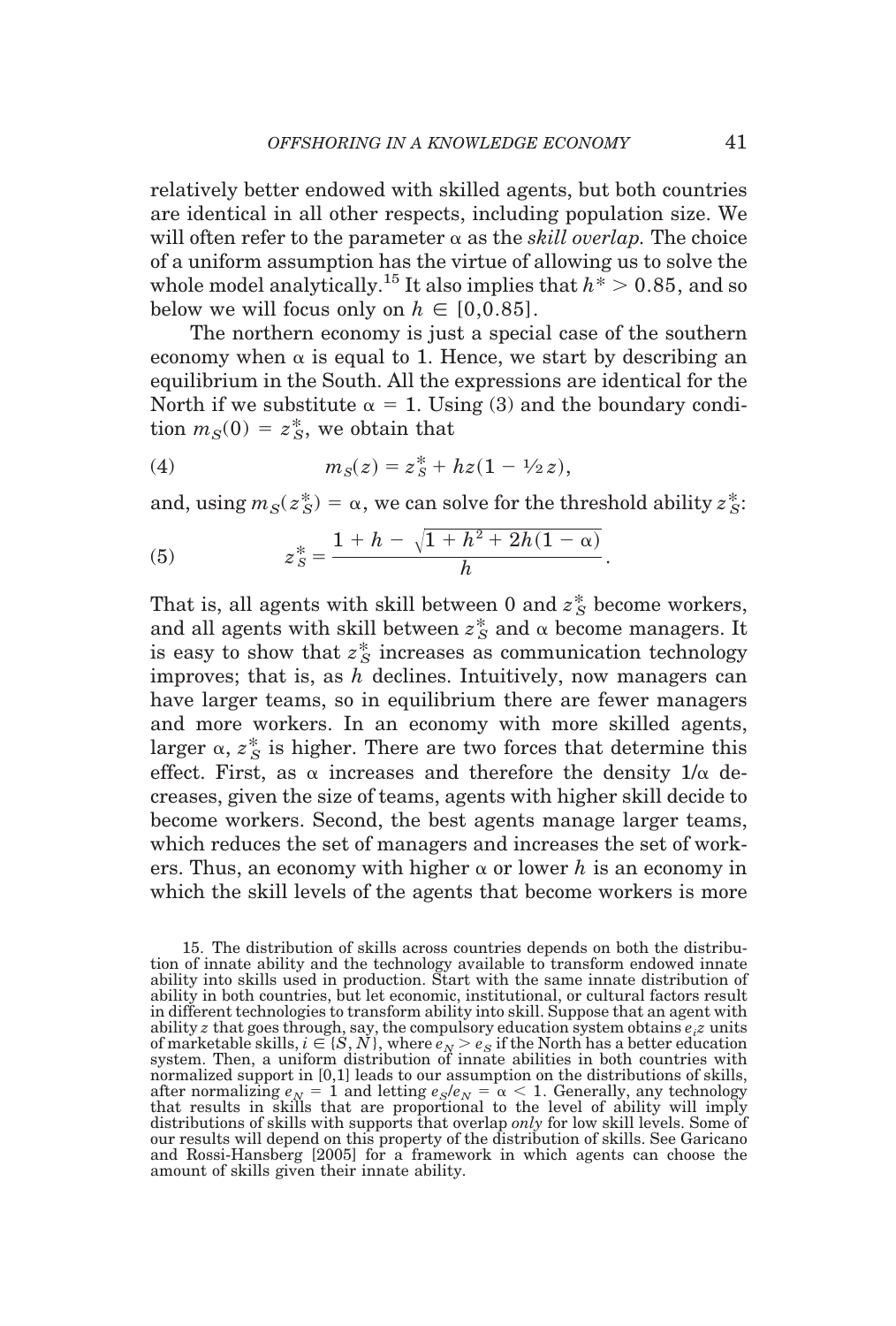dispersed. This higher skill dispersion will lead to higher measured within-worker wage inequality. We call this effect the occupational choice effect.

A characteristic of this equilibrium is that, because of positive sorting, more skilled managers lead teams with more skilled workers. Since the size of a firm is uniquely determined by the skill levels of its workers and by an economywide parameter  $h$ . higher skilled agents work in larger firms. Because managers of these firms have more skill, they solve a larger proportion of the problems they face, and so these firms are more productive: the average product of labor is higher. As we will now see, this will result in both managers and workers in these teams earning more per unit of skill; the wage and rent functions will be convex in the level of skill (see also Theorem 1 above).

Equation (2), together with  $w_S(z_S^*) = R_S(z_S^*)$ , implies that the equilibrium wage function is given by

(6) 
$$
w_S(z) = z_S^* - \sigma_S(1-z) + \frac{1}{2}h z^2,
$$

where

(7) 
$$
\sigma_S = \frac{hz_S^*(1 + \frac{1}{2}hz_S^*)}{1 + h - hz_S^*}.
$$

The slope of the wage function, the marginal return to skill for workers, is thus given by

$$
w'_{S}(z) = \sigma_{S} + h z.
$$

Hence the wage function is convex: the marginal return to skill increases with the skill level. This force is captured by the quadratic term  $1/2hz^2$ , and it reflects the imperfect substitutability between workers of different skill—the skill price per unit of skill varies with the skill level. Throughout the paper we refer to this force as the *complementarity* effect. There is a second determinant of the marginal return to skill, the one given by  $\sigma_S$ , which is determined by the supply and demand of worker skill in equilibrium: the *competition* effect.

The marginal return to skill can be shown to be an increasing function of  $h$ . As communication costs decrease, given the threshold  $z_s^*$ , team size increases. Since the difference between the skill levels of the managers of two different workers will be smaller the larger are team sizes, complementarity between worker and manager skills implies a decrease in the marginal return to skill: a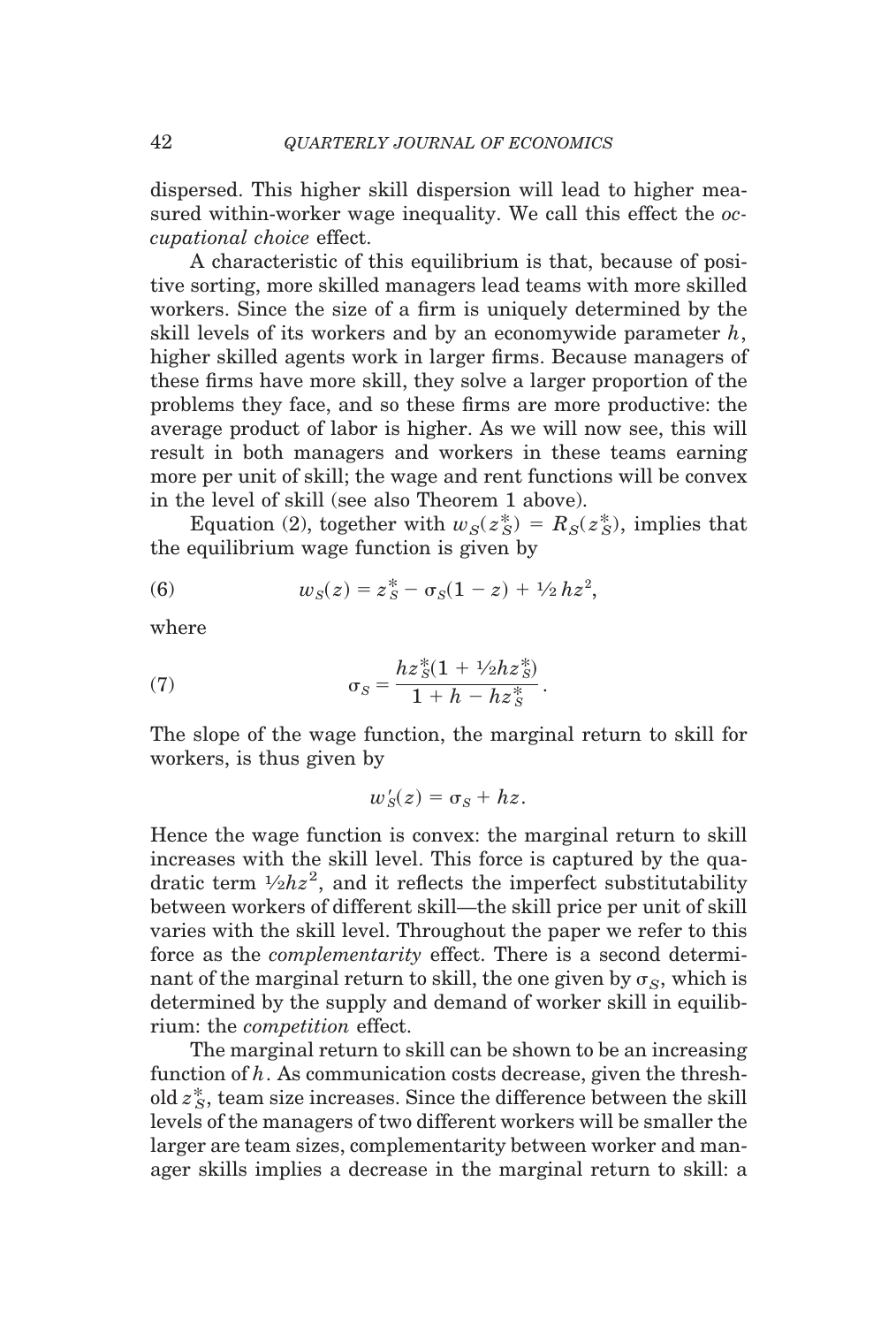decrease in the complementarity effect. This is reinforced by a second effect resulting from lower communication costs reducing the demand for workers' skills, which reduces their baseline price: a decrease in the competition effect.

The marginal return to skill is also increasing in  $\alpha$ , since  $\sigma_{\alpha}$ is an increasing function of  $z^*$  which in turn increases with  $\alpha$ . In this case the complementarity effect is unchanged. In contrast, the competition effect increases: since agents are more skilled, there are too few workers per manager at the old threshold, which requires raising workers' return to skill in equilibrium. Again, workers are matched with better managers, and this increases the returns to their own skill.

After solving for the distribution of wages, we turn next to the analysis of managerial rents. From equation (1) managerial rents are given by

$$
R_S(z) = \frac{z - w_S(m_S^{-1}(z))}{h(1 - m_S^{-1}(z))}.
$$

Using the envelope condition, the marginal return to skill for managers is given by

$$
R'_{S}(z) = 1/(h(1 - m_{S}^{-1}(z))).
$$

Given that the assignment function is increasing (positive sorting), the rent function is convex: the marginal return to skill for managers increases with their skill level (see Theorem 1 above). Note also that the marginal return to skill for managers is equal to the number of workers in their team. Hence, every time we derive conclusions about firm size, the same applies for the marginal return to skill of managers.

A worker of ability z works for a manager with ability  $m(z)$ . This means that the total output produced by this worker is given by  $m(z)$ . Total production in the South is therefore given by <sup>16</sup>

(8) 
$$
Y_S = \int_0^{\frac{z}{s}} m_S(z) g_S(z) dz = \frac{1}{6\alpha} z_S^{*2} (6 + 3h - h z_S^*).
$$

It is easy to verify that  $Y_s$  decreases with h and increases with  $\alpha$ . The reasoning is simple: the larger is  $h$ , the higher are commu-

16. Equivalently, output may be calculated as the integral over managerial skill of the production function,  $n(m<sup>-1</sup>(z))z$ . Both expressions yield the same result, as one results from a change of the variable of integration in the other.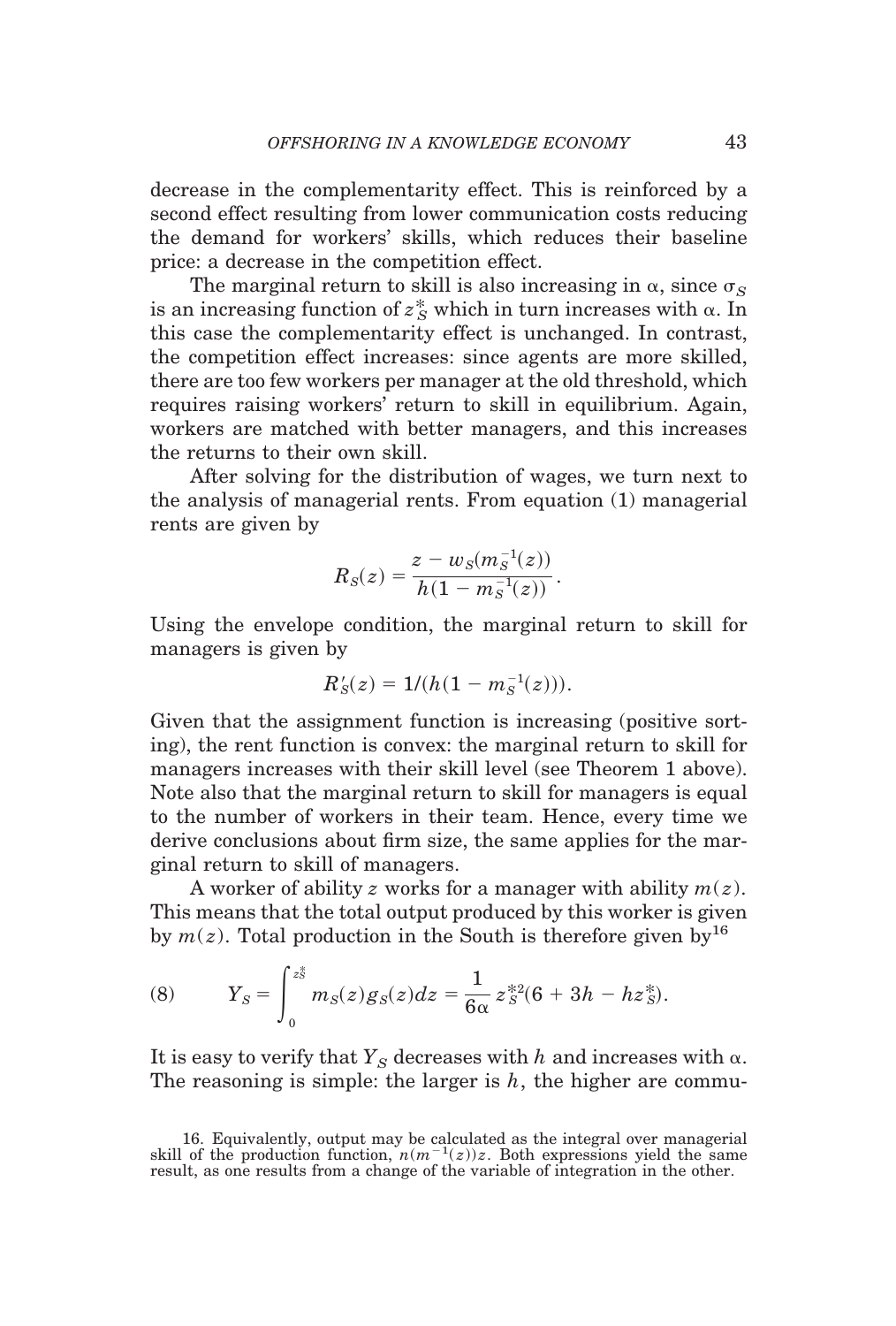nication costs, the less managers can leverage their knowledge, and the lower is the implied average productivity. As  $\alpha$  increases, the average skill level in the economy increases, which also leads to larger output.

#### **III. EQUILIBRIUM IN THE WORLD ECONOMY**

Consider a world economy formed by the two countries described above, North and South. In the world equilibrium, agents can form production teams with agents in their own country or with agents in the other country. We assume that the cost of communicating the solution to a problem,  $h$ , is the same whether communication happens between agents in the same or in different countries.<sup>17</sup>

The equilibrium in the world economy is similar to an equilibrium in the individual countries once we adjust the distribution of talent in the population. The distribution of skills in the world population is given by the sum of the distribution of skills in the South and in the North (and so it is not a probability distribution since it integrates to 2), namely,

$$
g_W(z) = \left\{ \begin{array}{ll} (1+\alpha)/\alpha & \text{if } 0 < z < \alpha \\ 1 & \text{if } \alpha < z < 1. \end{array} \right.
$$

The construction of an equilibrium in this economy parallels the one for a closed economy with one caveat. Since the density of skills in the world is not continuous, the derivative of the assignment function is not continuous. However, an equilibrium allocation must be such that the earnings function is continuous and differentiable for all  $z$  except at the threshold that divides workers and managers, at which it is not differentiable, just as in the closed economy. If this condition was not satisfied, some managers and workers would have incentives to form new teams. This implies that the assignment function is continuous and Theorem 1 applies unchanged for the world economy.

<sup>17.</sup> We could add an extra cost of communicating with agents in another country. However, this extra cost would then influence the formation of international teams directly and would open a wedge between wages in different countries, thereby greatly complicating the analysis of the economic forces in the<br>equilibrium of our setup. Furthermore, this added complexity would be associated with relatively small gains in terms of new results or economic insights, unless we allowed for multiple layers of management within a firm. We develop some of these extensions in Antràs, Garicano, and Rossi-Hansberg [2006]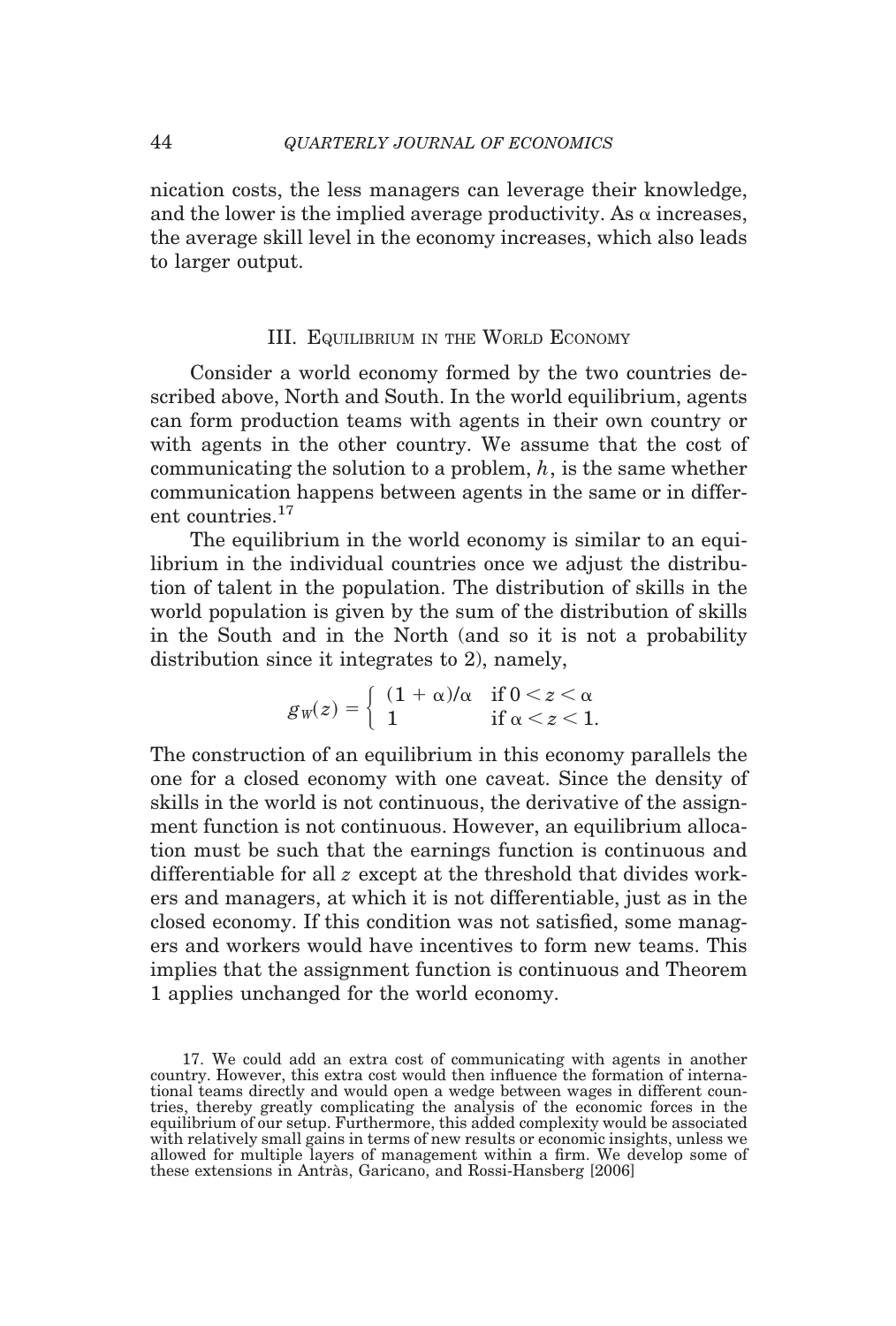Depending on the value of h and  $\alpha$ , we can show that there are two types of equilibria in the world. The first one is an equilibrium in which all agents in the South are workers. Since there are no managers in the South, all of them work for northern managers. That is, they all work in international teams. Positive sorting implies that, because they are the lowest quality workers in the world (there is an identical set of workers in the North plus some more skilled ones), they work for the worst managers in the North. Hence, international teams are associated with the worst workers and managers in the world. We call this the Low Quality Offshoring Equilibrium (LQE).

The second type of equilibrium is one in which some of the agents in the South are managers. This equilibrium features the less skilled workers in the South working for southern managers, and the more skilled ones working for the best managers in the North. We call this the High Quality Offshoring Equilibrium  $(HQE)$ .<sup>18</sup> All our results are derived under the assumption that international teams are formed only if managers *strictly* prefer to hire foreign workers than domestic ones.<sup>19</sup>

In general, the set of parameter values that determines the boundary between these two equilibria is a nonlinear function of h and  $\alpha$  that we will determine below, and which we plot in Figure I. We analyze each equilibrium in turn.

# **III.A.** Low Quality Offshoring Equilibrium

Denote by  $z_{\rm wz}^*$  the threshold that separates the ability of the agents who choose to be workers or managers in a LQE. In order for the world equilibrium to be a LQE, it must be the case that  $\alpha < z_{\text{wV}}^*$  (i.e., all agents in the South are workers). For an assignment to satisfy the world labor market equilibrium condition it has to satisfy  $(3)$  or, in this case,

$$
m'(z) = \begin{cases} ((1+\alpha)/\alpha)h(1-z) & \text{if } 0 < z < \alpha \\ h(1-z) & \text{if } \alpha < z < z_{WL}^*.\end{cases}
$$

Equilibrium in the labor market also implies that  $m(0) = z_{\text{wr}}^*$ and  $m(z_{\text{wr}}^*) = 1$ . In order for the wage function to be differentiable (see  $(2)$ ), the assignment function has to be continuous at

<sup>18.</sup> In Section V we will define a precise measure of offshoring quality, and we will show that in a LQE the quality of offshoring is always lower than in a HQE,<br>thus justifying the names chosen for the two types of world equilibria in our setup.

<sup>19.</sup> We are effectively selecting the equilibrium with the least amount of offshoring. This is analogous to the approach in Helpman [1984].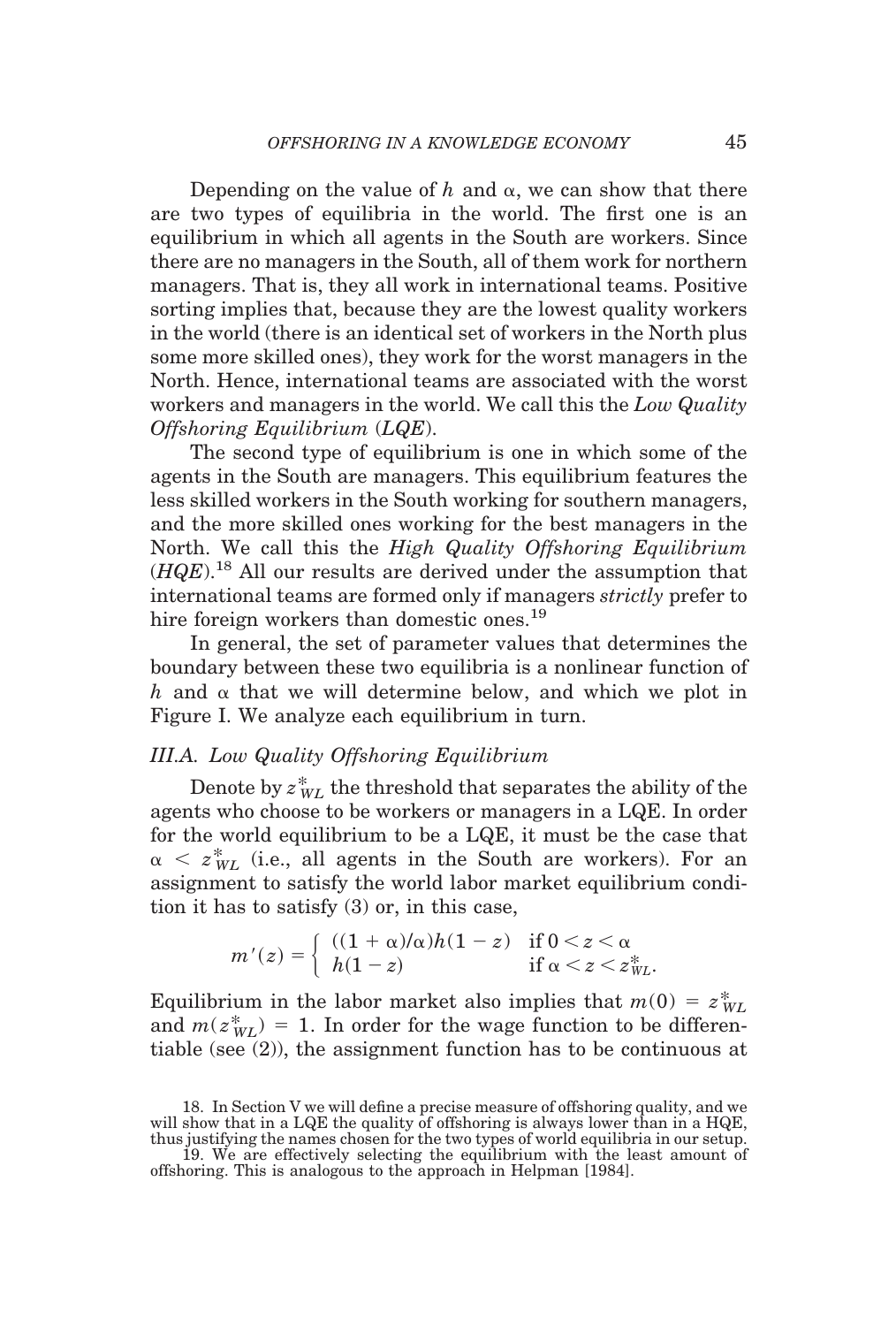

all  $z \leq z_{WL}^*$ , and in particular at  $\alpha$ . This characteristic of the equilibrium allocation provides another boundary condition of the problem. Using the two differential equations and the three boundary conditions, we can solve for the assignment function,

$$
(9) \quad m_{\text{WL}}(z) = \begin{cases} z_{\text{WL}}^* + ((1 - \alpha)/\alpha)hz(1 - \frac{1}{2}z) & \text{if } 0 < z < \alpha \\ z_{\text{WL}}^* + h(1 - \frac{1}{2}\alpha) + hz(1 - \frac{1}{2}z) & \text{if } \alpha < z < z_{\text{WL}}^* \end{cases}
$$

as well as for the threshold

(10) 
$$
z_{WL}^{*} = \frac{1 + h - \sqrt{1 + h^{2}(3 - \alpha)}}{h}
$$

Again, simple differentiation verifies that  $z_{WL}^*$ , the set of workers in the world, decreases with h and increases with  $\alpha$ , where the intuition is similar to the one for the closed economy. Note that the assignment function is continuous, but not differentiable, at  $\alpha$ .

In order for the world to be in a LQE, we need to guarantee that  $z_{WI}^* > \alpha$  or

(11) 
$$
h < 2(1-\alpha)/(2+\alpha-\alpha^2).
$$

The right-hand side of the inequality is decreasing in  $\alpha$  and is equal to zero for  $\alpha = 1$  and equal to one for  $\alpha = 0$ . This condition,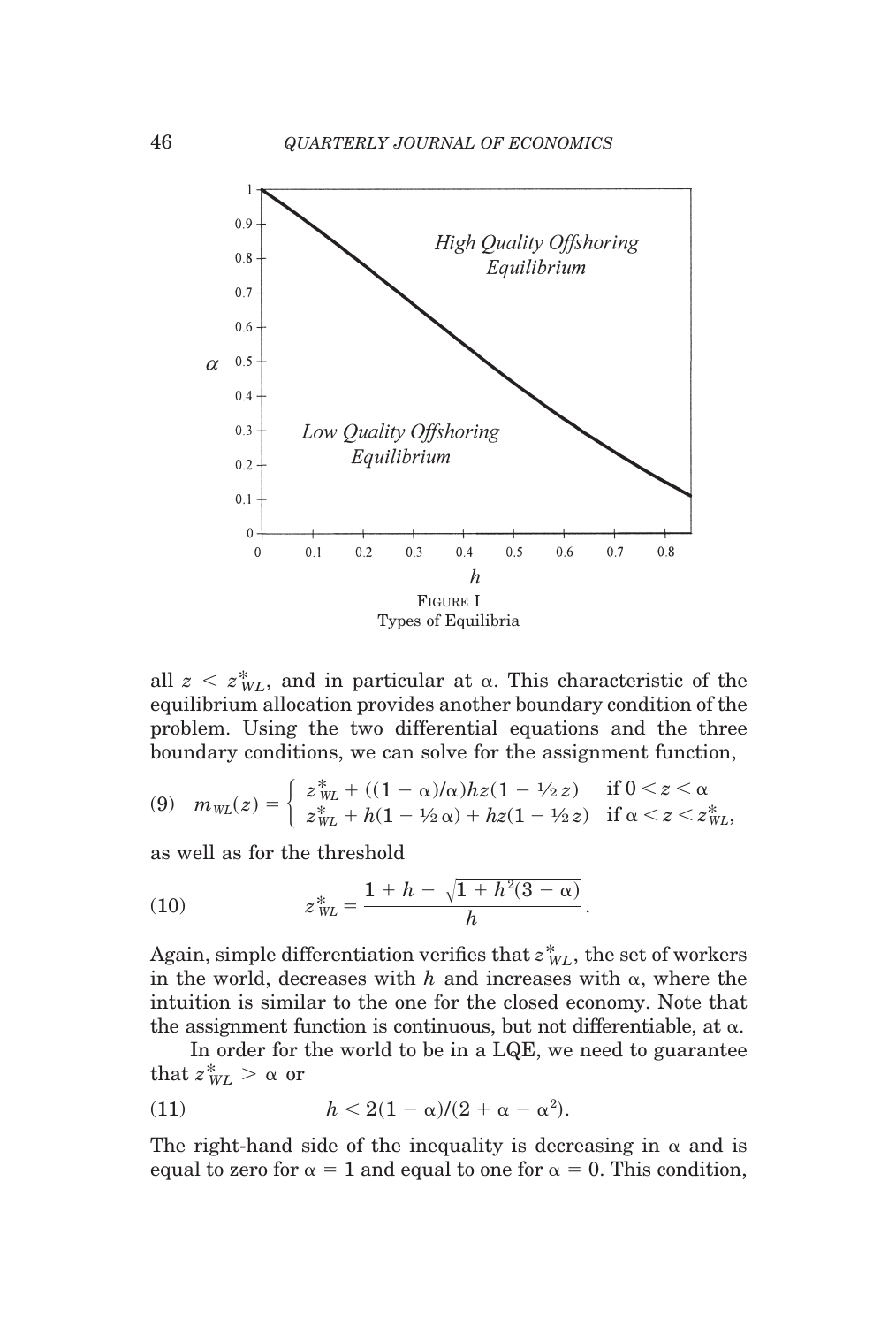with equality, is the curve that separates the parameter set where we obtain each equilibrium and that was plotted in Figure I.

Maximization of rents by managers implies that wages have to satisfy (2). Furthermore, in order for agents not to have incentives to join other firms in the economy, which would be willing to hire them, we also know that the earnings function has to be continuous. In particular, the wage function has to be continuous at  $\alpha$  and wages and rents have to be equal at  $z_{WL}^*$ . The latter condition is given by  $w_{WI}(z_{WI}^*) = R_{WI}(z_{WI}^*)$ . Combining all these conditions, we obtain

(12) 
$$
w_{WL}(z) = \begin{cases} z_{WL}^{*} - \sigma_{1L}(1-z) + \frac{1}{2}((1+\alpha)/\alpha)hz^{2} & \text{if } 0 < z < \alpha \\ z_{WL}^{*} + h(1-\frac{1}{2}\alpha) - \sigma_{2L}(1-z) + \frac{1}{2}hz^{2} & \text{if } \alpha < z < z_{WL}^{*} \end{cases}
$$

where

(13) 
$$
\sigma_{1L} = \frac{hz_{WL}^*(1 + h + \frac{1}{2}hz_{WL}^*) - \frac{1}{2}h^2\alpha}{1 + h - hz_{WL}^*}
$$

and

$$
\sigma_{2L}^{}=\sigma_{1L}^{}+h.
$$

Note that at  $z_{\rm wz}^*$ .

$$
w'_{\text{WL}}(z_{\text{ WL}}^*) = \frac{1 - w_{\text{WL}}(z_{\text{ WL}}^*)}{1 - z_{\text{ WL}}^*} \leq \frac{1}{h} = R'_{\text{WL}}(z_{\text{ WL}}^*),
$$

for  $h < h^*$  (see the proof of Theorem 1). Hence, the earnings function has a kink, a nondifferentiability, at  $z_{WL}^*$ . This implies that, given that the wage and rent functions are convex, the marginal return to skill is larger for managers than for workers.

Figure II summarizes what we have discussed about a LQE. Agents with skill in  $[0,\alpha]$  in the South and North work for northern managers with skill in  $[z_{\pi i}^*, m_{\pi i}(\alpha)]$ . Agents in the North with skill in  $\left[\alpha, z_{WL}\right]$  work for managers in the North with skill in  $[m_{WL}(\alpha),1]$ . The wage function of all workers in the world, and the rent function of northern managers, is a continuous and differentiable function of skill. The marginal return to skill of managers is larger than that of workers.

# **III.B.** High Quality Offshoring Equilibrium

A HQE is such that the highest skilled agents in the South decide to become managers. If we denote by  $z_{WH}^*$  the threshold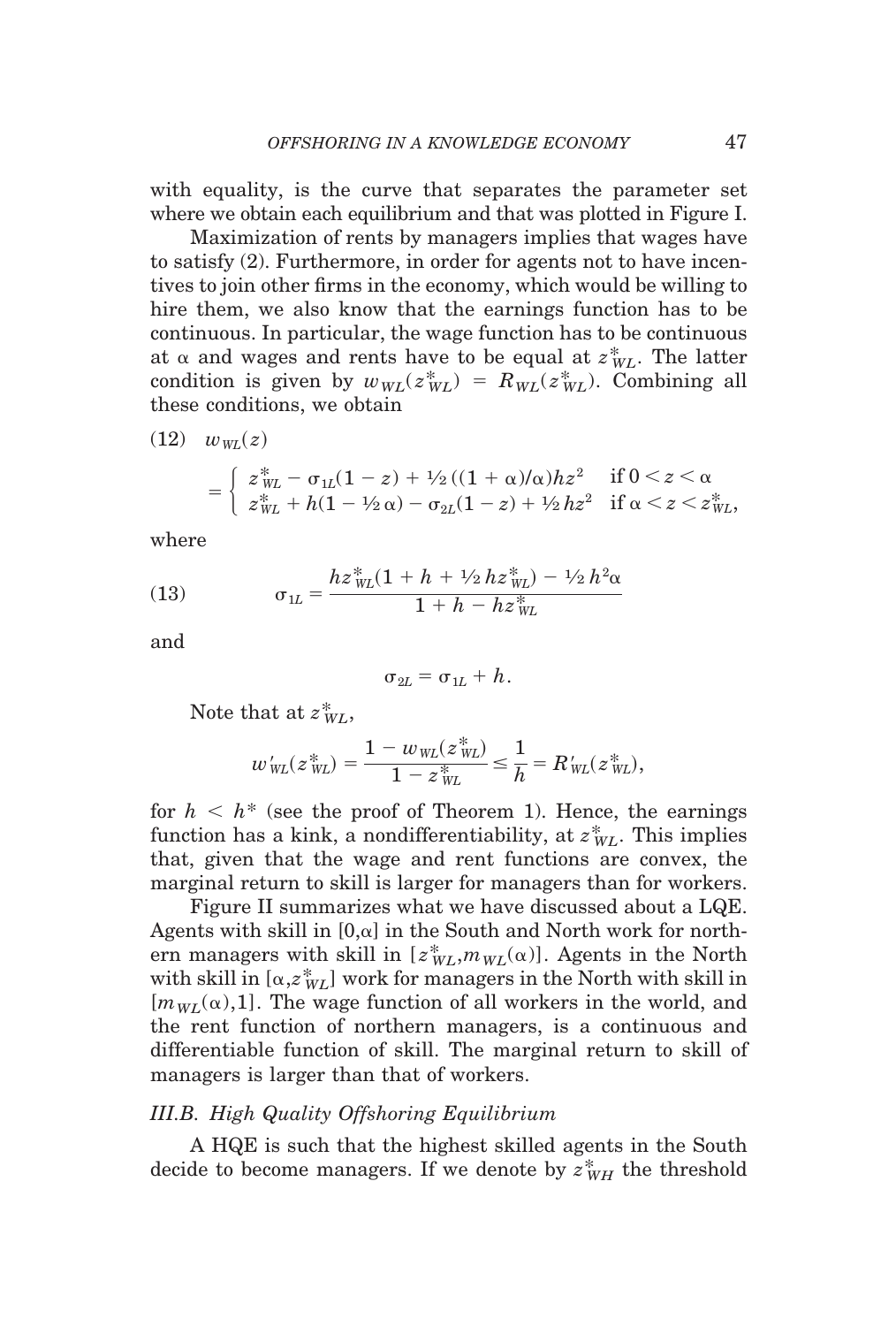

Low Quality Offshoring Equilibrium

that divides occupations, in a HQE it must be the case that  $z_{WH}^*$  <  $\alpha$ . Positive sorting implies that, since managers in the South are some of the lowest skill managers in the world, they are matched with the lowest skilled agents. In particular, they are matched with agents in the set  $[0, z_{\alpha}]$ , where the threshold  $z_{\alpha}$  is defined by the worker type that works for the best agent in the South, namely,  $m(z_0) = \alpha$ . Agents with skill lower than  $z_0$  work for managers in their own country (since we focus on the equilibrium with the least amount of offshoring), and workers with skill greater than  $z_{\alpha}$  work in international teams. Then, labor market clearing implies that

$$
m'_{WH}(z) = \begin{cases} h(1-z) & \text{if } 0 < z < z_\alpha \\ ((1+\alpha)/\alpha)h(1-z) & \text{if } z_\alpha < z < z_{WH}^* \end{cases}
$$

which restates condition  $(3)$  for this case, together with the same boundary conditions as in the LQE:  $m(0) = z_{WH}^*$  and  $m(z_{WH}^*)$  = 1. On top of this we have to guarantee again that the equilibrium assignment function is continuous, in particular at  $z_{\alpha}$ , in order for the wage function to be differentiable. These conditions then result in an equilibrium assignment function given by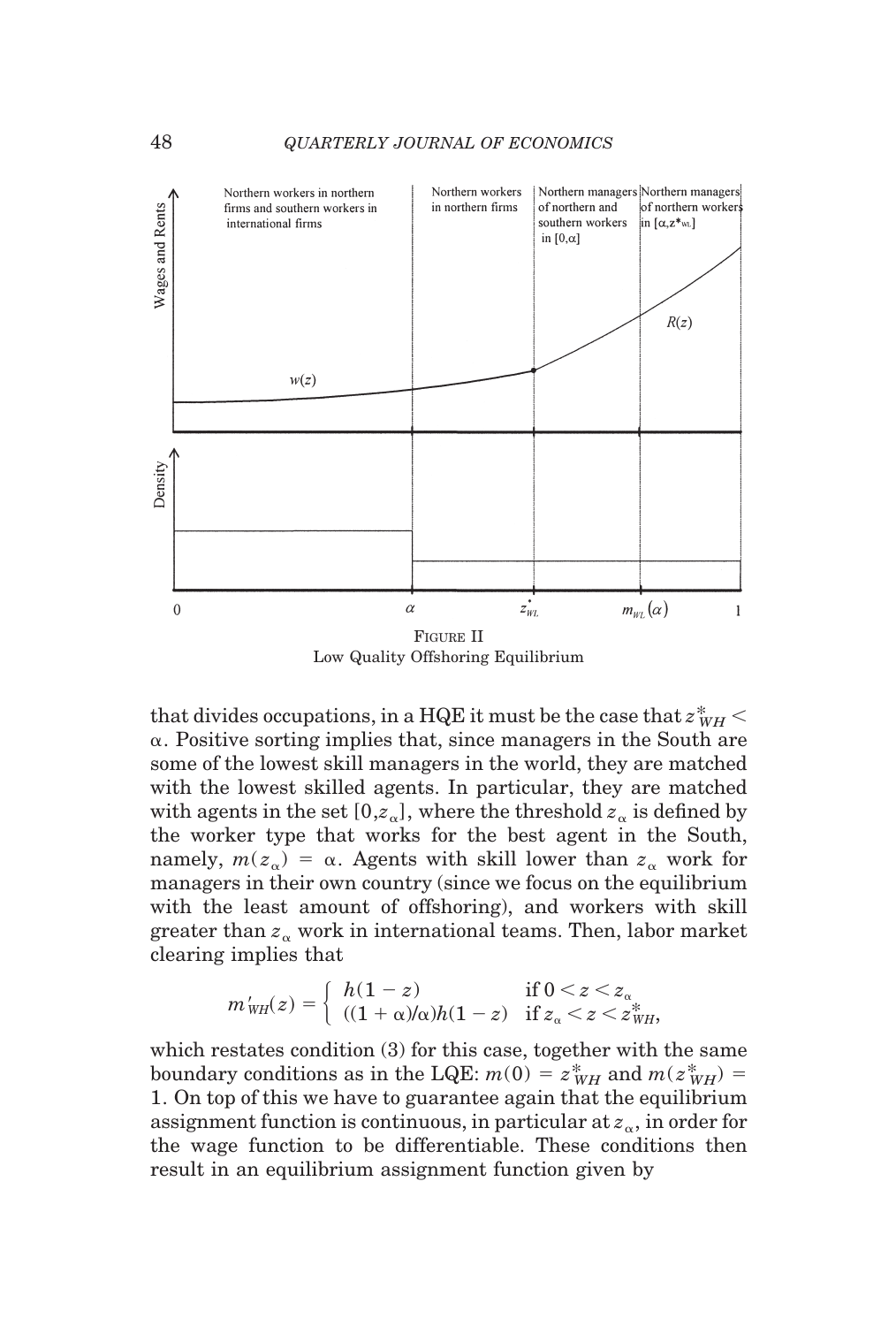(14) 
$$
m_{WH}(z) = \begin{cases} z_{WH}^{*} + hz(1 - \frac{1}{2}z) & \text{if } 0 < z < z_{\alpha} \\ z_{WH}^{*} - (1/\alpha)hz_{\alpha}(1 - \frac{1}{2}z_{\alpha}) \\ + ((1 + \alpha)/\alpha)hz(1 - \frac{1}{2}z) & \text{if } z_{\alpha} < z < z_{WH}^{*} \end{cases}
$$

and a threshold

(15) 
$$
z_{WH}^* = \frac{1 + h - \sqrt{1 + h^2 + ((1 - \alpha)/(1 + \alpha))2h}}{h}
$$

One can verify again that  $z_{WH}^*$  is decreasing in h and increasing in  $\alpha$ . Using the definition of  $z_{\alpha}$ , we also obtain that

$$
(16) \t\t\t z_{\alpha} = 1 - \sqrt{1 - 2\left(\frac{\alpha - z_{\mathit{WH}}^*}{h}\right)}.
$$

It is straightforward to show that the condition that ensures that this world equilibrium is a HQE (i.e.,  $z_{W}^{*} < \alpha$ ) is the reciprocal of condition  $(11)$ .

Again, maximization of rents implies that condition  $(2)$  has to be satisfied, together with  $w_{WH}(z_{WH}^*) = R_{WH}(z_{WH}^*)$  and continuity of wages at  $z_\alpha$ . Solving the two differential equations, we obtain that

 $(17)$   $w_{WH}(z)$ 

$$
= \left\{\begin{array}{ll} z_{\rm\scriptscriptstyle WH}^* - \sigma_{1H}(1-z) + \frac{1}{2}h z^2 & \text{if } 0 < z < z_{\alpha},\\ z_{\rm\scriptscriptstyle WH}^* - (1/\alpha) h z_{\alpha} (1-\frac{1}{2}z_{\alpha}) - \sigma_{2H}(1-z)\\ + \frac{1}{2} ((1+\alpha)/\alpha) h z^2 & \text{if } z_{\alpha} < z < z_{\rm\scriptscriptstyle WH}^* \end{array}\right.
$$

where

 $(18)$ 

$$
\sigma_{1H} = \frac{hz_{\text{WH}}^* (1 - (1/\alpha)hz_{\alpha} + ((1 + \alpha)/2\alpha)hz_{\text{WH}}^* ) + (1/2\alpha)(hz_{\alpha})^2}{1 + h - hz_{\text{WH}}^*}
$$

and

$$
\sigma_{2H} = \sigma_{1H} - (h/\alpha) z_{\alpha}.
$$

As in the LQE, it is easy to show that the marginal return to skill is increasing in the level of skill and is larger for managers than for workers.

Let us summarize what we have shown for the HQE using Figure III. Agents with skill in  $[0, z_{\alpha}]$  work in national firms for managers with skill in [ $z_{WH}^*$ , $\alpha$ ]. Agents with skill between  $z_{\alpha}$  =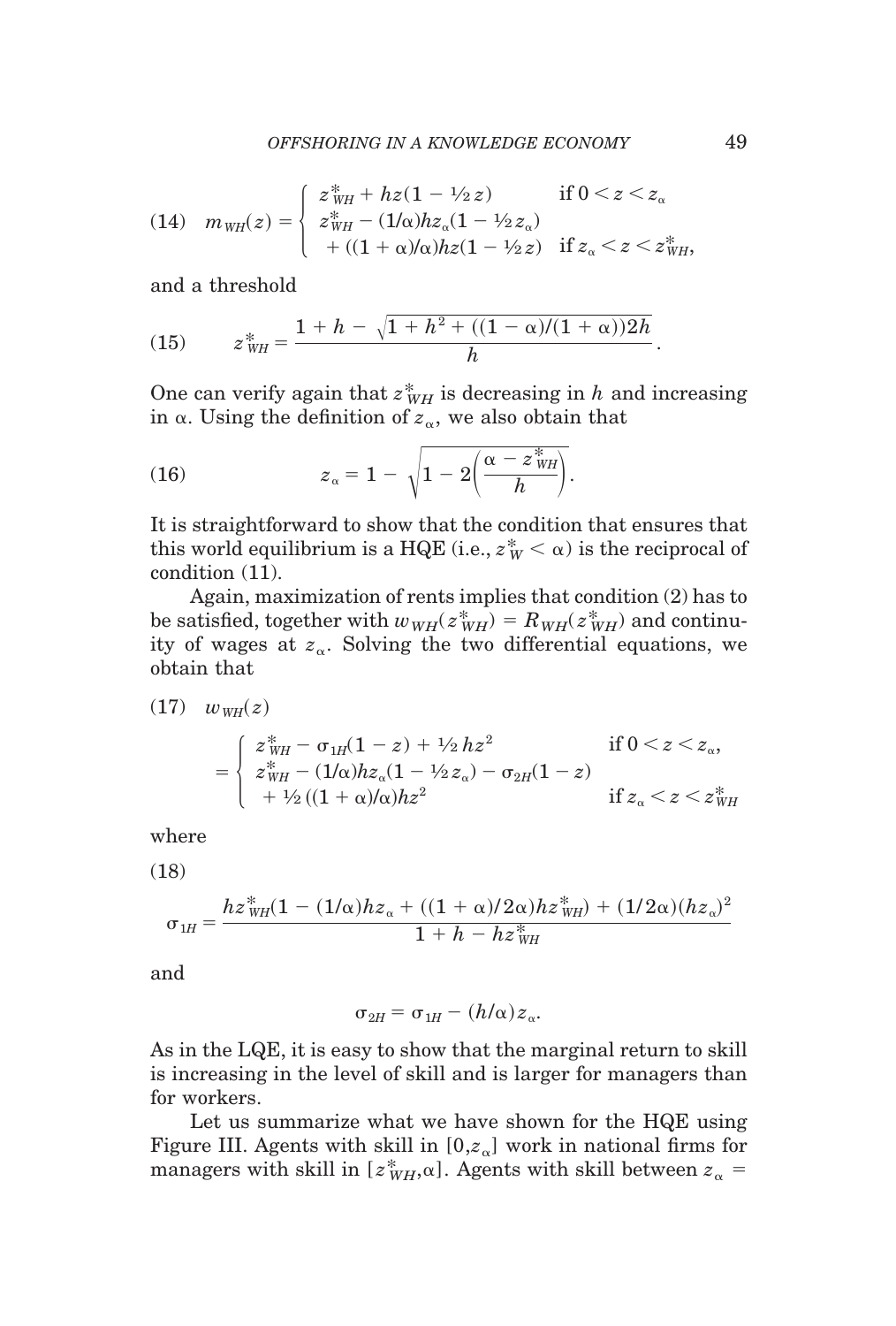

 $m^{-1}(\alpha)$  and  $z_{WH}^*$  work for northern managers with skill in [ $\alpha$ ,1]. This set of managers includes the ones that manage international teams. As before, the earnings function is continuous and differentiable everywhere except for  $z_{WH}^*$  in which its slope increases discreetly.

#### **IV EFFECTS OF GLOBALIZATION**

We study here the impact of an exogenous policy or technological change, that we call globalization, and that allows for the formation of international teams. We analyze its effects on the composition of teams, occupational choices, and the rewards structure of the economy. To do so, we compare the world equilibrium of Section III with the autarkic equilibria in the North and South that we described in Section II.

# IV.A. Matching, Occupational Choice, and Firm Characteristics

To compare the open and autarkic equilibria, we use Figure IV. The figure presents the matching functions in autarky and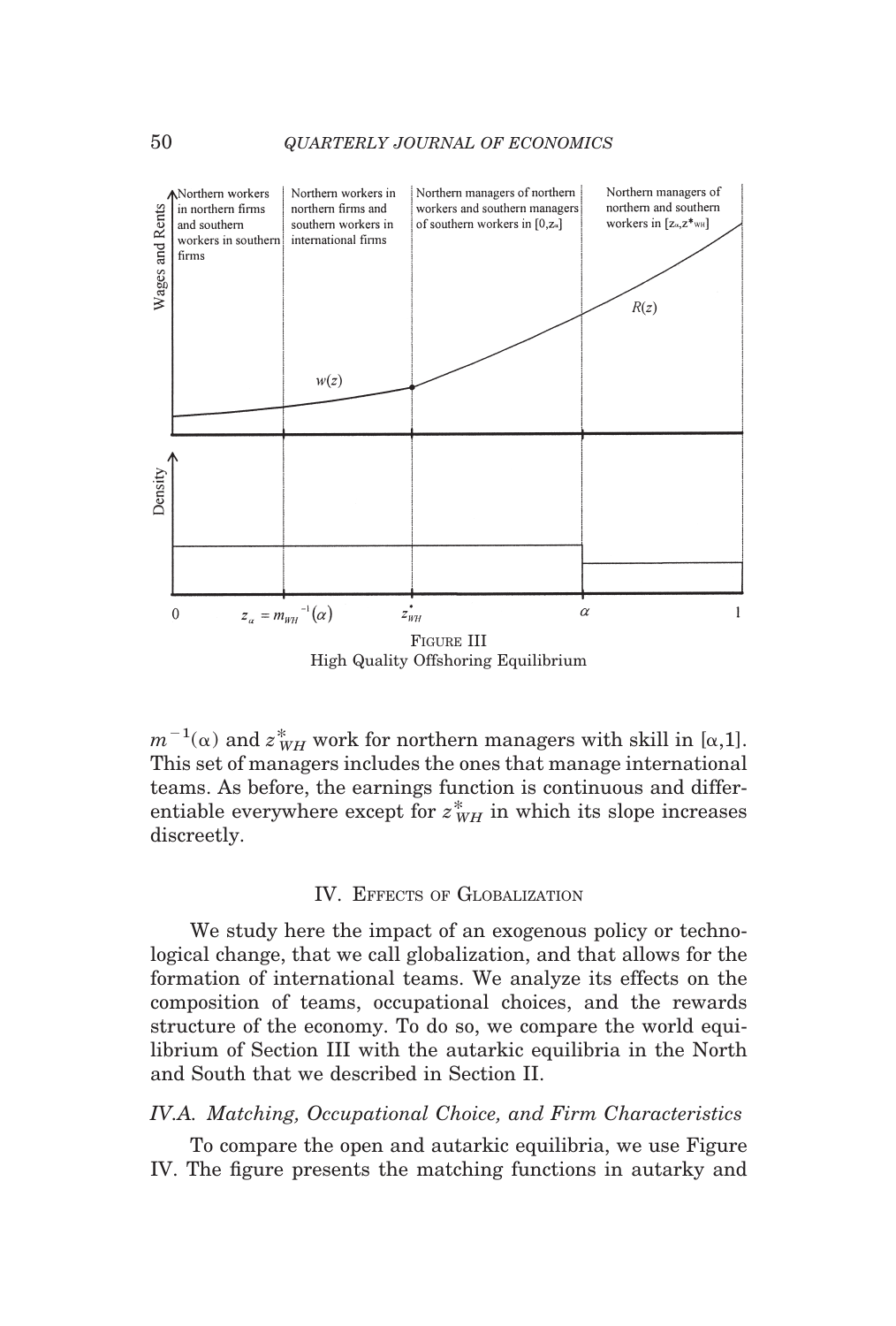

Matching before  $(m_N(z), m_S(z))$  and after  $(m_W(z))$  globalization in a LQE



Matching before  $(m_N(z), m_S(z))$  and after  $(m_W(z))$  globalization in a HQE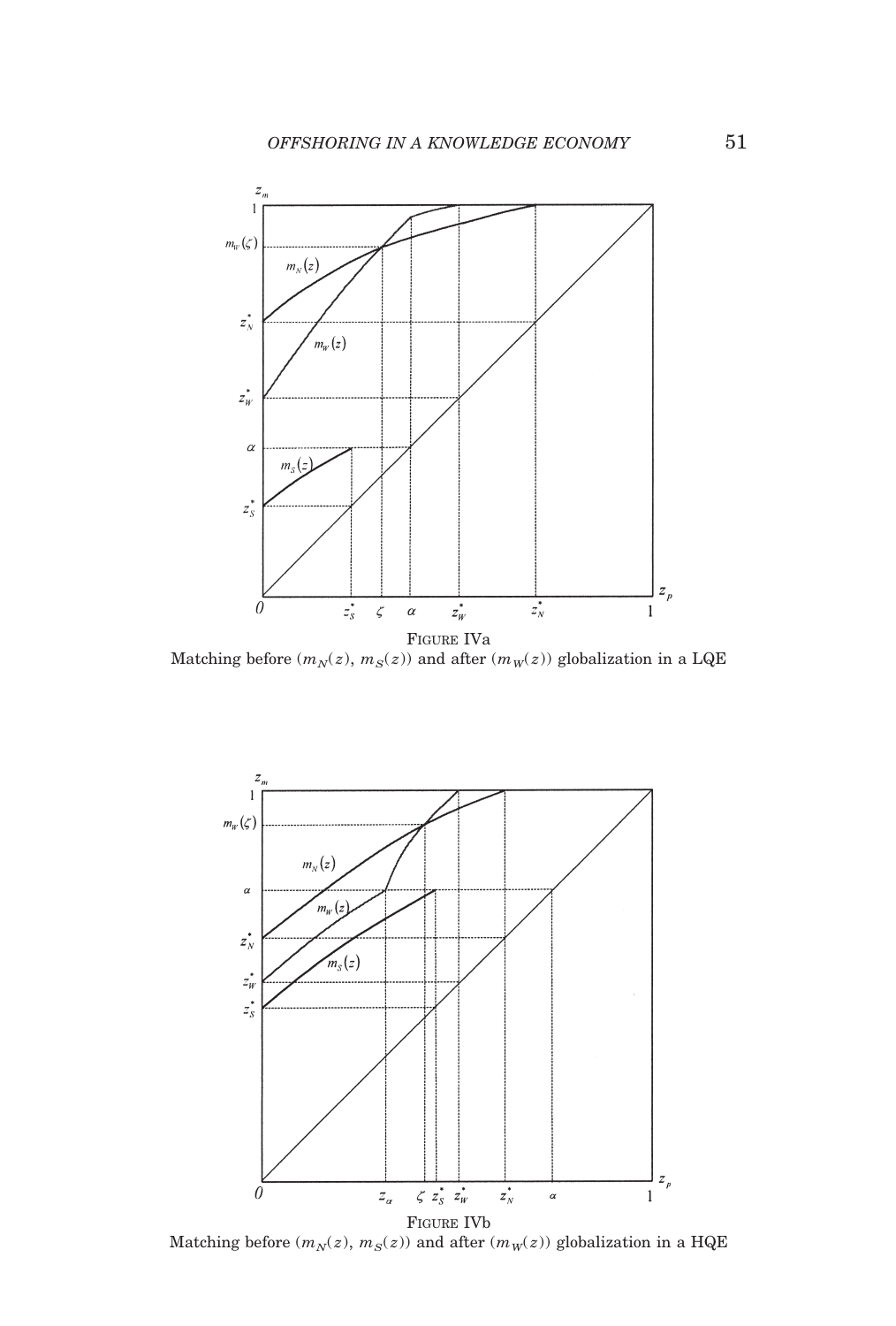the two types of world equilibria. The blending of the two skill distributions produces a rearrangement of the matches for both northern and southern workers. Independently of the equilibrium we are studying, all workers in the South strictly improve their match. This is the case even for southern workers who do not match with international managers, since some southern managers become workers in international teams, and the absence of these managers increases the quality of the match of every worker. Agents who were managers before globalization may either become workers (as there is a supply of higher quality managers who can do their problem solving job better) or remain as managers. In the latter case, they are matched with lower skill workers, precisely because some of the southern managers who were previously managing low quality workers have become workers, and the remaining managers are left to hire lower quality agents. In other words, while workers always benefit from the higher quality managers available for matching, managers' matches suffer from the increasing competition of better international managers.

The picture is considerably different for workers in the North. The key change is in the opportunities of the middleskilled agents in the North. Previously, they were not "good enough" to be team managers. After globalization, there is a set of low-skilled agents who need managing. As a result, some of these marginal workers become managers of low skilled agents. This implies that matches of northern agents with sufficiently low skill necessarily become worse. However, the highly skilled workers in the North now have less competition, since some of their highly skilled competitors, particularly the ones who were previously matched with the best northern managers, have become managers. Hence, as we show formally in Proposition 1 and illustrate in Figure IV, there is a skill level  $\zeta$  below which workers have worse matches, while above it northern workers improve their matches. The following proposition formalizes these results. $^{20}$ 

# PROPOSITION 1. Globalization has the following effects on team formation<sup>.</sup>

20. When the distinction between  $LQE$  and  $HQE$  is not relevant, we denote variables in the world economy with a subscript  $W$ . We follow this notation for all variables and functions.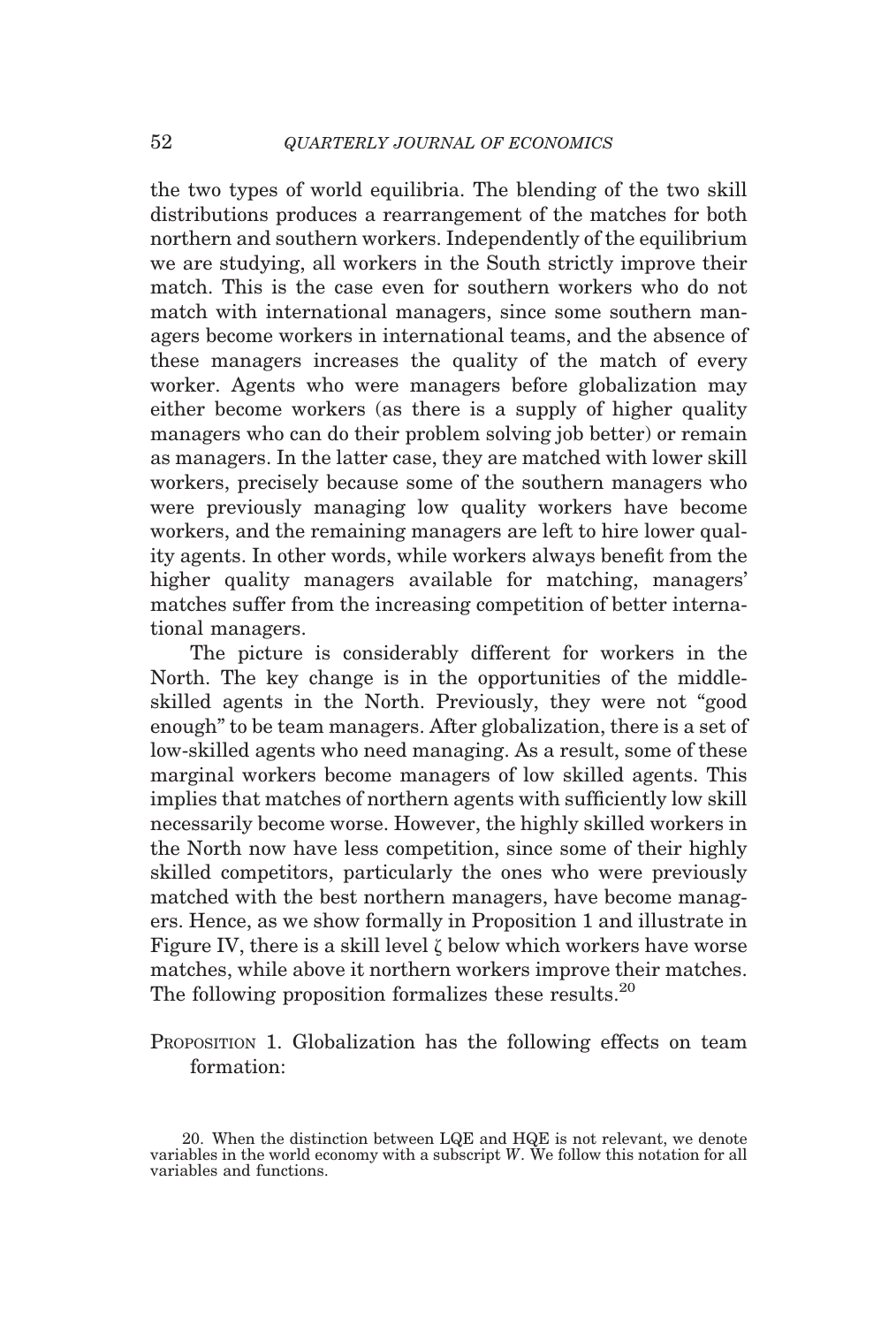- $(i)$  The mass of southern workers and the mass of northern managers both increase, i.e.,  $z_{S}^{*} \leq z_{W}^{*} \leq z_{N}^{*}$ ;
- $(ii)$  (a) Southern workers who were already workers are matched with a better manager;
	- $(b)$  Southern managers who remain managers are matched with worse workers:
	- (c) Southern managers who become workers are matched with a northern manager;
- (*iii*) (*a*) There exists a unique threshold  $\zeta$  such that all northern workers who remain workers with  $z < \zeta$ are matched with a worse manager, while those with  $z > \zeta$  are matched with a better manager:
	- $(b)$  All northern managers who were already managers with  $z \leq m_w(\zeta)$  are matched with a better worker. while those with  $z > m_w(\zeta)$  are matched with a worse worker

Part (i) of Proposition 1 implies that globalization leads to the creation of routine (worker) jobs in the South and to their destruction in the North. Similarly, if firms are identified by the managers who run them, we can conclude that globalization leads to firm destruction in the South and to firm creation in the North. Parts (ii) and (iii) in turn imply that the size of the largest firms in the North decreases, while some other firms will become larger, since some managers in the North improve their match. In contrast, all businesses based in the South that remain alive shrink. This leads to the following corollary.

COROLLARY 1. Globalization leads to routine job creation and firm destruction in the South, and to routine job destruction and firm creation in the North. Furthermore, it compresses the support of the size distribution of firms in both countries and reduces the size of all surviving southern firms.

Proposition 1 also implies that the best workers in the South are in international teams and thus work for the most productive and larger firms doing business in the South. This sorting may provide a rationale for the often-found evidence that "southern" workers employed in multinational firms receive wages that are on average higher than those received by workers employed in domestic firms (see, for instance, Aitken, Harrison, and Lipsey [1996] and Lipsey and Sjoholm [2004]). More specifically, a rationale for the regression result is simply that those who hold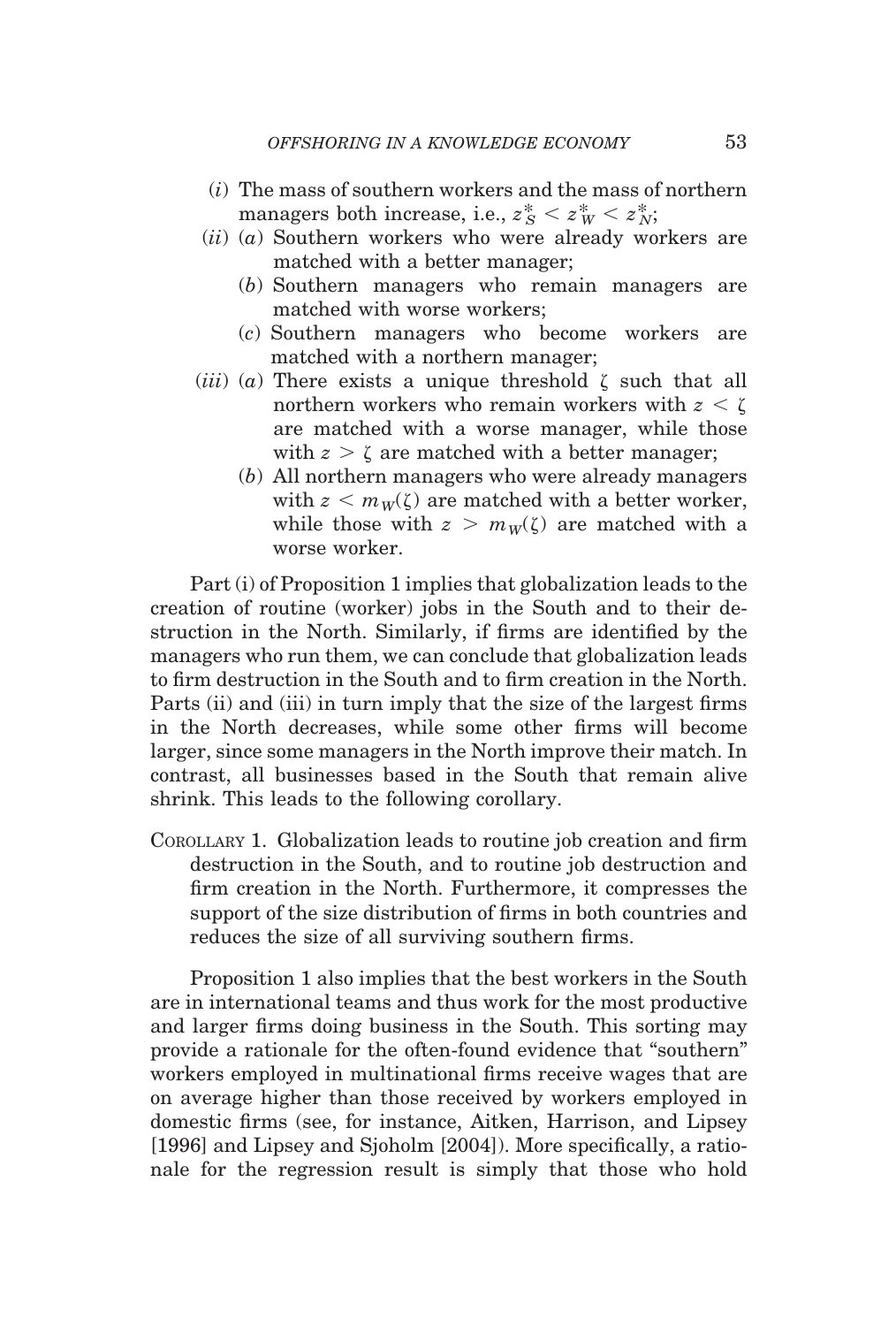offshored jobs are unobservably more skilled than those who do not, and so they are matched with better managers.<sup>21</sup> In sum,

COROLLARY 2. The best workers in the South work for northern managers and receive higher wages than southern workers who are employed by southern managers.

# IV.B. Wage Inequality, Returns to Skill, and Wage Levels

The previous subsection focused on the implications of our theory for quantities. Corresponding to those quantities there are equilibrium effects of globalization on prices. That is, workers' wages and managerial earnings must be such that matches are rearranged in the way we have described.

We first need to propose a set of measures that will help us characterize the effect of globalization on the distribution of wages, and in particular wage inequality. One potential measure of wage inequality is the ratio of the wage of the highest skilled agent and the wage of the lowest skilled agent (e.g.,  $w(z_w^*)/w(0)$ ). The problem with this measure is that it combines the level and slope effects on the wage distribution in a way that is not always straightforward to disentangle. To avoid this problem, we focus on changes in the absolute difference between the wage of the highest skill workers and that of the lowest skilled ones. That is,  $w_w(z_w^*) - w_w(0)$ . We will use this measure consistently every time we talk about wage inequality.

An alternative measure of changes in wage inequality in the context of our model is the change in the nonlinear (quadratic) term in the wage equation. This term, which we refer to as the complementarity effect, measures the premium that a worker receives for possessing a particular skill level, in excess of what several separate workers would receive for possessing the same aggregate amount of skill. In other words, the term reflects the extent to which workers with different skill levels are imperfect substitutes in production.

These two measures directly relate changes in wages to changes in matching. Our preferred interpretation of the empiri-

<sup>21.</sup> Controlling linearly for the skill of workers is unlikely to solve this problem, as earnings are the result, as we showed above, of the interaction between the skill of the worker and that of the (higher quality) international between the same of the worker Hanson, and Harrison [1996] only distinguish<br>between skilled and unskilled workers, and Lipsey and Sjoholm [2004] control linearly for educational attainment of workers. None of these controls eliminates the relationship between wages and multinationals generated by our framework.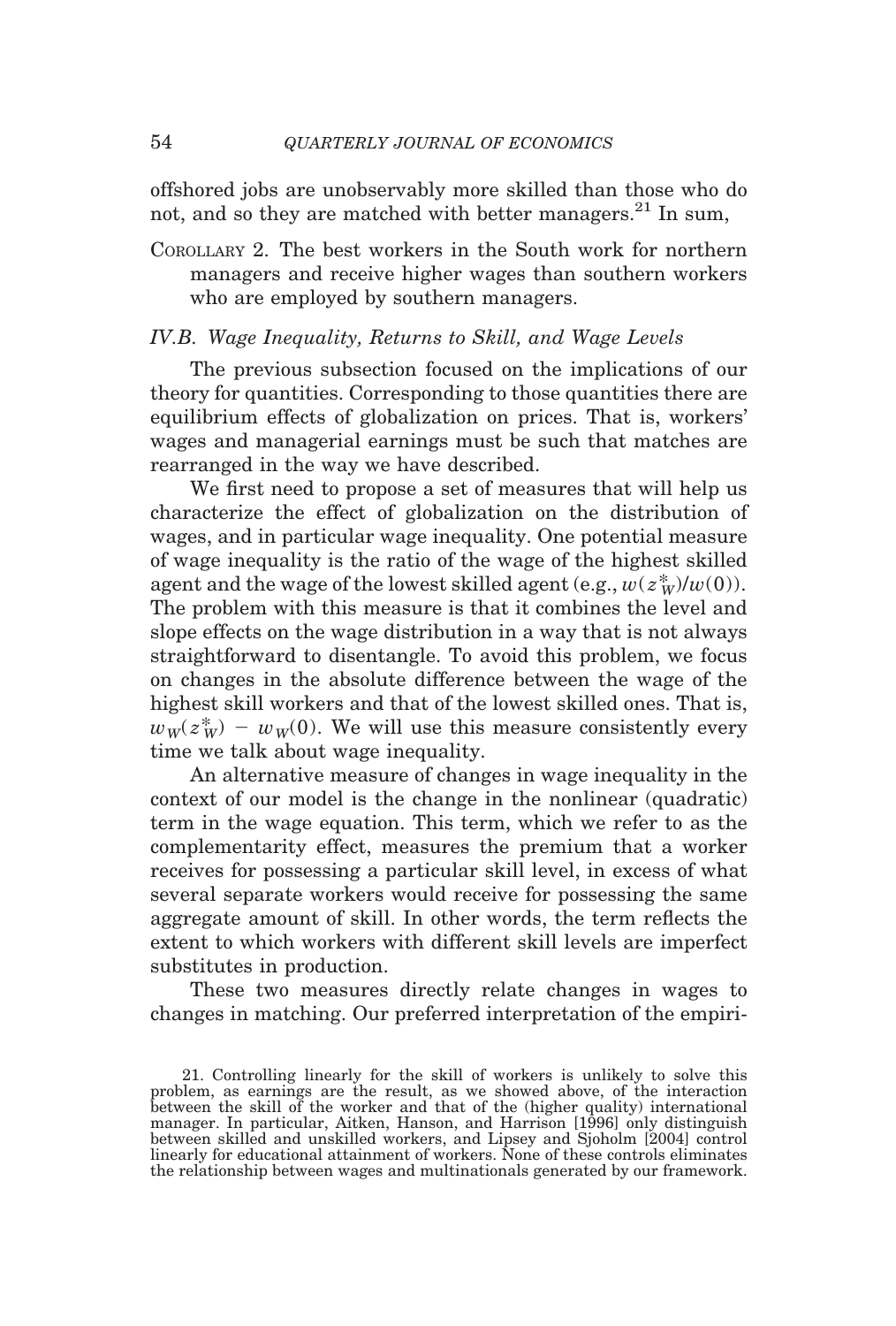cal evidence concerning wage inequality in the South (e.g., Feenstra and Hanson [1997] and Hanson and Harrison [1999]) maps this evidence to changes in within-worker wage inequality in our model, since all blue-collar (unskilled) workers, but also some white-collar (skilled) workers, should be considered workers and not managers in our theory.<sup>22</sup> Of course, some white-collar workers would probably be considered managers. Still, given the empirical definitions of occupations, we believe that the best way to interpret a high-skill-low-skill wage gap in our model is as the gap between the wages of the most and least skilled workers, which is our measure of wage inequality. We discuss, for completeness, the impact of globalization on some overall measures of inequality at the end of this section.<sup>23</sup>

The analysis of the impact of globalization on inequality follows quite directly from the changes in matching. First. inequality within southern workers unambiguously increases. The marginal value of workers' skill is driven by the skill of the manager with whom they are matched, which increases for all southern workers. Thus, the sum of the complementarity and the competition effects unambiguously leads to higher returns to skill in this case. Moreover, measured within-worker inequality will increase even more, since the mass of workers in the South unambiguously increases (occupational choice effect).

PROPOSITION 2. Globalization increases within-worker wage inequality in the South. Furthermore, it increases the marginal return to skill for southern workers at all skill levels

Consider next the effects of globalization on northern wage inequality. Globalization decreases the quality of the match of those northern workers who are relatively unskilled and increases it for the more skilled among them. As we could expect, given that the marginal return to skill of all workers is a function of the quality of the match, the returns to skill for relatively low

<sup>22.</sup> Feenstra and Hanson [1997] and Hanson and Harrison [1999] define unskilled workers as blue-collar workers and skilled workers as white-collar workers. White-collar workers are in charge of tasks such as management, pro uct development, administration, and general office tasks. The latter three tasks can be interpreted as worker tasks in our model. The occupational distinction in<br>our theory is not between blue- or white-collar workers, but between low level, front-line, routine tasks (including white-collar tasks such as handling the calls at a call center, or processing the back office paper work for a bank) and specialized<br>problem solving, dealing with exceptions, namely, managerial tasks.

<sup>23.</sup> To our knowledge, the effect of offshoring on these measures of overall income inequality has not been studied in the empirical literature.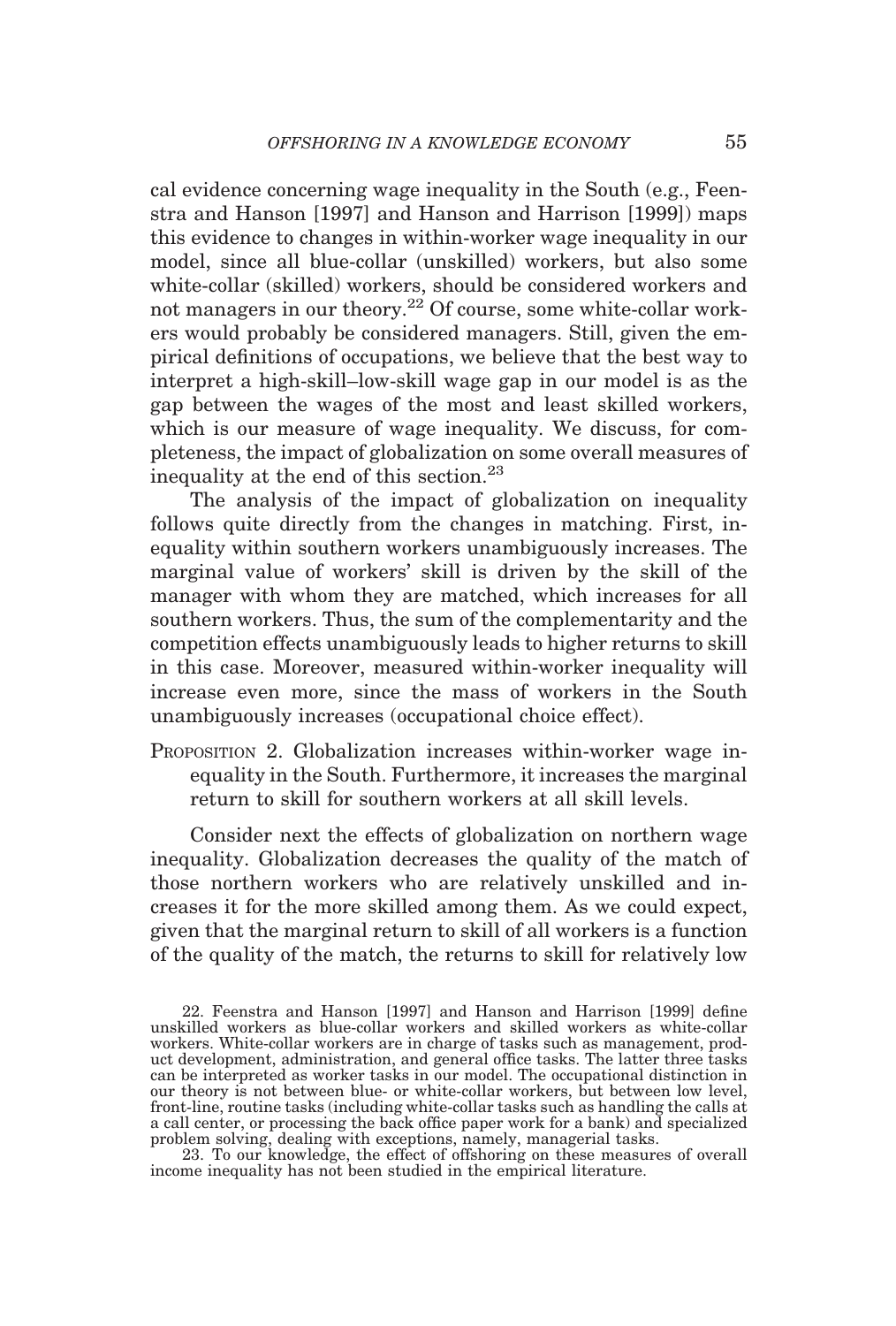skilled northern workers go down, and the returns to skill for the more skilled ones go up. The equilibrium effect on the marginal return to skill can again be decomposed in two. First, because now there is more competition from workers in the South, the baseline return per unit of skill always goes down  $(\sigma_{1W} - \sigma_N <$ 0), as we can verify numerically for all parameter values. $^{24}$ 

Second, since there are relatively more workers with low skill in the world than in the North, an increase in the skill level of workers increases the quality of their managers more after globalization. Thus, the complementarity effect tends to increase the marginal return to skill. This second effect is larger the higher the ability of the workers, since they are part of larger teams, as long as southern and northern workers compete for the same manager. In fact, for workers without skill,  $z = 0$ , this effect is not present so the first effect has to dominate, and the marginal return to skill decreases. Numerically, we can show that the second effect dominates for workers with skill above a certain threshold, and so the marginal return to skill increases for them. The threshold ability at which both effects are identical is a function of the parameters h and  $\alpha$ . The lower  $\alpha$ , the more southern agents are being added at each skill level where workers in both countries compete, and so the larger the set of abilities in which the complementarity effect dominates. The lower  $h$ , the smaller the competition effect, and so again the threshold of abilities decreases.

In order to understand the effects on wage inequality, we need to combine this reasoning with the occupational choice effect. In particular, the fact that after globalization fewer agents in the North become workers, which reduces wage disparity. Numerically, we can conclude that wage inequality in the North increases when  $h$  and  $\alpha$  are small, but decreases when these parameters are large. As mentioned in the introduction, this prediction is consistent with the findings of Feenstra and Hanson [1996b, 1999], who reported a significant positive effect of offshoring on U.S. wage inequality in the 1980s, but not in the 1970s. We summarize these results below

<sup>24.</sup> In our two-parameter model it is straightforward to analyze numerically different equilibrium values for a tight grid of the whole parameter space. In the working paper version of the paper [Antràs, Garicano, and Rossi we provide graphical illustrations of all the numerical results discussed below.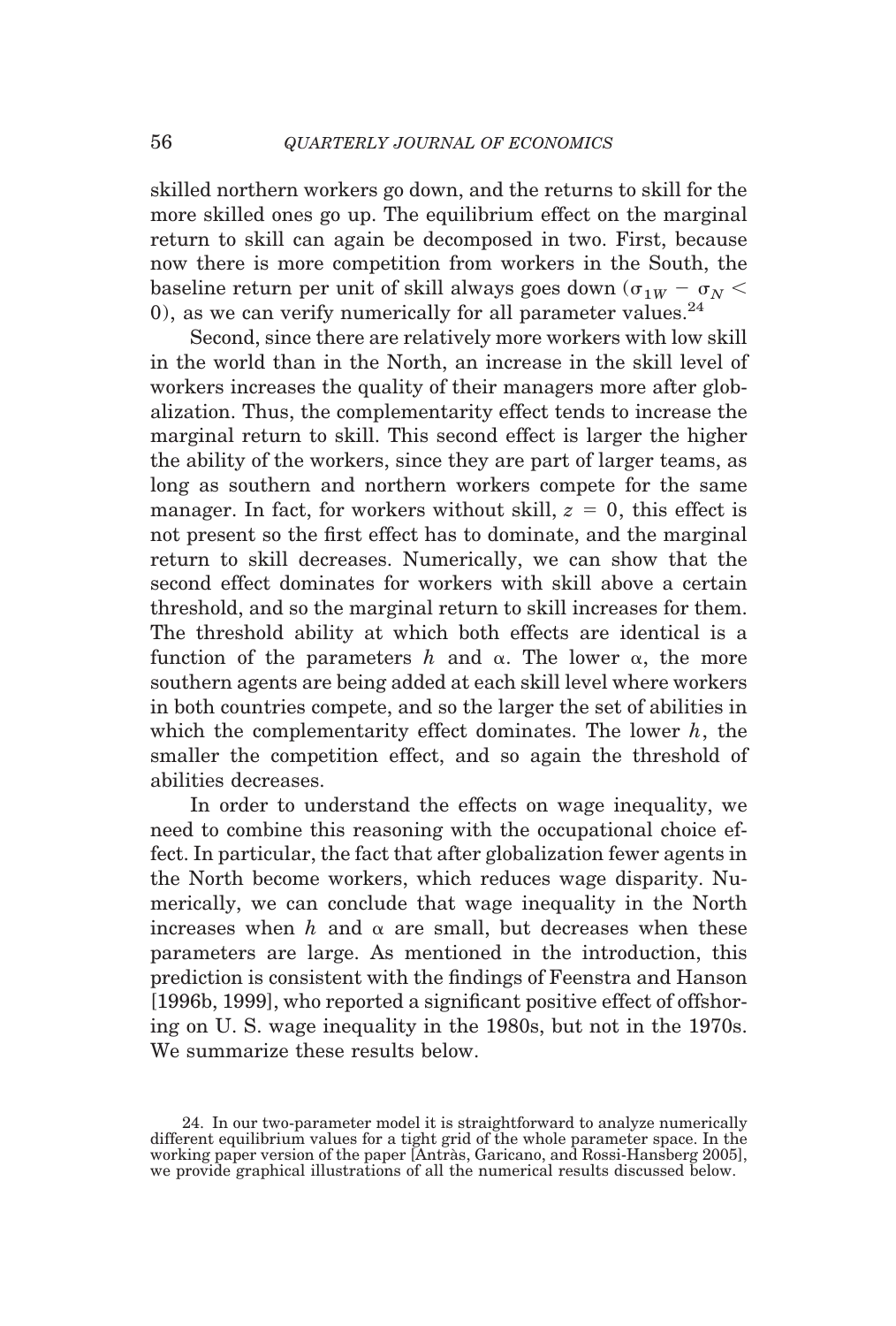SUMMARY 1. Globalization increases within-worker wage inequality in the North if h and  $\alpha$  are sufficiently low, but it decreases it if h and  $\alpha$  are sufficiently high. Furthermore, globalization decreases the marginal return to skill of all northern workers with knowledge  $z$  below a threshold, but increases the marginal return to skill of all northern workers above this threshold

We are also interested in studying the effect of globalization on the level of wages, which is the result of two effects: on one hand, southern workers face more competition from low skill northern workers; on the other hand, globalization improves their match. In contrast, in the North, workers also face more competition, but they do not always improve their match (as described in Proposition 1). If we focus attention on the effect of globalization on the lowest skilled agents (for which the match deteriorates in the North), we can show numerically the following results

SUMMARY 2. Globalization has the following effects on wages:

- $(i)$  Increases the wages of low skilled southern workers for low h and  $\alpha$ , but decreases them for high h and  $\alpha$ .
- (ii) Decreases the wages of low skilled northern workers for low h and  $\alpha$ , but increases them for high h and  $\alpha$ .
- (iii) It decreases the wage of at least some low skilled agents.

Our model also allows us to derive some conclusions on wage inequality among managers in both countries. In particular, remember that the marginal return to skill of managers is given by the size of their team. From Proposition 1 we know that all managers in the South will have smaller teams and so the marginal return to skill for them decreases. Since there are also fewer of them, within-manager income inequality in the South decreases. In the North, there are two opposing forces. First, from Proposition 1 we know that the lowest skill managers, who were in managerial positions before globalization, will have larger teams, but the best managers will have smaller teams. This implies that the return to skill of low ability managers increases and that of high ability managers decreases. Second, there are more managers in the North, so the occupational choice effect leads to more income inequality among managers. This reasoning leads to the following corollary of Proposition 1.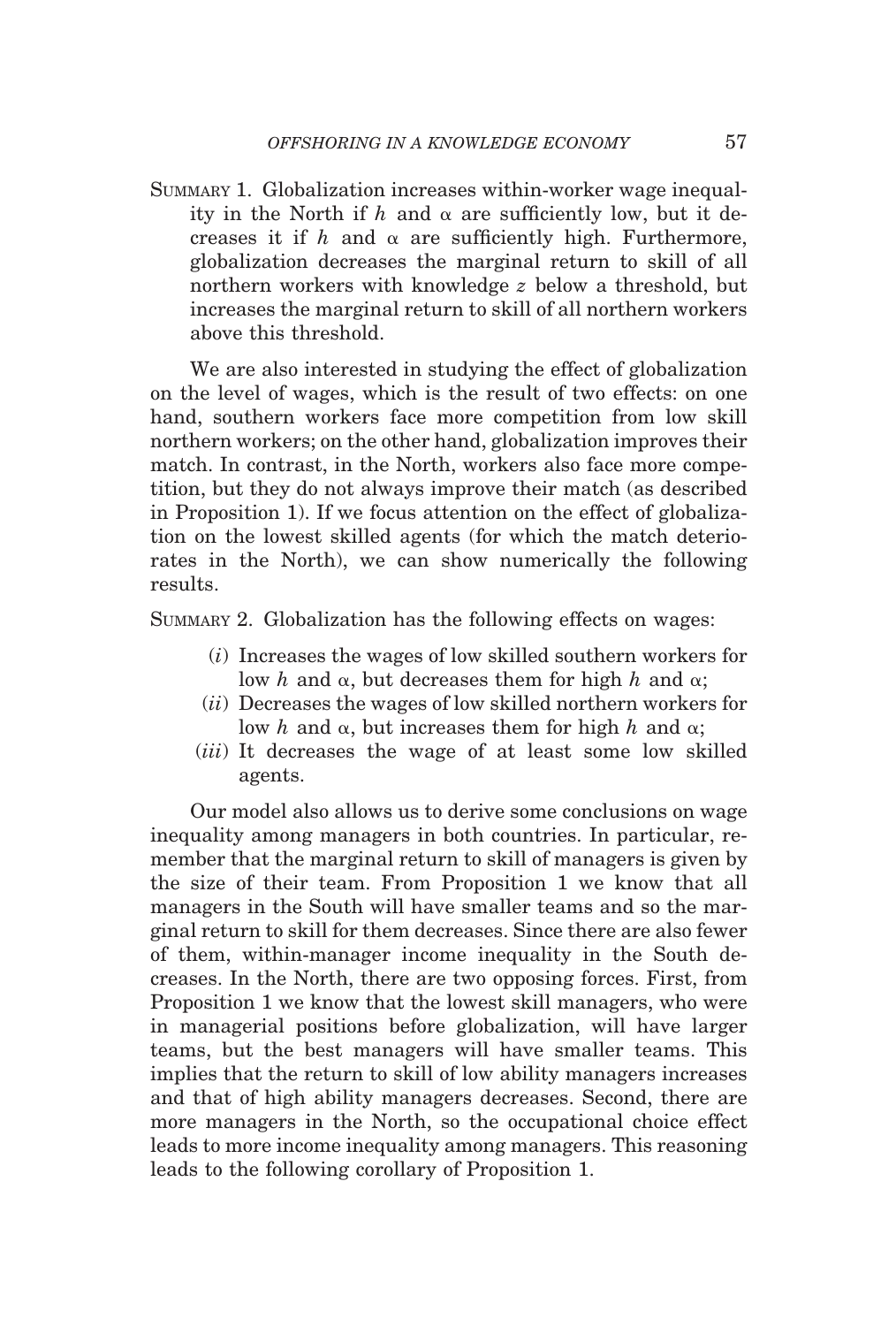- COROLLARY 3. Globalization has the following effects on withinmanager income inequality and on the marginal return to skill of managers:
	- $(i)$  Globalization decreases within-manager income inequality and the marginal return to skill of all southern managers;
	- $(ii)$  Globalization increases the marginal return to skill for northern managers with knowledge z below a threshold but decreases it for the rest

We now turn to analyze the predictions of the model for other measures of inequality. The changes in within-worker inequality in the North, together with compositional changes, suggest that inequality is more likely to increase at the top of the northern skill distribution than at the bottom. Intuitively, some northern workers improve their matches, but some others suffer from southern competition and get worse matches—thus, the increase in within-worker inequality is moderate. However, globalization increases the share of northern agents who are managers, and inequality within managers is always large, since managers are able to leverage their skill over an entire team. Indeed, we find numerically that inequality in the North, as given by the gap between the earnings of the ninetieth percentile agent and those of the fiftieth percentile agent (the  $90/50$  gap) increases for all h and for all  $\alpha$ . In contrast, the 50/10 gap may or not increase. We also find numerically that the expected increase in the 90/50 gap. where the expectation taken over all h and  $\alpha$  (assuming uniform distributions for both parameters) is larger than the expected increase in the  $50/10$  gap. Both of these findings suggest that offshoring may provide an explanation for the empirical finding (see Murphy and Welch [2001] or Autor, Katz, and Kearney [2004]) that wage inequality in the United States has stabilized at the bottom of the distribution, but continues to grow at the  $top.<sup>25</sup>$ 

The fact that the model allows us to characterize the whole earnings distribution suggests that we can compute any measure of inequality, and for instance we can study the effect of offshor-

<sup>25.</sup> Autor, Levy, and Murnane [2003] develop a model that differentiates extern routine and nonroutine tasks, where only the aggregate units of factors<br>enter the production function. Such a model could also potentially be applied to study offshoring, but would miss the effect of offshoring on matching, and therefore, within-group wage inequality, that is central in our analysis.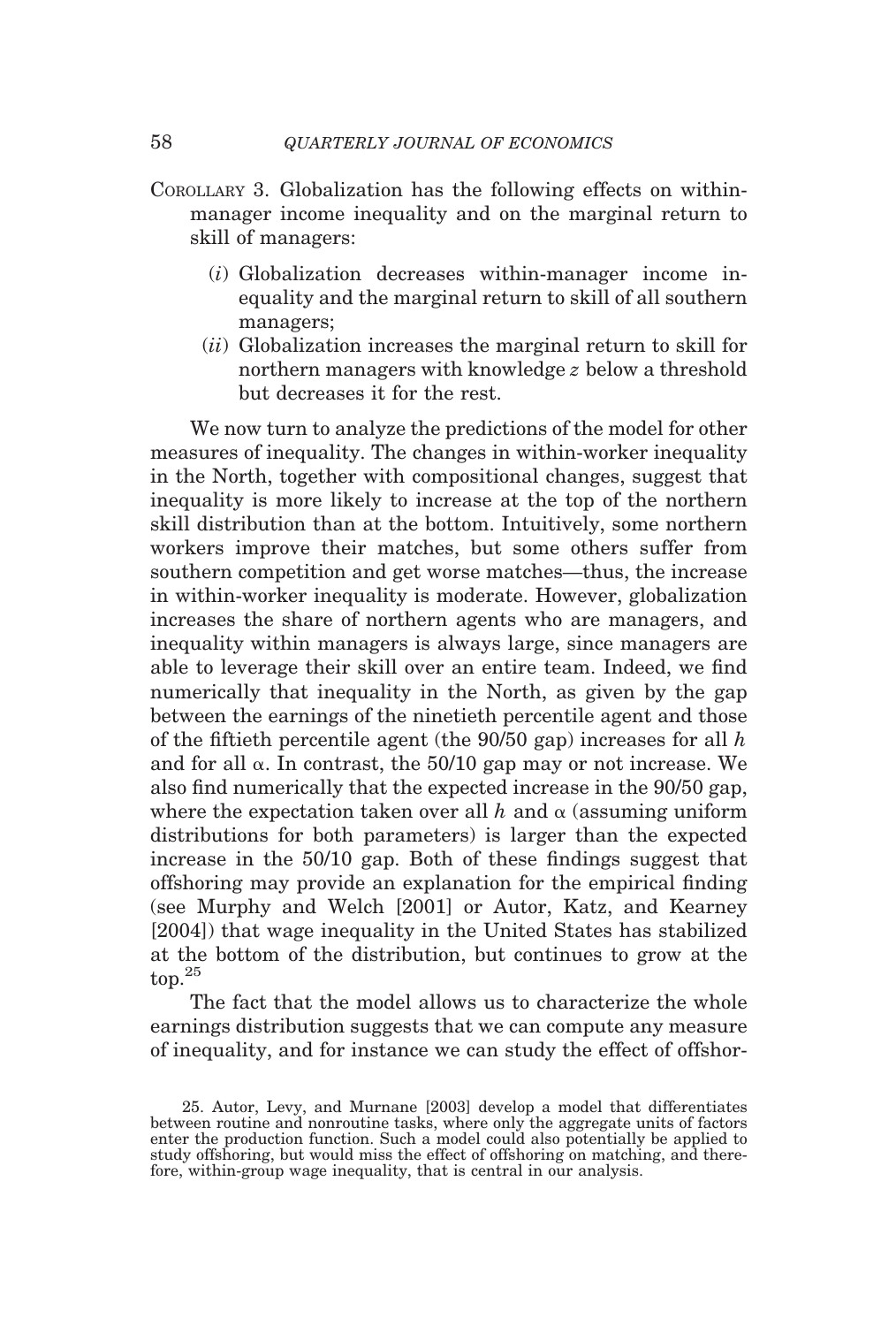ing on overall inequality. Finding robust results for these measures is unlikely since wage levels will be affected by the relative masses of agents at each point of the distribution, and we have shown analytically that offshoring leads to contradictory effects on inequality within managers and within workers. We compute the expected changes in overall inequality that globalization brings about when the South is relatively unskilled (expectations) are taken over  $\alpha$  < 0.5 and h). In the North, globalization leads to an increase in the standard deviation of income (wages and rents), in the 90/10 gap, and in the manager/worker gap (as measured by the difference between the mean managerial rent and the mean worker wage). In the South, globalization implies an increase in the standard deviation of income and in the manager worker gap, but a drop in the 90/10 gap. The reason that these measures differ in the South is that, for a given wage function, the first one takes into account the relative mass of workers to managers, while the last one does not.  $2^6$ 

# IV.C. Production, Consumption, and Trade

As argued above, Theorem 1 applies also to the equilibrium of the world economy, and therefore the equilibrium is unique and efficient. As a result, since in the world economy we could always replicate the equilibrium in the closed economies of the North and the South, we know that in our framework there are always welfare gains from international offshoring. The following corollary summarizes this conclusion.

COROLLARY 4. Globalization increases total production in the world economy. That is, there are gains from trade.

How are these gains distributed between the countries? Define a country's physical output as the quantity of goods that are produced by its workers, since they are the ones who combine labor and knowledge to produce. In the South, Proposition 1 implies that there are more and better matched workers and so total physical output increases. In the North there are fewer workers, and some of them have worse matches. We can show numerically that, for all combinations of h and  $\alpha$ , physical production decreases in the North. Hence, in terms of physical value

<sup>26.</sup> We find that, when the South is relatively skilled ( $\alpha > 0.5$ ), the same changes take place in the North and the South, except that the manager/worker gap decreases in the South.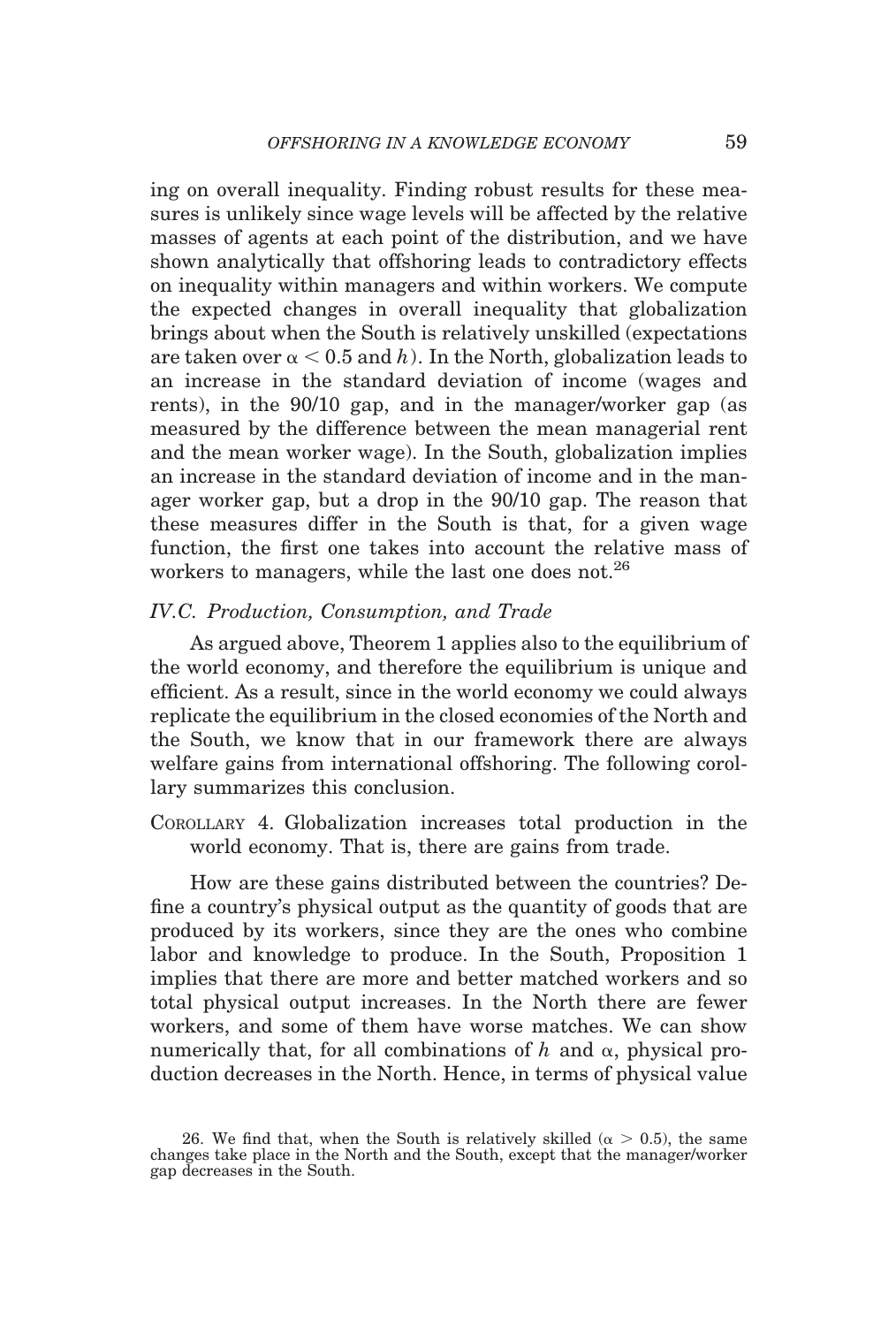added, the "winner" of globalization is the South. The reason why the North produces less after globalization is that physical production does not take into account that managers' rents have to be repatriated. Managers consume in their own country, and they receive—as compensation for the time spent helping and communicating with workers abroad—part of the production of these workers. These rents can be substantial and in fact imply that consumption in both countries increases and, since utility is linear, so does welfare.

This difference in consumption and production outcomes is reflected in the trade balance of these countries. In particular, the South features net exports of physical goods, while the North features net exports of knowledge services.<sup>27</sup> Furthermore, if knowledge transactions are not registered as imports for the South and exports for the North, the trade balance of the northern country will be in deficit and that of the southern country in surplus. This deficit and surplus is, however, not evidence of an imbalance, but just the result of the potential misrecording of knowledge transactions. This reasoning suggests that some of these forces may be at play when we look at the trade balance of the United States with some of its Asian trade partners, like China.<sup>28</sup> We summarize these conclusions below.

- SUMMARY 3. Globalization has the following effects on physical production, consumption, and the trade balance:
	- (i) It increases physical production in the South and decreases physical production in the North;
	- (ii) It increases consumption (and thus welfare) in both countries:
	- (*iii*) The pattern of trade is such that the South exports manufactures and the North exports knowledge services:
	- $(iv)$  If knowledge transactions are not reported, globalization generates a trade surplus in the South and a trade deficit in the North

<sup>27.</sup> Indeed, using  $m_{\rm W}(z) > w(z)$ , it is straightforward to show that  $Y_{\rm WS} - C_{\rm WS} > 0$ , which of course implies that  $Y_{\rm WN} - C_{\rm WN} < 0$ .<br>28. Note that this misrecording will not be evident in the capital account as long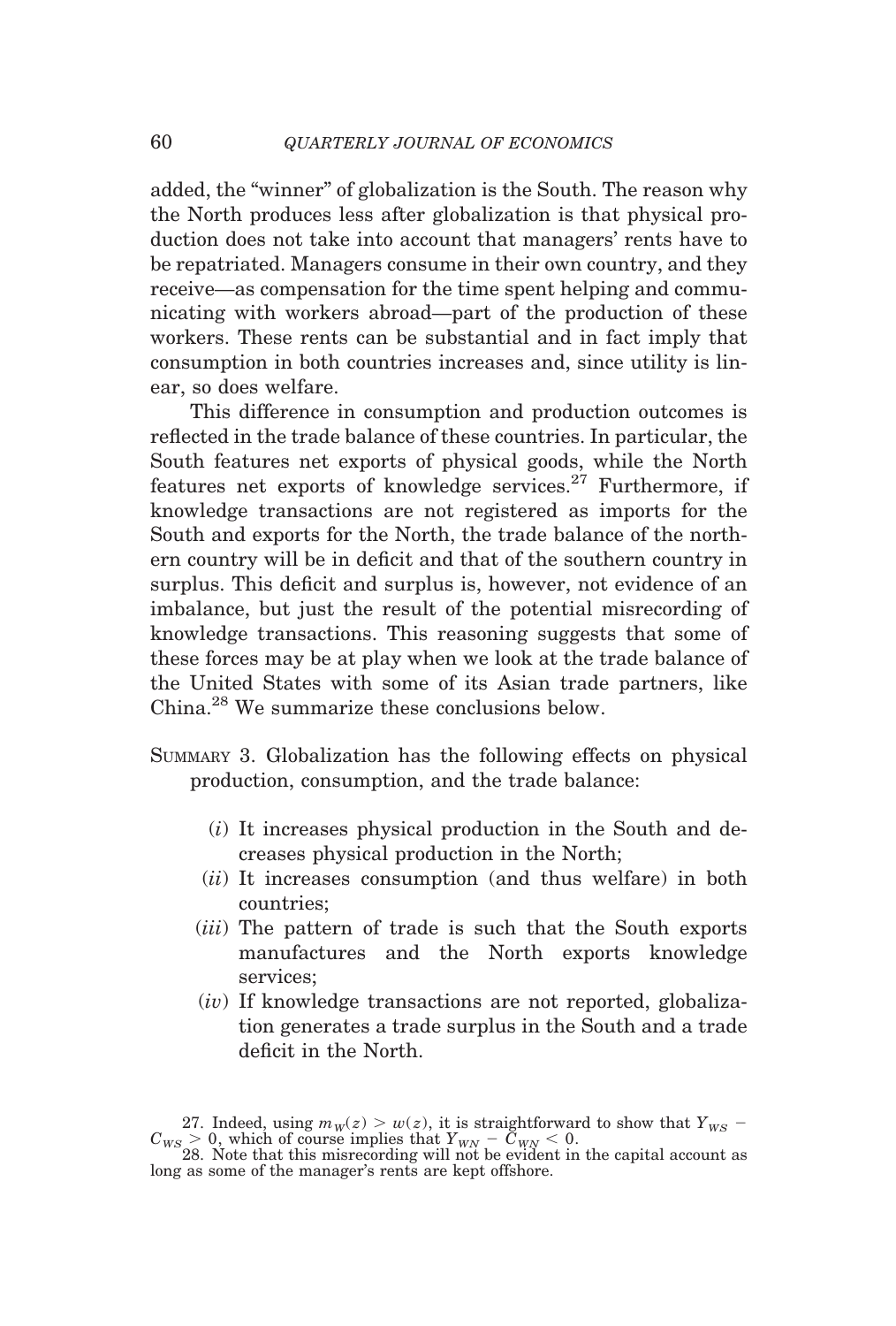#### **IVD** Generalizations

Our setup has assumed particular functional forms for the distributions of ability. We now briefly outline the robustness of some key results to more general distributions. First, we can show that for globalization to lead to the creation of routine jobs in the South and to their destruction in the North (i.e.,  $z^*_{\infty} < z^*_{w} <$  $z_{N}^{*}$ ) all that is required is that the distribution of ability in the North first-order stochastically dominates that in the South (i.e.,  $G_N(z) < G_S(z)$  for all z).

Second, we note that the complementarity effect (which is novel in our setup) is generally given by the expression,

$$
w''(z) = h \frac{g(z)}{g(m(z))} = \frac{m'(z)}{1 - z},
$$

which highlights the close relationship between matching and wage inequality in our setup.<sup>29</sup> Furthermore, if in addition to first-order stochastic dominance we assume that the distributions of ability in the South and the world satisfy

$$
(19) \qquad \qquad \frac{g_S(z)}{g_S(z')} \leq \frac{g_W(z)}{g_W(z'')} \quad \text{for} \quad z < z' < z'',
$$

then we can show that  $m_w(z) \geq m_s(z)$  and  $w''_w(z) \geq w''_s(z)$  for all  $z \leq z_{S}^{*}$ . These conditions ensure that, from the point of view of the South, globalization improves the match of all southern workers (with the implications for the size distribution of firms noted in subsection IV.A) and leads to an increase in wage inequality on account of the complementarity effect.

Note that these conditions are only sufficient not necessary, and that they guarantee improved matches and a larger complementarity effect for all ability levels in the South. If any of these assumptions on the distributions does not hold, it may be the case that the complementarity effect decreases with integration in the South. To illustrate this, consider the case where the distributions in the North and South are both uniform, but the range of

<sup>29.</sup> This characterization of the complementarity effect allows us to derive 2.5. This cancelerate tradition size. Consider our setup<br>with overlapping uniform distributions of ability. Suppose, for example, that<br>population size in the South increases, keeping the support of the distribution of<br>abil levels. Then it is straightforward to see that the ratio  $g_w(z)/g_w(m_w(z))$  will<br>weakly increase, while  $g_i(z)/g_i(m_i(z))$  will be unaffected for  $i = N$ , S. Thus, the larger the population size in the South, the larger the increase that globalization will cause, through the complementarity effect, on wage inequality.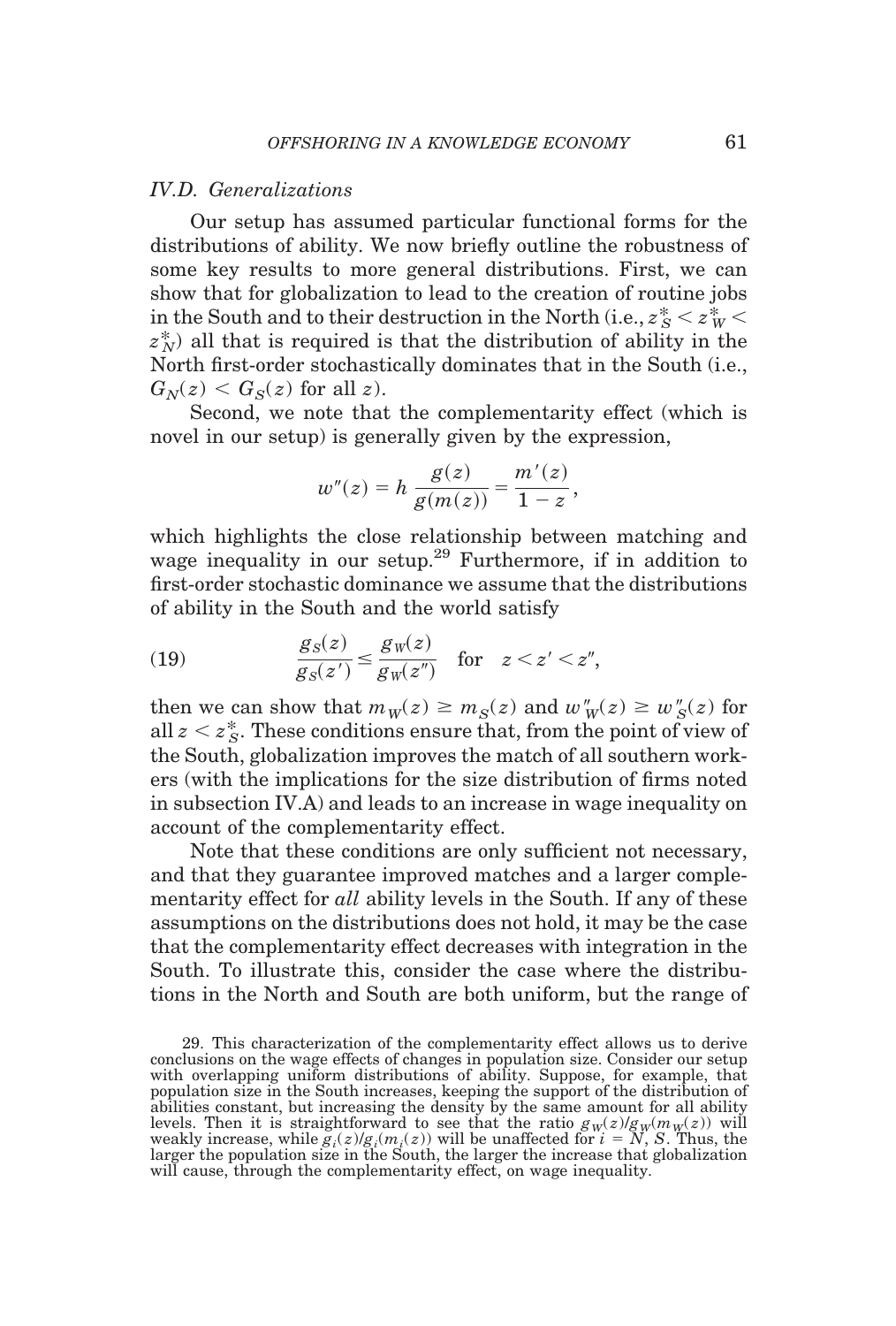abilities in the South is given by  $[0,1]$  and in the North by  $[0,1]$ , so condition  $(19)$  is not satisfied. In this case there exists a  $\beta$  such that for some  $z \in [0, z<sup>*</sup>_{s}]$ ,

$$
w''_W(z) = h \frac{g_W(z)}{g_W(m_W(z))} = h \frac{1}{1 + \beta} < h = w''_S(z).
$$

That is, integration may lead to a decrease in the complementarity effect. Note, however, that in the above example it is still the case that  $G_N(z) < G_S(z)$  for all z, and thus the patterns of specialization in the global economy are analogous to those discussed in our benchmark case.

#### V. COMPARATIVE STATICS IN THE WORLD ECONOMY

In this section we analyze the effect of changes in communication costs (h) and the skill overlap ( $\alpha$ ) on the equilibrium outcome of the integrated economy. For brevity we only report the impact of these changes on occupational choices, characteristics (quantity and quality) of international offshoring, and matching. We also discuss briefly some implications of these changes for the structure of earnings in the world economy. More details on these comparative statics are provided in Antràs, Garicano, and Rossi-Hansberg [2005].

Occupational Choice. As h decreases, managers have access to a communication technology that allows them to deal with larger teams. As a result, the number of workers in the South weakly decreases with  $h$ , and the number of workers in the North decreases with  $h$ . The number of managers in the South in turn weakly increases with  $h$ , and the number of managers in the North increases with h. As  $\alpha$  increases, agents in the South become relatively more skilled. This implies that the number of workers in the South weakly decreases with  $\alpha$ , whereas the number of workers in the North increases. In contrast, the number of managers in the South weakly increases with  $\alpha$ , whereas the number of managers in the North decreases with  $\alpha$ . These conclusions are implied by the following proposition.

PROPOSITION 3. The skill of the world's most-skilled worker  $(z<sub>W</sub><sup>*</sup>)$  is decreasing in communication costs  $(h)$  and increasing in the skill overlap  $(\alpha)$ .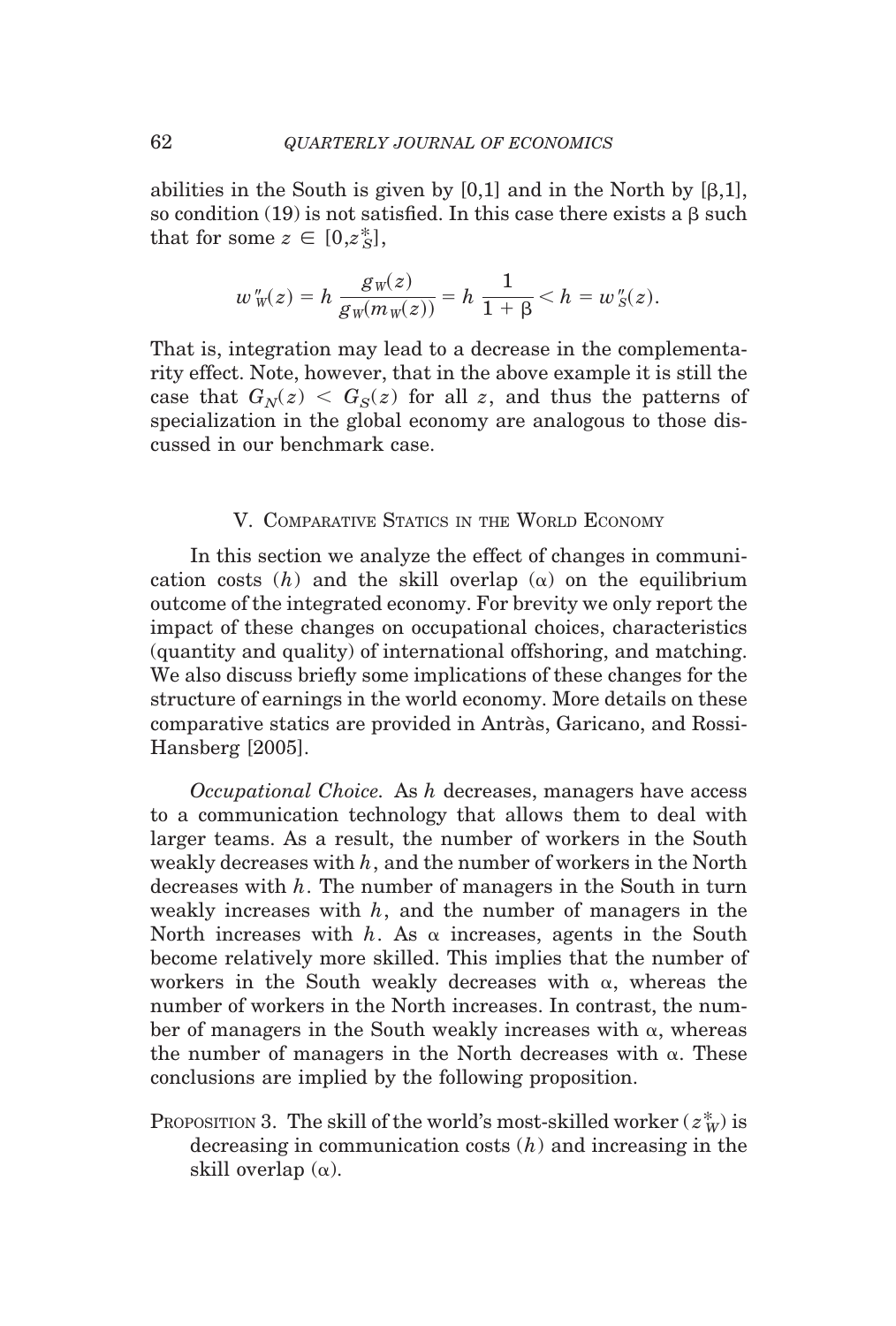The Quantity and Quality of Offshoring. To analyze the quantity of offshoring, we need a measure that captures the  $\frac{1}{2}$  extent to which firms in the economy are formed by national versus international teams. Therefore, we define the *quantity* of offshoring as the proportion of southern workers that work for international teams. In a LQE, all agents in the South are workers in international teams, so it follows that our measure of offshoring equals one. In contrast, in a HQE, the quantity of offshoring is given by

$$
O_W \equiv (z_{WH}^* - z_{\alpha})/z_{WH}^*
$$

The proportion of workers in international teams is always less than one in a HQE, but converges to one as we change parameters to approach the boundary between both type of equilibria. Hence, in a LQE there is always more offshoring than in a HQE.

We also want to derive conclusions on the characteristics of the firms that engage in offshoring. For this purpose, we define the quality of offshoring as the average skill level of the workers that form international teams relative to the skill level of all southern workers,

$$
Q_W \equiv (z_{WH}^* + z_\alpha)/z_{WH}^*.
$$

In a HQE the quality of offshoring is always larger than one and again converges to one as we change parameter values in a way that approaches the boundary between equilibria. Clearly,  $O_w =$  $2 - Q_w$ , and so the same forces that cause an increase in offshoring will simultaneously reduce its quality. With these measures at hand, we derive the next result.

PROPOSITION 4. The quantity of international offshoring is weakly decreasing in communication costs  $(h)$  and the skill overlap  $(α)$ . Furthermore, the quality of offshoring is weakly increasing in h and  $\alpha$ .

Matching and Firm Characteristics. A fall in h improves the skill level of the worst manager and so improves the match of the worst workers,  $z = 0$ . Conversely, the best worker before the fall in  $h$  is now matched with a worse manager. Moreover, we can show that the direct effect of the technological improvement on firm size dominates these effects, thereby leading to an increase in the size of all firms in the economy. In contrast, changes in  $\alpha$ have distinct effects on small versus large firms. As  $\alpha$  increases, workers with low skill levels will be matched with better manag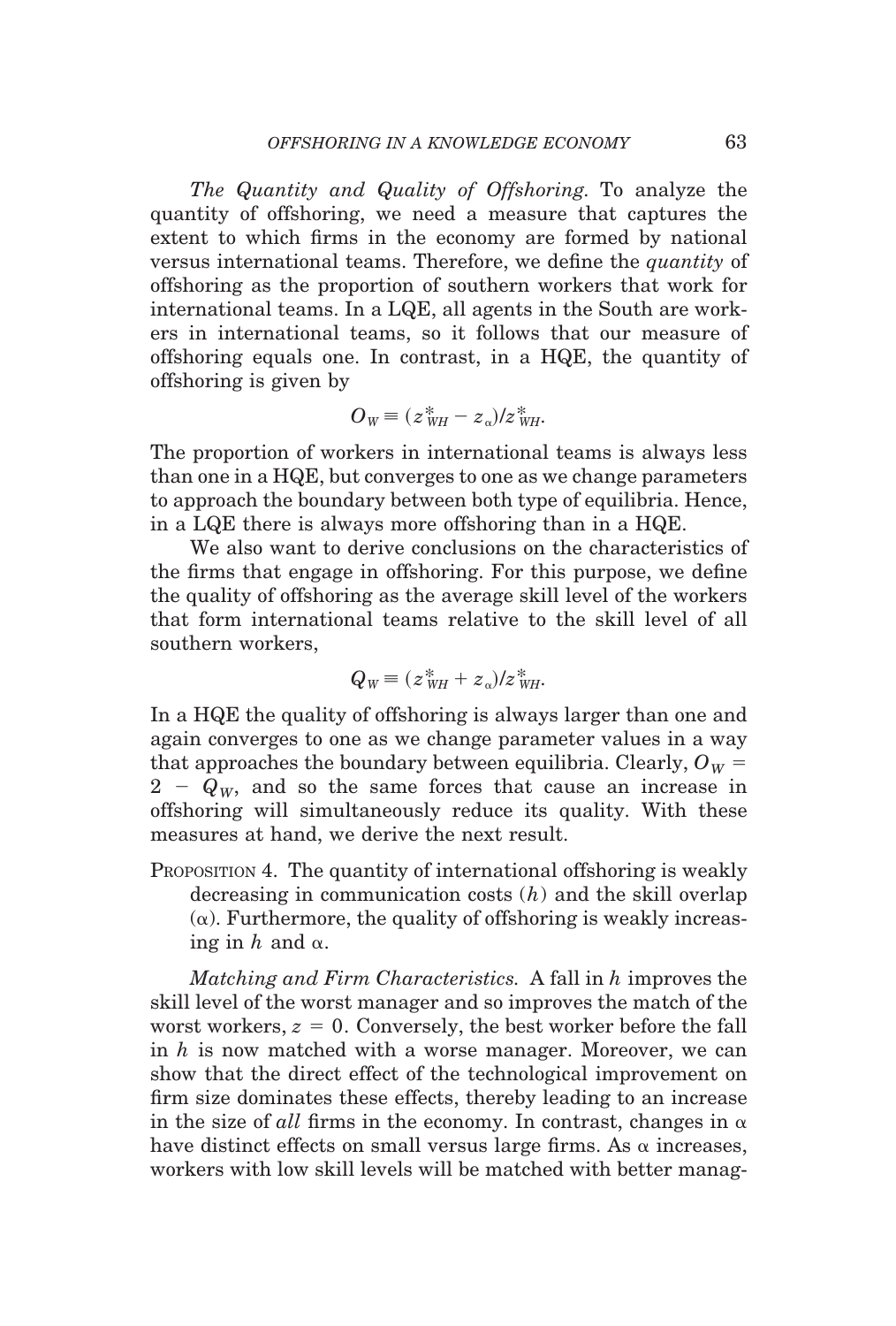ers, and will thus work for more productive firms. Workers with high skill levels will be matched with worse managers and so the productivity of the firms for which they work will decrease. We formalize these conclusions in the next proposition.

PROPOSITION 5. A decrease in communication costs  $(h)$  has the following effects on matching and firm size:

- $(i)$  It improves the match for workers below a threshold skill level  $\varphi$ , while it worsens the match for workers (who were already workers) above  $\varphi$ ;
- $(ii)$  It increases the size of all firms.

An increase in the skill overlap  $(\alpha)$  has the following effects on matching and firm size:

- $(i)$  It improves the match for workers below a threshold skill level, while it worsens the match for workers with skill above this threshold:
- $(ii)$  It increases the size of the largest firms and decreases the size of the smallest firms;
- (*iii*) It increases the size of the largest offshorers and decreases the size of the smallest offshorers:
- $(iv)$  It increases the size of all nonoffshorers in a LQE, but decreases the size of all nonoffshorers in a HQE.

Managerial Rents and Wages. Concerning managerial rents, a decrease in  $h$  increases the marginal return to skill for managers, since all firms grow and the marginal return to skill of managers is equal to firm size. The effect of  $\alpha$  on firm size is not the same for all firms. We can, however, conclude that the marginal return to skill of the worst managers decreases and the marginal return to skill of the best managers increases.

Now consider the effect of changes in h and  $\alpha$  on the wage structure. First, the complementarity effect (the quadratic term in both  $(12)$  and  $(17)$ ) increases with h, and weakly decreases with  $\alpha$ . The reason is that as h increases, team sizes decrease, and so having more skill will imply matching with a much better manager. In contrast, an increase in  $\alpha$  leads to a decrease in density for all skill levels in the South (and thus for the levels in which northern and southern workers compete). Hence, a slightly better worker will now match with only a slightly better manager. Second,  $h$  has an ambiguous effect, and  $\alpha$  increases the competition effect, as measured by the baseline unit of skill ( $\sigma_{1L}$  and  $\sigma_{1H}$ ). The latter effect follows from  $\alpha$  increasing workers' skills in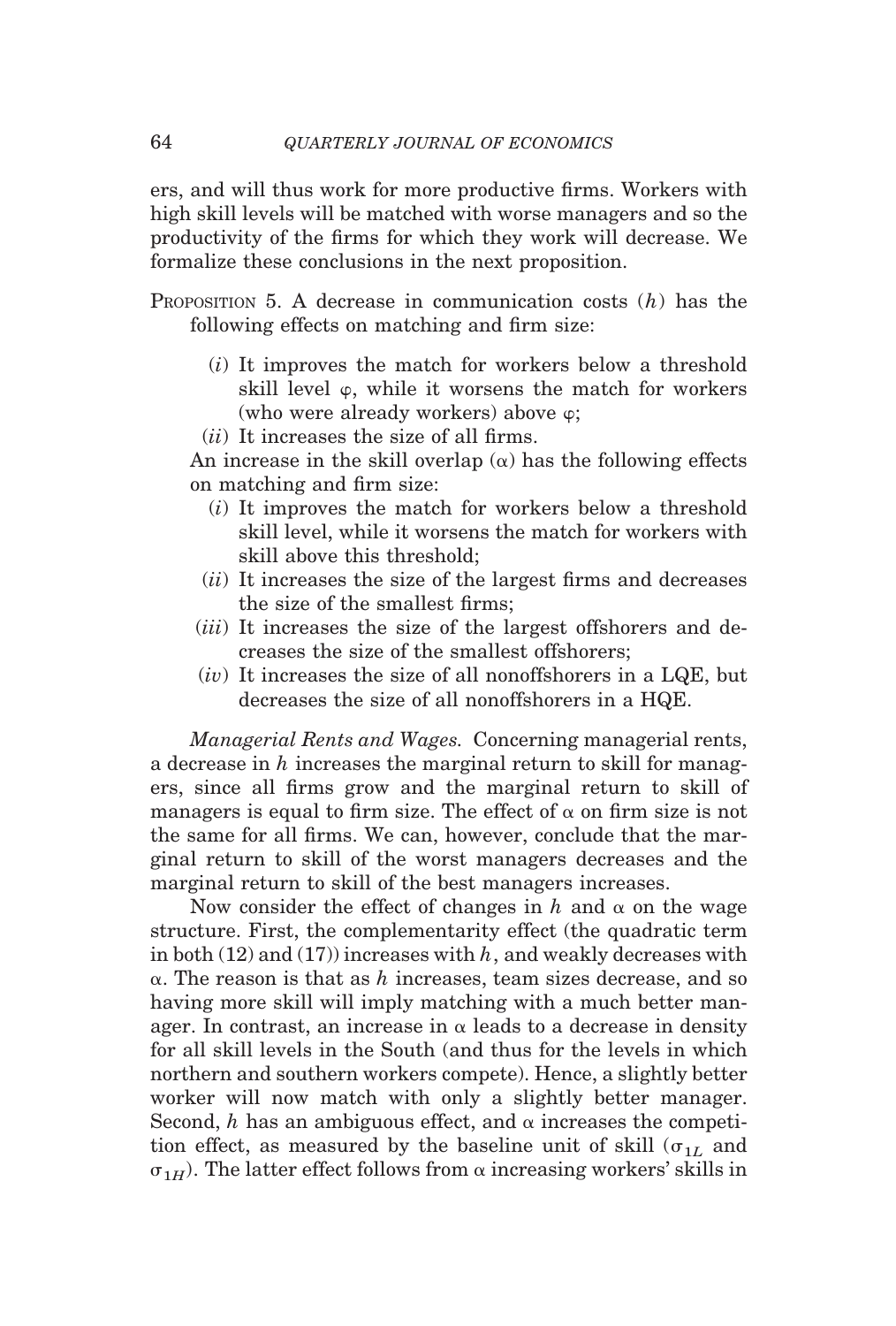a LQE and making them more scarce in a HQE. Third, as shown in Proposition 3, the occupational choice effect decreases with  $h$ and increases with  $\alpha$ , since the set of workers increases and shrinks, respectively.<sup>30</sup>

### **VI** CONCLUSIONS

We have developed a theory of offshoring in which agents with heterogeneous abilities sort into teams competitively. We have analyzed the effects of globalization on the organization of work, the size distribution of firms, and the structure of earnings of individuals, and we have illustrated how these outcomes in turn determine the patterns of production, consumption, and international trade in the global economy.

We have shown that the effects of globalization interact in nontrivial ways with the state of communication technologies. For example, in our model globalization always increases withinworker wage inequality in the South, but it increases withinworker inequality in the North only if the costs of communicating knowledge are relatively low. Similarly, we have shown that the characteristics of international offshoring also depend very much on the state of communication technologies: the lower are communication costs, the higher is the amount of international offshoring, but the lower is its quality.

In order to highlight the main forces in the model, our theoretical framework has abstracted from certain aspects that are central in shaping the international organization of production. First, we have imposed that production is undertaken by twolayer teams consisting of a manager and a set of workers. It would be interesting to incorporate the possibility of both self-employment and multiple layers in our model. This would open the door for a study of how globalization affects the incentives to offshore or not to different countries, as well as the way it affects the hierarchical structure of firms. Second, we have presented a purely technological theory of the international organization of production. A caveat of this approach is that we can explain why

<sup>30.</sup> The overall effect of  $h$  and  $\alpha$  on wage inequality results from the combination of these three effects. In Antràs, Garicano, and Rossi-Hansberg [2005] we show, for instance, that our model is consistent with an increase in the relative endowment of skilled agents in the South (a higher  $\alpha$ ) leading to increased<br>within-worker inequality in that country. This is consistent with the findings of Zhu and Trefler [2005] and is not easily rationalizable with standard general equilibrium models.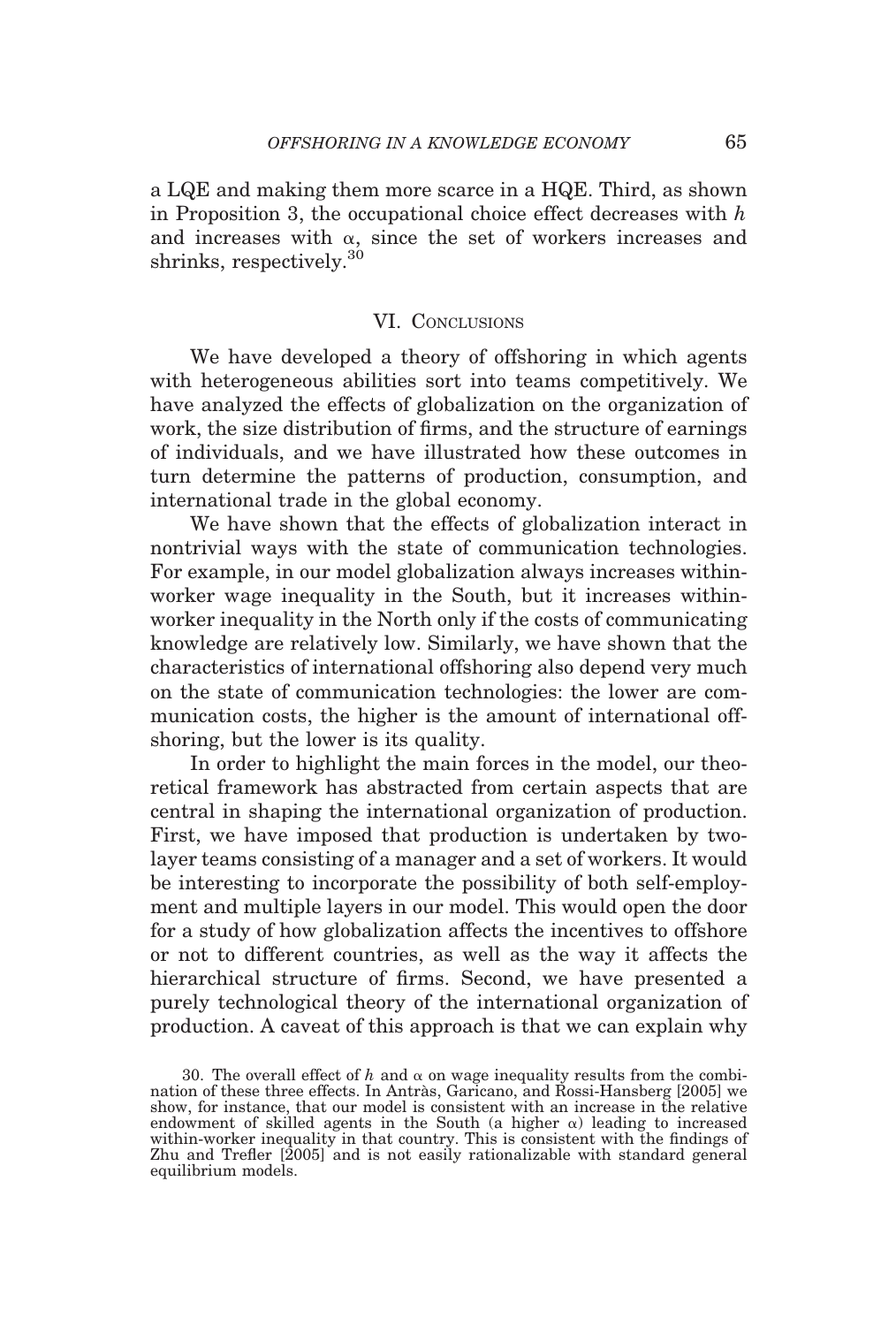a northern manager might have an incentive to form a team with a group of southern workers, but we have less to say about why this international exchange of knowledge will occur within firm boundaries (i.e., within multinationals), rather than through arm's length subcontracting or licensing. It would be interesting to incorporate contractual frictions in our setup in order to obtain a more well-defined trade-off between in-house versus arm'slength offshoring. $31$ 

#### **APPENDIX**

Proof of Theorem 1. We first show that an equilibrium of this economy exhibits positive sorting. Let  $\Pi(z_m, z_n)$  denote the rents of a manager of ability  $z_m$  and hires workers with ability  $z_n$ . From our definitions above, we know that  $\Pi(m(z),z) = R(m(z))$  if  $m(\cdot)$ is the equilibrium assignment function. In equilibrium we know that managers choose the ability of their workers optimally so

$$
\frac{\partial \Pi(z_m, z_p)}{\partial z_p} = 0.
$$

Totally differentiating this expression, we obtain that

$$
\frac{\partial z_m}{\partial z_p} = -\frac{\partial^2 \Pi(z_m, z_p) / \partial z_p^2}{\partial^2 \Pi(z_m, z_p) / \partial z_p \partial z_m}.
$$

The numerator has to be negative since managers are maximizing rents in equilibrium. To show that the denominator is positive, notice that

$$
\frac{\partial^2 \Pi(z_m, z_p)}{\partial z_p \partial z_m} = \frac{\partial (1/h(1-z_p))}{\partial z_p} = \frac{1}{h(1-z_p)^2} > 0.
$$

Hence.

$$
\frac{\partial z_m}{\partial z_p}>0
$$

Since the argument is valid for all workers, we conclude that in an equilibrium allocation  $m'(z) > 0$  for all workers with ability z.

<sup>31.</sup> In a similar vein, Antràs [2003, 2005] and Antràs and Helpman [2004] embed the property-rights approach of Grossman and Hart [1986] in standard<br>trade models. Grossman and Helpman [2004] in turn develop a model of the international organization of production that shares certain features with the multitask approach of Holmstrom and Milgrom [1994].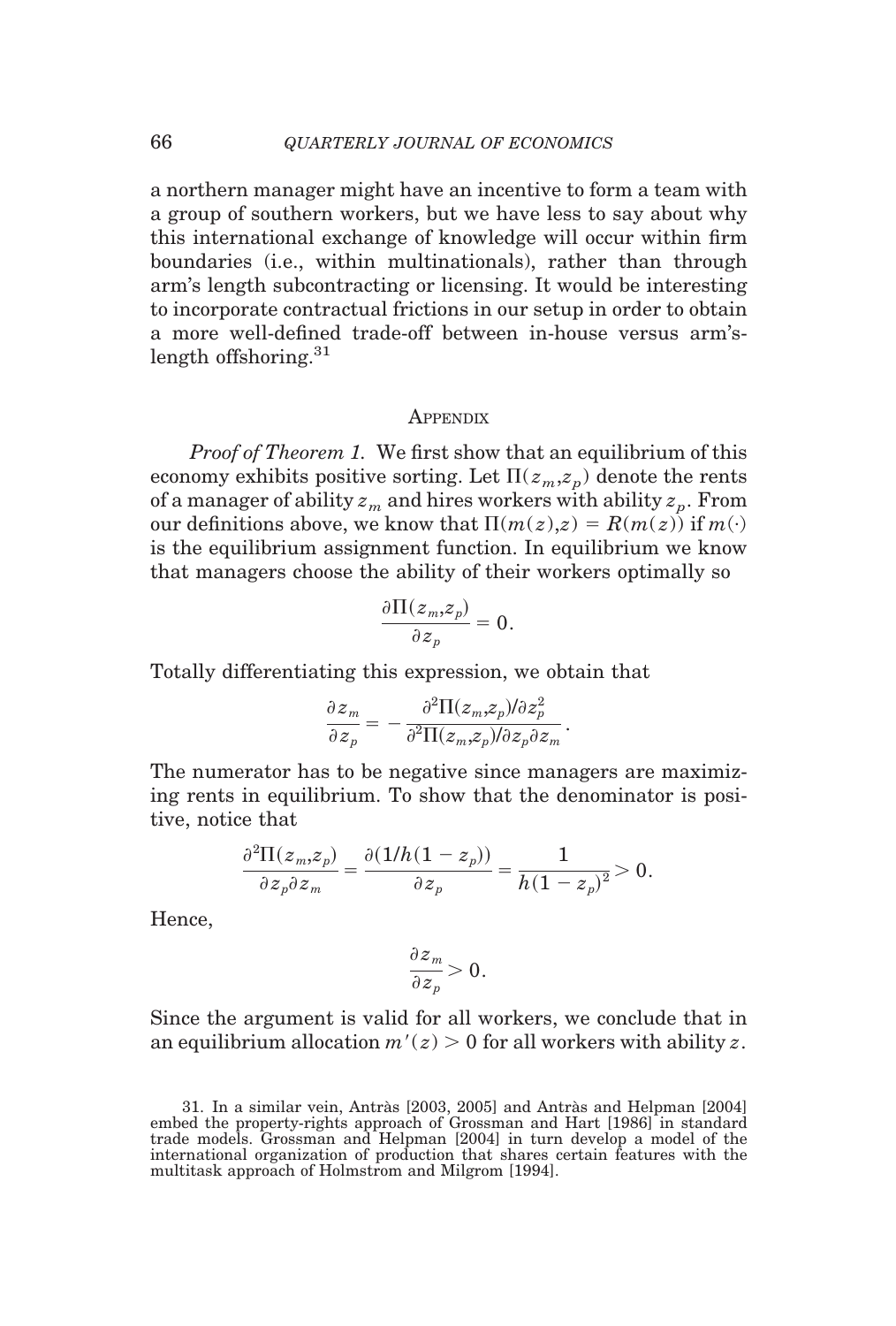Let  $w(\cdot)$  be an equilibrium wage function, and let  $W(w)$  and  $M(w)$  be the equilibrium set of agents who become workers and managers, respectively. Let  $m(z)$  be the skill level of the manager of a worker with ability  $z$ , then

$$
h\,\int_{W\cap[0,z_p]}(1-z)g(z)dz=\int_{M\cap[m(0),m(z_p)]}g(z)dz\,\,{\rm all}\,z_p\in W.
$$

Deriving with respect to  $z_n$ , we obtain that, as long as  $z_n$  is in the interior of W and  $m(z)$  is increasing, as we showed above,

$$
m^{\,\prime}(z_p)=h(1-z_p)\,\frac{g(z_p)}{g(m(z_p))}\,.
$$

We want to prove that an equilibrium in this economy implies that  $W(w)$  is a connected interval. Suppose that it is not. In particular, suppose that  $W = [a_1, a_2] \cup [a_3, a_4]$  and  $M = [a_3, a_3] \cup$  $[a_4, a_5]$ . Then, given  $a_1$  and  $a_3$ , we know that  $m(a_1) = a_2$  and  $m(a_2) = a_3$ . Combining these conditions with the differential equation for wages (and continuity of wages at  $a_2$ ) and the expression above—that have to hold in the interior of W—we can solve for a wage function  $w_{13}$ , a rent function  $R_{13}$  and a threshold  $a_2$ . Similarly, given  $a_3$  and  $a_5$ , we can solve for a wage function  $w_{35}$ , a rent function  $R_{35}$ , and a threshold  $a_4$  that satisfy all the equilibrium conditions in the interval  $[a_3, a_5]$ . In order for W and  $M$  to represent equilibrium occupational choices, we have to guarantee that agents in the interval  $[a_3, a_5]$  do not want to form teams with agents in the interval  $[a_1, a_3]$ . The first necessary condition is that

$$
R_{13}(a_3) = w_{35}(a_3).
$$

Since, if  $R_{13}(a_3) > w_{35}(a_3)$ , agents with skill above but arbitrarily close to  $a_3$  would like to become managers. If  $R_{13}(a_3)$  <  $w_{35}(a_3)$ , agents with skill marginally below  $a_3$  would like to become workers, and agents at  $a_4$  would like to hire them at a wage marginally larger than  $R_{13}(a_3)$ . The next condition is that

(20) 
$$
\lim_{z \uparrow a_3} \frac{\partial R_{13}(z)}{\partial z} > \lim_{z \downarrow a_3} \frac{\partial w_{35}(z)}{\partial z}
$$

To show that this is the case, notice that

$$
\frac{\partial R_{13}(a_3)}{\partial z}=\frac{1}{h(1-a_2)}>1
$$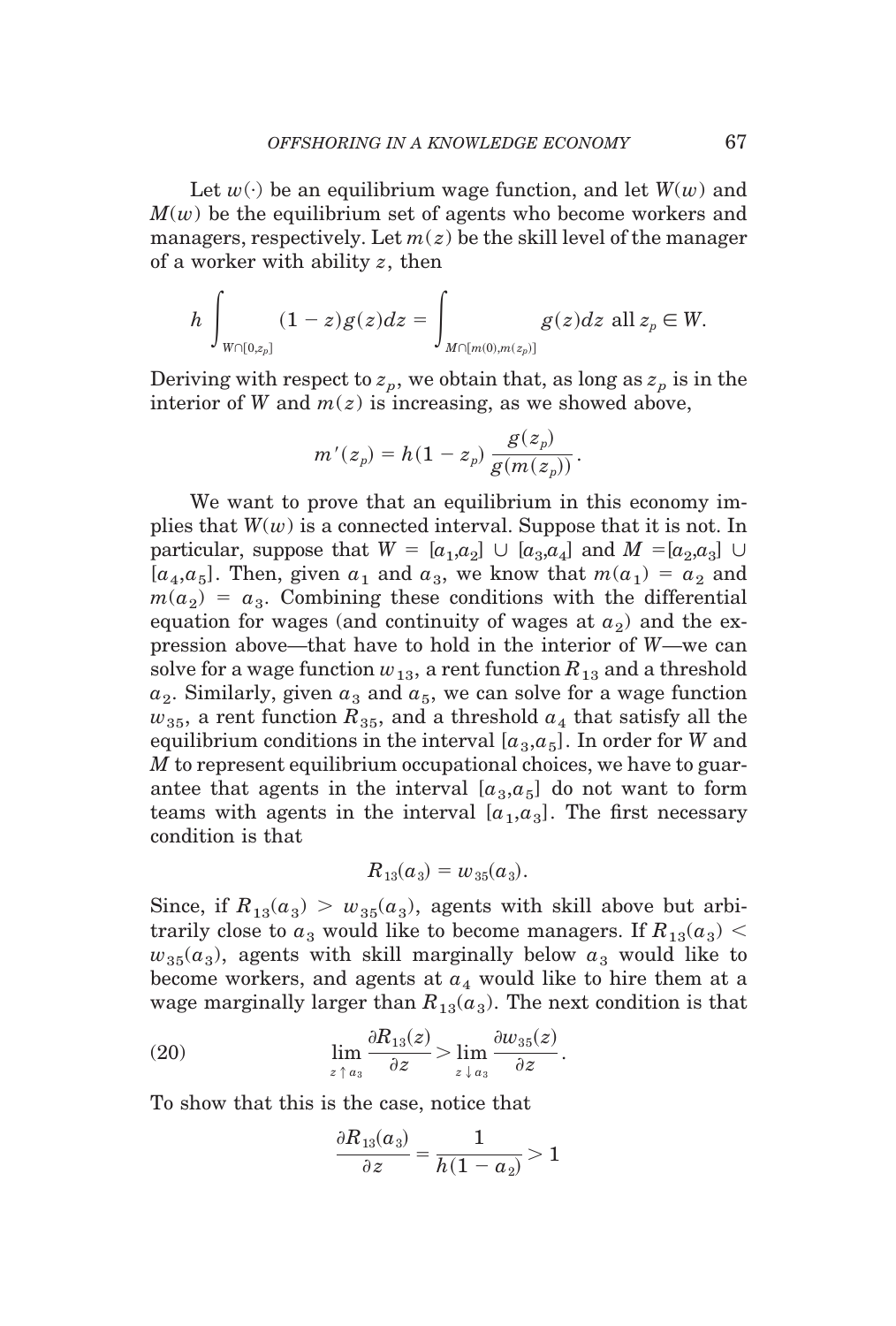by the envelope theorem. We will prove that the inequality above has to hold in equilibrium in two distinct cases: for the case when  $w_{13}(a_2) \ge a_2$  and for the case when  $w_{13}(a_2) < a_2$ . Suppose that  $w_{13}(a_2) \ge a_2$ , then, since  $\partial R_{13}(z)/\partial z > 1$  for all  $z \in [a_2, a_3]$ , we know that  $R_{13}(a_3) > a_3$  and since  $R_{13}(a_3) = w_{35}(a_3)$ ,  $w_{35}(a_3) > a_3$  $a_3$ . Then since  $h < 1$  and  $a_2 < a_3 < a_4 < \bar{z} \le 1$ , we can conclude that.

$$
\frac{\partial R_{13}(a_3)}{\partial z}=\frac{1}{h(1-a_2)}>1>\frac{a_4-w_{35}(a_3)}{1-a_3}=\frac{\partial w_{35}(a_3)}{\partial z},
$$

which proves condition (20) if  $w_{13}(a_2) \ge a_2$ . Now suppose that  $w_{13}(a_2) \leq a_2$ , then, since  $w_{35}(a_3) = R_{13}(a_3)$ , we can rewrite the right-hand side of the inequality as

$$
\frac{\partial w_{35}(a_3)}{\partial z} = \frac{a_4 - w_{35}(a_3)}{1 - a_3} = \frac{a_4 h (1 - a_2) - a_3 + w_{13}(a_2)}{(1 - a_3)h (1 - a_2)}
$$

Proving that condition (20) holds then amounts to prove that

$$
a_4h(1-a_2)+w_{13}(a_2)\leq 1
$$

or

$$
a_4\!<\!\frac{1-w_{13}(a_2)}{h(1-a_2)}.
$$

But this is trivially satisfied given that  $a_4 < \bar{z} \leq 1$ , and  $w_{13}(a_2) <$  $a_2$ .

We have established that condition (20) has to hold in equilibrium, but then  $a_4$  would like to hire  $a_3 - \varepsilon$  at a better wage than what he makes as a manager, and  $a_3$  –  $\varepsilon$  would accept the offer. To show this, consider the rents that  $a_4$  would get from hiring  $a_3$  –  $\varepsilon$  at wage  $R_{13}(a_3 - \varepsilon)$ ,

$$
\Pi(a_4, a_3 - \varepsilon) = \frac{a_4 - R_{13}(a_3 - \varepsilon)}{h(1 - (a_3 - \varepsilon))},
$$

and note that

$$
\lim_{\varepsilon\to 0}\frac{\partial\Pi(a_4,a_3-\varepsilon)}{\partial\epsilon}=\frac{R'_{13}(a_3)-w'_{35}(a_3)}{h(1-a_3)}>0,
$$

where the inequality comes from the result above. Hence, an allocation where W is not connected implies that there are incentives for agents to form different teams. This implies that an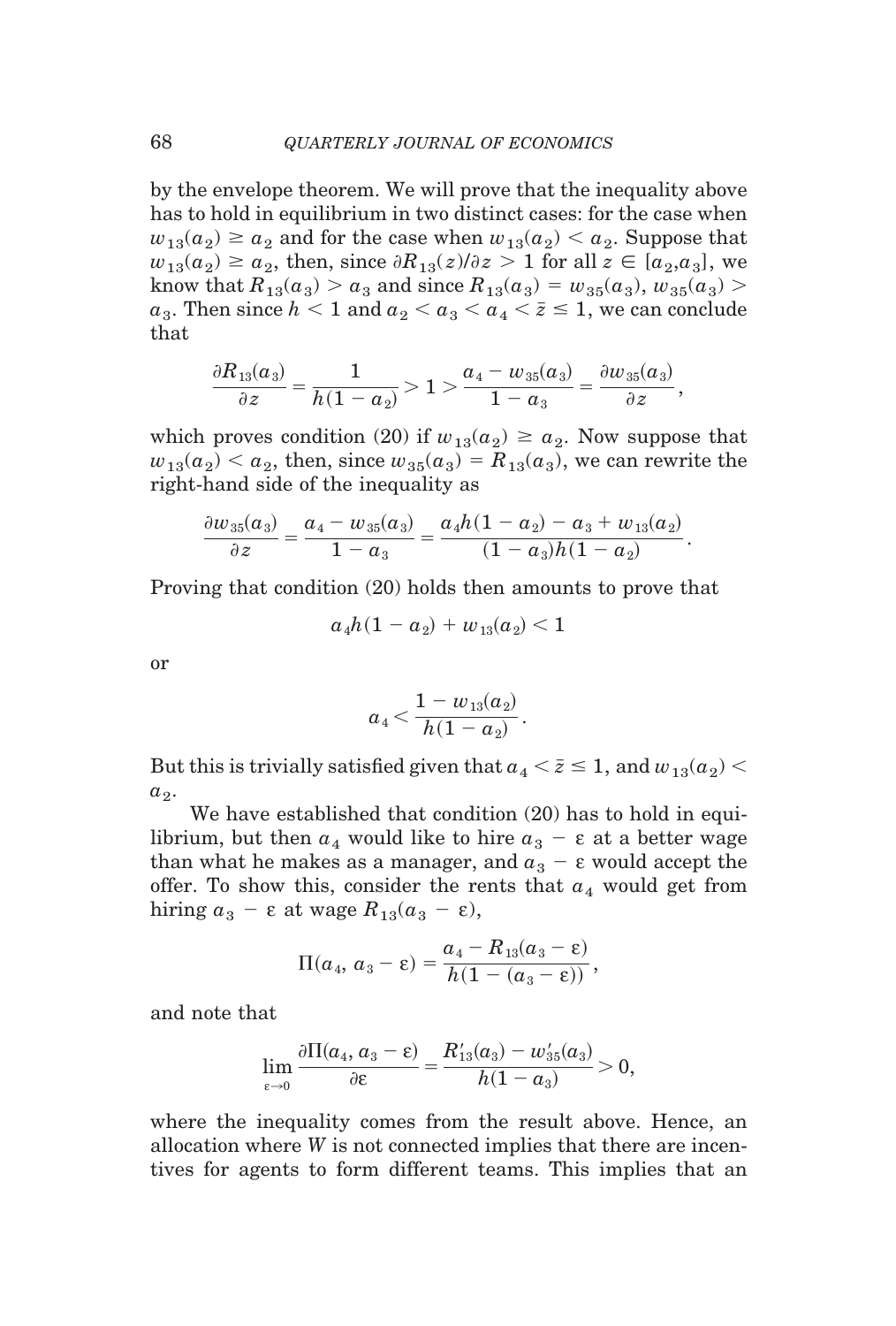equilibrium requires that W be a connected interval of the form  $[0, z^*]$ . Hence, in equilibrium  $m(0) = z^*$ , and  $m(z^*) = \overline{z}$ . An allocation that (i) satisfies the two differential equations above, (ii) satisfies the previous boundary conditions for assignment function  $m$ , and (iii) yields a continuous earnings function, exists and is unique (see Garicano and Rossi-Hansberg [2005]).

The final step is to prove that such an allocation is in fact an equilibrium. For this we need to prove that there exists an  $h^*$  > 0 such that the allocation guaranteed to exist by the above reasoning is such that  $R'(z^*) > w'(z^*)$ . To show this, we use a similar argument to the one above. Consider the incentives of a manager with ability  $\bar{z}$  to hire a worker with ability  $z^* + \varepsilon$ . Her profits are given by

$$
\Pi(\bar{z}, z^* + \varepsilon) = \frac{\bar{z} - R(z^* + \varepsilon)}{h(1 - (z^* + \varepsilon))}
$$

 $SO<sub>50</sub>$ 

$$
\lim_{\varepsilon \to 0} \frac{\partial \Pi(\bar{z}, z^* + \varepsilon)}{\partial \varepsilon} = \frac{w(z^*) - R'(z^*)}{h(1 - z^*)},
$$

since  $R(z^*) = w(z^*)$ . Hence, in equilibrium it has to be the case that  $R'(z^*) > w'(z^*)$  in order for this term to be negative. But notice that, since  $R(z^*) = w(z^*)$ .

$$
w'(z^*) = \frac{\bar{z} - w(z^*)}{1 - z^*} = \frac{h\bar{z} - z^* + w(0)}{(1 - z^*)h},
$$

which is smaller than  $1/h$  if  $h\overline{z} + w(0) < 1$ . Hence, since  $w(0) <$ 1 (if not rents of all managers would be negative), this implies that there exists an  $h^* > 0$  such that for all  $h < h^*$ .

$$
w'(z^*) < 1/h = R'(z^*).
$$

Hence, for all  $h \leq h^*$ , there exists a unique competitive equilibrium in this economy. Given that markets are complete and competitive, this implies that the equilibrium allocation in the economy is Pareto optimal.

To show that the earnings function is convex, first notice that from equation  $(3)$ 

$$
w''(z_p)=h\ \frac{g(z_p)}{g(m(z_p))}>0,
$$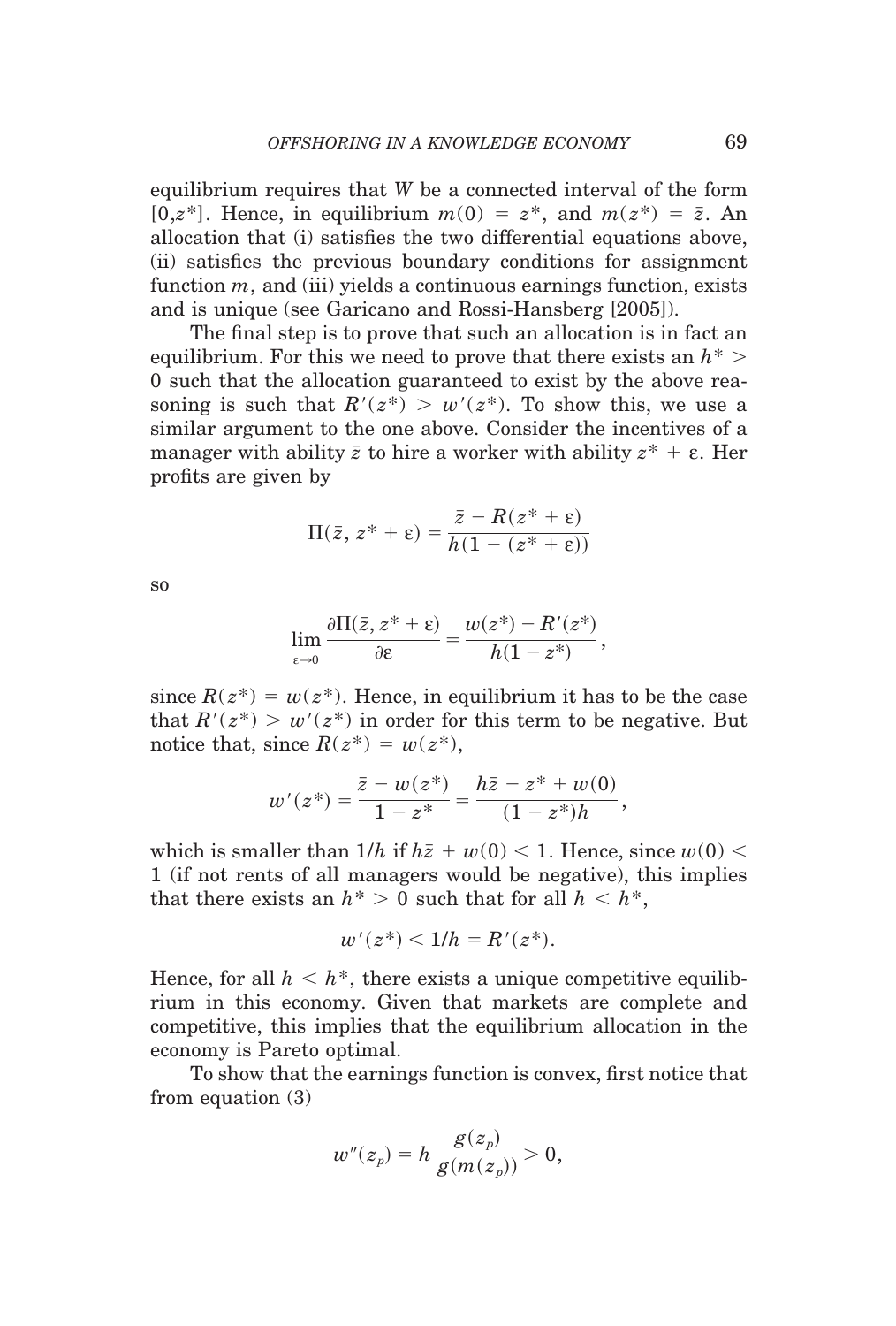while the rent function is such that

$$
R''(z_m)=\frac{(m^{-1})'(z_m)}{h(1-m^{-1}(z_m))^2}\!>0,
$$

where the last inequality follows from positive sorting.

Proof of Proposition 1. (i) We first show that the mass of workers increases in the South. This is obviously the case in a LQE, because  $z_S^* < \alpha < z_{WL}^*$ . <sup>32</sup> On the other hand, for the case of a HQE, it suffices to show that  $z_S^* < z_{WH}^*$ , but this follows from simple inspection of the formulas for these thresholds. That the mass of workers decreases in the North follows from  $z_{WH}^* < z_N^*$ and  $z_{\rm WL}^* < z_N^*$ , which are both clearly true from the expressions for these thresholds.

(ii) For the first statement we want to show that both  $m_S(z) < m_{WT}(z)$  and  $m_S(z) < m_{WH}(z)$  for all  $z \leq z_S^*$ . The first inequality follows directly from  $z_{WL}^* > z_{S}^*$  in a LQE. Similarly,  $z_{WH}^* > z_{S}^*$  immediately implies that  $m_S(z) < m_{WH}(z)$  for  $z \le z_{\alpha}$ . For the interval  $z_{\alpha} < z < z_{WH}^{*}$ , it is useful to rewrite  $m_{WH}(z)$  as  $m_{WH}(z) = hz(1 - \frac{1}{2}z) + z_{WH}^{*} + (1/\alpha)h[z(1 - \frac{1}{2}z) - z_{0}(1 \frac{1}{2}z_{\alpha}$ ). The inequality then follows from  $z_{WH}^* > z_{S}^*$  and the fact that  $x(1 - \frac{1}{2}x)$  is nondecreasing in x for  $x \in [0,1]$ . The second statement is an immediate corollary of this first result. For the third statement, it is sufficient to show that  $m_{WH}(z_s^*) > \alpha$  for all  $z_S^* < z < z_{WH}^*$ . But notice that with a couple of substitutions,  $m_{WH}(z_S^*) = \alpha + ((1 + \alpha)/\alpha)(z_{WH}^* - z_S^*) > \alpha$ , and the result follows from the monotonicity of  $m_{WH}(\cdot)$ .<sup>33</sup>

(iii) To prove the first part, we simply write  $m_w(z) - m_w(z)$ for each of the two equilibria. For the LQE one, this equals

$$
m_{WL}(z) - m_N(z) = \begin{cases} z_{WL}^* - z_N^* + (h/\alpha)z(1 - 1/2z) & \text{if } 0 < z < \alpha \\ z_{WL}^* - z_N^* + h(1 - 1/2\alpha) & \text{if } \alpha < z < z_{WL}^* \end{cases}
$$

which is nondecreasing in  $z$ , is negative for low enough  $z$  and is positive for high enough z (notice that  $z_{WL}^* - z_N^* + h(1 - \frac{1}{2}\alpha)$ ) 0 is implied by  $m_N(z_{\scriptscriptstyle WL}^*)$  < 1). For the HQE case, this equals

<sup>32.</sup> There are parameter values for which  $z_S^* > z_{WL}^*$ , but these are inconsis-

but with the existence of a LQE.<br>
33. Notice that  $m_{WH}(z_S^*) = hz_S^* (1 - \frac{1}{2}z_S^*) + z_{WH}^* + (\frac{1}{\alpha})h[z_S^*(1 - \frac{1}{2}z_S^*) - z_{\alpha}(1 - \frac{1}{2}z_{\alpha})]$ . The two substitutions are  $hz_S^*(1 - \frac{1}{2}z_S^*) + z_S^* = \alpha$  and  $hz_{\alpha}(1 - \frac{1}{2}z_{\alpha}) + z_{WH}^$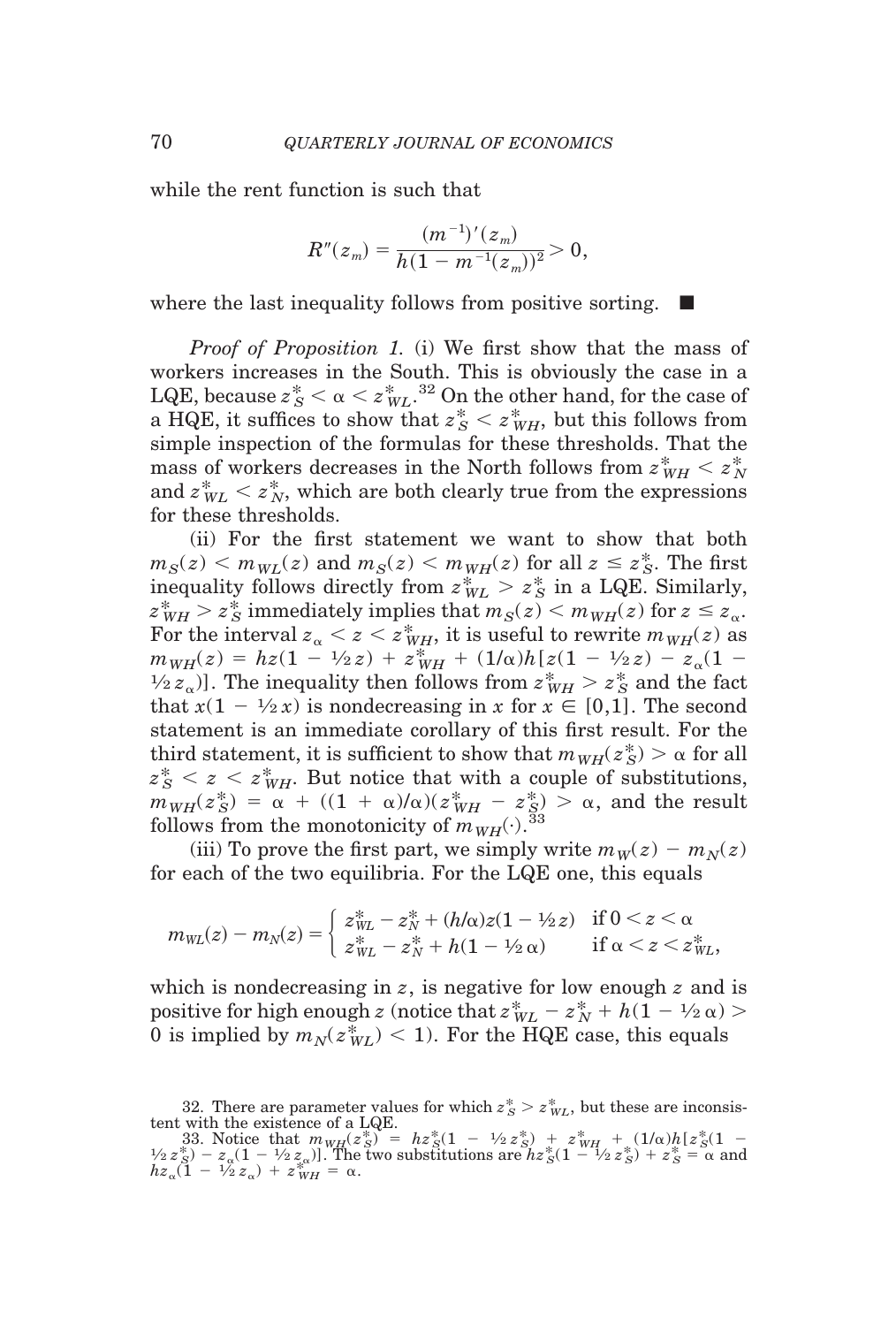$$
m_{WH}(z) - m_N(z)
$$
  
= 
$$
\begin{cases} z_{WH}^* - z_N^* & \text{if } 0 < z < z_\alpha \\ z_{WH}^* - z_N^* + (1/\alpha) h z_p (1 - 1/2 z_p) \\ - (1/\alpha) h z_\alpha (1 - 1/2 z_\alpha) & \text{if } z_\alpha < z < z_{WH}^* \end{cases}
$$

which is again nondecreasing in z, is negative for low enough z, and is positive for high enough  $z$  (the latter is implied by  $m_N(z_{WH}^*)$  < 1). The second part follows immediately, since the matching functions are monotonic and thus invertible. That is, at the same point at which workers are matched with better managers, managers are matched with worse workers. See Figure IV for an illustration.  $\mathbb{R}^n$ 

Proof of Proposition 2. Let us start with the last claim. The difference in the marginal return to skill in the South with and without globalization is given by

$$
\sigma_{1L} - \sigma_S + (h/\alpha)z
$$
 if  $0 < z < \alpha$  and  $h < 2(1 - \alpha)/(2 + \alpha - \alpha^2)$ ,  
\n
$$
\sigma_{1L} - \sigma_S + h
$$
 if  $\alpha < z < z_S^*$  and  $h < 2(1 - \alpha)/(2 + \alpha - \alpha^2)$ ,  
\n
$$
\sigma_{1H} - \sigma_S
$$
 if  $0 < z < z_\alpha$  and  $h > 2(1 - \alpha)/(2 + \alpha - \alpha^2)$ ,  
\n
$$
\sigma_{1H} - \sigma_S + (h/\alpha)(z - z_\alpha)
$$
 if  $z_\alpha < z < z_S^*$  and  $h > 2(1 - \alpha)/(2 + \alpha - \alpha^2)$ .

It is thus sufficient to show that  $\sigma_{1L} > \sigma_S$  and  $\sigma_{1H} > \sigma_S$ . That  $\sigma_{1L} >$  $\sigma_S$  follows directly from the expressions after realizing that  $z_{WL}^* > z_S^*$ and  $z_{\rm WT}^* > \frac{1}{2} \alpha$  in a LQE. For  $\sigma_{1H} > \sigma_{\rm S}$ , rewrite (18) as

$$
\sigma_{1H} \!=\! \frac{h z^*_{\mathrm{W\!H}} (1+ \frac{1}{2} h z^*_{\mathrm{W\!H}})}{1+h-h z^*_{\mathrm{W\!H}}} + \frac{(h^2\!/2\alpha)(z^*_{\mathrm{W\!H}} - z_{\alpha})^2}{1+h-h z^*_{\mathrm{W\!H}}}> \sigma_{S_2}
$$

where the inequality follows since the first term is increasing in  $z_{WH}^*$  and  $z_{WH}^* > z_{S}^*$ , and the second term is positive. This result, combined with  $z_{WH}^* > z_{S}^*$ , implies that wage inequality in the South increases with globalization.  $\blacksquare$ 

*Proof of Proposition 3.* Simple differentiation of (10) yields

$$
\frac{\partial z^{\text{*}}_{\textit{WL}}}{\partial h}=-\,\frac{\sqrt{1+h^2(3-\alpha)}-1}{h^2\sqrt{1+h^2(3-\alpha)}}<0,
$$

and differentiation of (15) results in

$$
\begin{aligned} &\frac{\partial z_{\rm\,}^{\rm\scriptscriptstyle w}}{\partial h} \\ &= \frac{1+h+\alpha-h\alpha-(1+\alpha)\sqrt{1+h^2+((1-\alpha)/(1+\alpha))2h}}{(\alpha+1)h^2\sqrt{1+h^2+((1-\alpha)/(1+\alpha))2h}} < 0, \end{aligned}
$$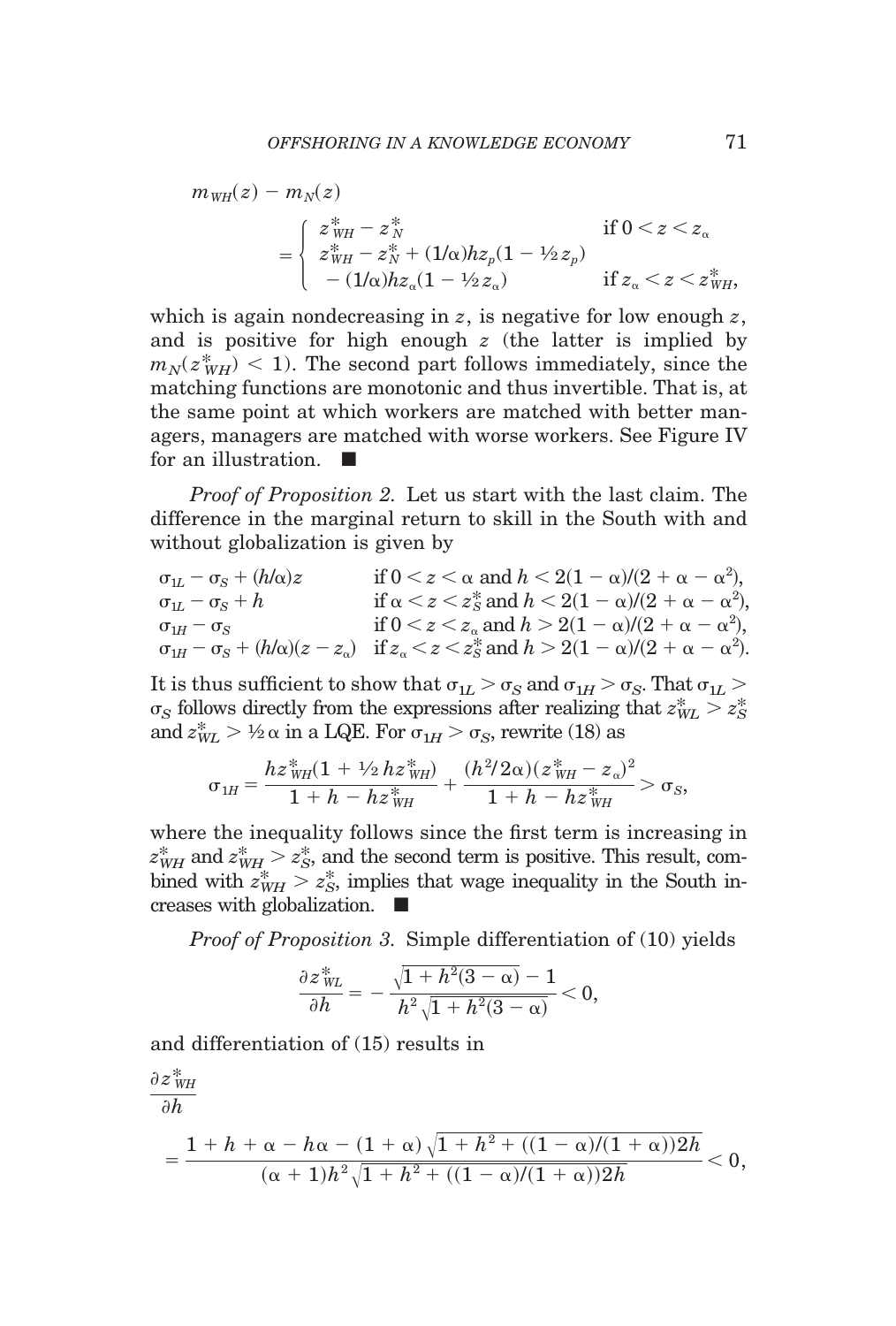where the sign follows from

$$
(1+h+\alpha-h\alpha)^2-(1+\alpha)^2\bigg(1+h^2+\bigg(\frac{1-\alpha}{1+\alpha}\bigg)2h\bigg)=-4\alpha h^2.
$$

The conclusions on the set of workers and managers follow directly from this result and the definitions of a LQE and HQE.

Differentiating  $z_w^*$  with respect to  $\alpha$ , results in

$$
\frac{\partial z^*_{WL}}{\partial \alpha} = \frac{h}{2\,\sqrt{1\,+\,h^2(3-\alpha)}} > 0
$$

and

$$
\frac{\partial z^*_{\textit{WH}}}{\partial \alpha} = \frac{2}{(1+\alpha)^2 \sqrt{\frac{(1+\alpha)(1+h^2)+2h(1-\alpha)}{1+\alpha}}} > 0.
$$

The last two statements follow from this result as well as from the fact that  $z_{WH}^*/\alpha$  is decreasing in  $\alpha$  (i.e.,  $(\partial z_{WH}^*/\partial \alpha) \alpha < z_{WH}^*$ ), as shown in the proof of Proposition 4.

Proof of Proposition 4. First, consider the effect of h on the quantity of offshoring. The measure of the quantity of offshoring is given by

$$
O_W = \begin{cases} 1 & \text{if } h < 2(1 - \alpha)/(2 + \alpha - \alpha^2) \\ 1 - (z_\alpha/z_{WH}^*) & \text{if } h > 2(1 - \alpha)/(2 + \alpha - \alpha^2). \end{cases}
$$

That is, the quantity of offshoring is the proportion of southern workers in international teams. The quantity of workers engaged in offshoring is in turn given by  $\alpha$  in a LQE and by  $z_{WH}^* - z_{\alpha}$  in a HQE. We first prove the first statement of the proposition, namely, that  $z_{WH}^* - z_{\alpha}$  is a decreasing function of h. Toward a contradiction, suppose that  $z_{WH}^* - z_{\alpha}$  is a weakly increasing function of  $h$ . Then, the number of workers hired by northern managers in [ $\alpha$ ,1] weakly increases with h. But as we show below in the proof of Proposition 5, firm size (given by  $1/h(1 - m_{WH}^{-1}(z))$ ) is decreasing in h for any skill level  $z_m$  of the manager. Hence, since the number of managers in  $[\alpha,1]$  has not changed, the number of workers in their firms must have gone down: a contradiction. Hence  $z_{WH}^* - z_{\alpha}$  decreases with h or

$$
\frac{\partial z^*_{\;\text{WH}}}{\partial h}-\frac{\partial z_\alpha}{\partial h}<0.
$$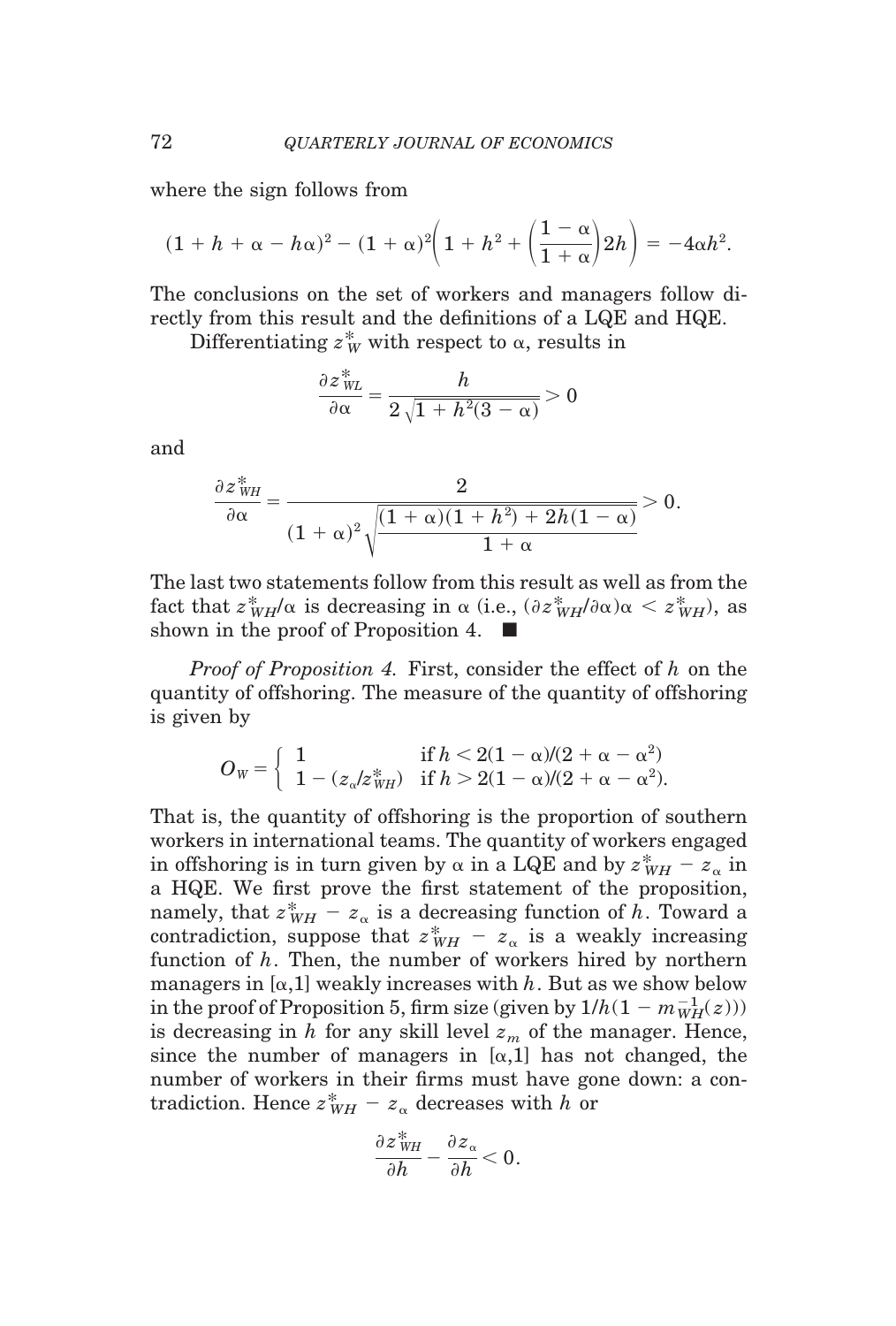Moving to the first statement of the proposition, notice that since  $z_{\alpha} < z_{w}^{*}$ , the above inequality implies that

$$
\frac{\partial z_{\text{ \tiny }}\text{ \tiny WH}}{\partial h} \, z_{\text{ \tiny } \alpha} < \frac{\partial z_{\text{ \tiny }}\alpha}{\partial h} \, z_{\text{ \tiny }}\text{ \tiny WH},
$$

and thus  $z_0/z_W$  is increasing in h. This in turn implies that the quantity of offshoring is weakly decreasing in  $h$ .

We now turn to the effect of  $\alpha$  on the quantity of offshoring. Simple differentiation and equation (14) imply that

$$
\begin{split} \frac{\partial (z_\alpha/z^*_{WH})}{\partial \alpha}&=\frac{1}{(1-z_\alpha)hz^{\frac{*2}{WH}}}\left(z^*_{WH}\left(1-\frac{\partial z^*_{WH}}{\partial \alpha}\right)-hz_\alpha(1-z_\alpha)\,\frac{\partial z^*_{WH}}{\partial \alpha}\right)\\ &=\frac{1}{(1-z_\alpha)hz^{\frac{*2}{WH}}}\left(z^*_{WH}-\frac{\partial z^*_{WH}}{\partial \alpha}\left(\alpha-1/2\;hz_\alpha^2\right)\right)\\ &>\frac{1}{(1-z_\alpha)hz^{\frac{*2}{WH}}}\left(z^*_{WH}-\alpha\;\frac{\partial z^*_{WH}}{\partial \alpha}\right), \end{split}
$$

and so  $\partial(z_{\alpha}/z_{WH}^*)/\partial \alpha > 0$  if  $z_{WH}^* > \alpha(\partial z_{WH}^*/\partial \alpha)$ . But simple algebra delivers

$$
z_{WH}^{*} - \left(\frac{\partial z_{WH}^{*}}{\partial \alpha}\right) \alpha
$$
  
= 
$$
\frac{v_{1}(h,\alpha) - v_{2}(h,\alpha)}{h(\alpha + 1)^{2} \sqrt{(1/(\alpha + 1))(2h + \alpha - 2h\alpha + h^{2} + h^{2}\alpha + 1)}},
$$

where

$$
v_1(h,\alpha) = (\alpha + 1)^2(h+1)
$$
  
\$\times \sqrt{\frac{1}{\alpha + 1}(2h + \alpha - 2h\alpha + h^2 + h^2\alpha + 1)}\$

 $v_2(h,\alpha) = 2h + 2\alpha + 2h\alpha + h^2 + \alpha^2 - 2h\alpha^2 + 2h^2\alpha + h^2\alpha^2 + 1.$ Now note that  $v_1(h,\alpha) > v_2(h,\alpha)$  if and only if

$$
v_1(h,\alpha)^2 - v_2(h,\alpha)^2
$$
  
=  $4\alpha^2h(h + 2\alpha + h^2 + \alpha^2 - 2h\alpha^2 + 2h^2\alpha + h^2\alpha^2 + 1) > 0$ ,

which is clearly true. Hence,

$$
\frac{\partial (z_{\alpha}/z_{\mathit{WH}}^*)}{\partial \alpha} > 0,
$$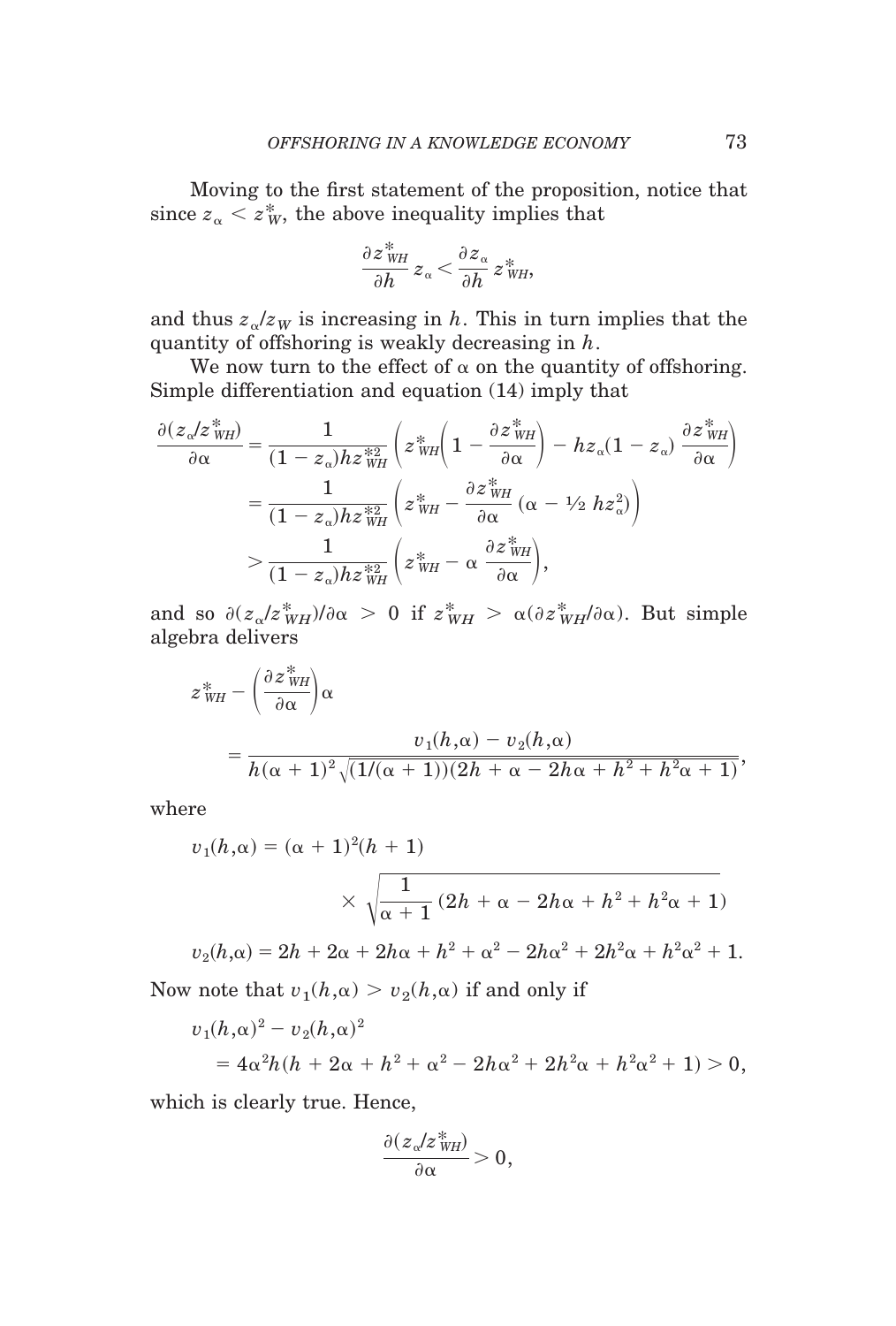which implies from the definition of  $O_W$  that the quantity of offshoring is strictly decreasing in  $\alpha$ .

Finally, we want to show that the measure of workers engaged in offshoring also decreases with  $\alpha$ ; that is,

$$
\frac{\partial((z_{\mathit{WH}}^*-z_{\alpha})/\alpha)}{\partial\alpha}<0
$$

To see this, notice that

$$
-\frac{\partial((z_{\rm WH}^* - z_{\alpha})/\alpha)}{\partial \alpha} = \frac{1}{\alpha^2} \left( \left[ z_{\rm WH}^* - \frac{\partial z_{\rm WH}^*}{\partial \alpha} \alpha \right] + \left[ \frac{\alpha}{h(1 - z_{\alpha})} \left( 1 - \frac{\partial z_{\rm WH}^*}{\partial \alpha} \right) - z_{\alpha} \right] \right) > \frac{1}{\alpha^2 h(1 - z_{\alpha})} \left( \alpha \left( 1 - \frac{\partial z_{\rm WH}^*}{\partial \alpha} \right) - h z_{\alpha} (1 - z_{\alpha}) \right) > \frac{1}{\alpha^2 h(1 - z_{\alpha})} \left( \alpha \left( 1 - \frac{\partial z_{\rm WH}^*}{\partial \alpha} \right) - h z_{\alpha} (1 - \frac{1}{2} z_{\alpha}) \right) = \frac{1}{\alpha^2 h(1 - z_{\alpha})} \left( \alpha \left( 1 - \frac{\partial z_{\rm WH}^*}{\partial \alpha} \right) - (\alpha - z_{\rm WH}^*) \right) > 0,
$$

where we have used twice that  $z_{WH}^* > \alpha(\partial z_{WH}^* / \partial \alpha)$  as well as  $m_{WH}(z_{\alpha}) = \alpha$ .

*Proof of Proposition 5.* From Proposition 3, a decrease in h increases  $z_{w}^{*}$ , say from  $z_{w0}^{*}$  to  $z_{w1}^{*}$ . From the boundary condition  $m_{w}(0) = z_{w}^{*}$ , it follows that the worst agent is matched with a better manager. Similarly, the boundary condition  $m_w(z_w^*) = 1$ implies that the match for workers with  $z_n = z_{w_0}^*$  worsens. It remains to show that the change in the match is a monotonic function of the skill of the worker. But simple inspection of the formulas for  $m_{WL}(z_p)$  and  $m_{WH}(z_p)$  reveals that  $\partial^2 m_{WL}(z_p)$ /  $\partial h \partial z_p > 0$  because  $z_p(1 - \frac{1}{2}z_p)$  is increasing in  $z_p$ . To prove the second claim, we need to show that  $h(1 - m_w^{-1}(z_m))$  increases in h for all  $z_m$  in  $[z_w^*,1]$ . This amounts to computing these partial derivatives for each segment of each equilibrium and showing that they are positive. Simple but tedious derivation then confirms the first result.

To understand the effect of changes in  $\alpha$ , note that making use of the boundary conditions as well  $\partial z_{WL}^* / \partial \alpha > 0$ , it is straightforward to see that the least-skilled worker is matched with a better manager, while the ex ante most-skilled worker is matched with a worse manager. For claim (i), it remains to show that the change in the match is a monotonic function of the skill of the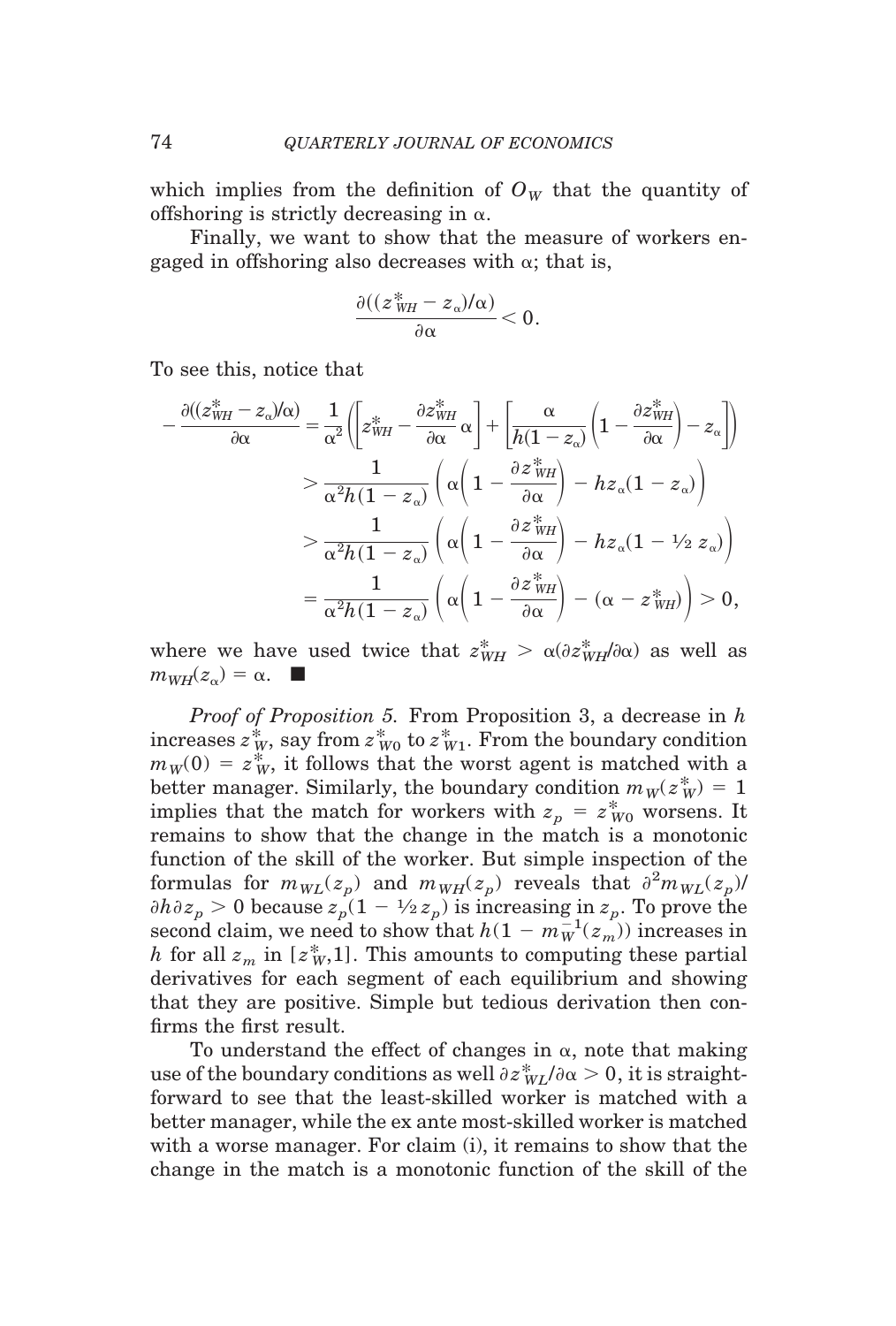worker; i.e.,  $\partial^2 m_W(z_n)/\partial \alpha \partial z \leq 0$ . Again, this is clear from inspection of the formulas for  $m_{\text{WL}}(z)$  and  $m_{\text{WH}}(z)$  because  $z(1 - \frac{1}{2}z)$ is increasing in  $z_n$ . Hence, for each equilibrium, there exist a thresholds  $\varphi_i \leq z_{W_i}^{*f}$ ,  $j = H, L$ , such that all workers with  $z \leq \varphi_i$ , are matched with a better manager, while all workers with  $z > \varphi_i$ are matched with a worse manager.

A corollary of this result is that all managers with skill below  $m_{W_i}(\varphi_i)$  are matched with lower-skilled workers, while all managers with skill above  $m_{W_i}(\varphi_i)$  are matched with higher-skilled workers. This immediately delivers claim (ii) because remember that firm size is the inverse of  $h(1 - m_w^{-1}(z_m))$ .

For claims (iii) and (iv), notice that  $\partial^2 m_{WI}(z)/\partial \alpha \partial z = 0$  for  $\alpha < z < z_{WL}^*$  which implies (given the effect on the boundary agents) that  $0 < \varphi_I < \alpha$ . Similarly,  $\partial^2 m_{WH}(z)/\partial \alpha \partial z = 0$  for  $0 <$  $z_n < z_{\alpha}$  implies that  $z_{\alpha} < \varphi_H < z_{WH}^*$ . By the monotonicity of  $m_w(z)$ , these inequalities in turn imply  $z_{WL}^* < m_{WL}(\varphi_L)$  $m_{\rm WL}(\alpha)$  and  $\alpha < m_{\rm WH}(\varphi_H) < 1$ . To see that this is sufficient for claims (iii) and (iv), simply remember that the interval of managers that offshore in each equilibrium is  $(z_{WL}^*, m_{WL}(\alpha))$  and  $(\alpha,$ 1), respectively; while the interval of nonoffshorers is  $(m_{WL}(\alpha), 1)$ and  $(z_{WH}^*, \alpha)$ , respectively.

**HARVARD UNIVERSITY UNIVERSITY OF CHICAGO** PRINCETON UNIVERSITY

#### **REFERENCES**

- Acemoglu, Daron, "Patterns of Skill Premia," Review of Economic Studies, LXX  $(2003)$ , 199-230.
- Aitken, Brian, Gordon H. Hanson, and Ann E. Harrison, "Wages and Foreign Ownership: A Comparative Study of Mexico, Venezuela, and the United States," Journal of International Economics, XL (1996), 345–371.
- Antràs, Pol, "Firms, Contracts, and Trade Structure," Quarterly Journal of Economics, CXVIII (2003), 1375-1418.
- "Incomplete Contracts and the Product Cycle," American Economic Review,  $XCV(2005), 1054-1073.$
- Antras, Pol, and Elhanan Helpman, "Global Sourcing," Journal of Political Economy, CXII (2004), 552–580.
- Antras, Pol, Luis Garicano, and Esteban Rossi-Hansberg, "Offshoring in a Knowledge Economy," National Bureau of Economic Research Working Paper No.<br>11094, January 2005.
- Antràs, Pol, Luis Garicano, and Esteban Rossi-Hansberg, "Extensive Offshoring:
- The Role of Middle Management," mimeo, Harvard University, January 2006.<br>Autor, David H., Lawrence F. Katz, and Melissa S. Kearney, "Trends in U. S.<br>Wage Inequality: Re-Assessing the Revisionists," mimeo, Massachusetts Institute of Technology, 2004.<br>Autor, David H., Frank Levy, and Richard J. Murname, "The Skill Content of
- Recent Technological Change: An Empirical Exploration," Quarterly Journal of Economics, CXVIII (2003), 1279-1334.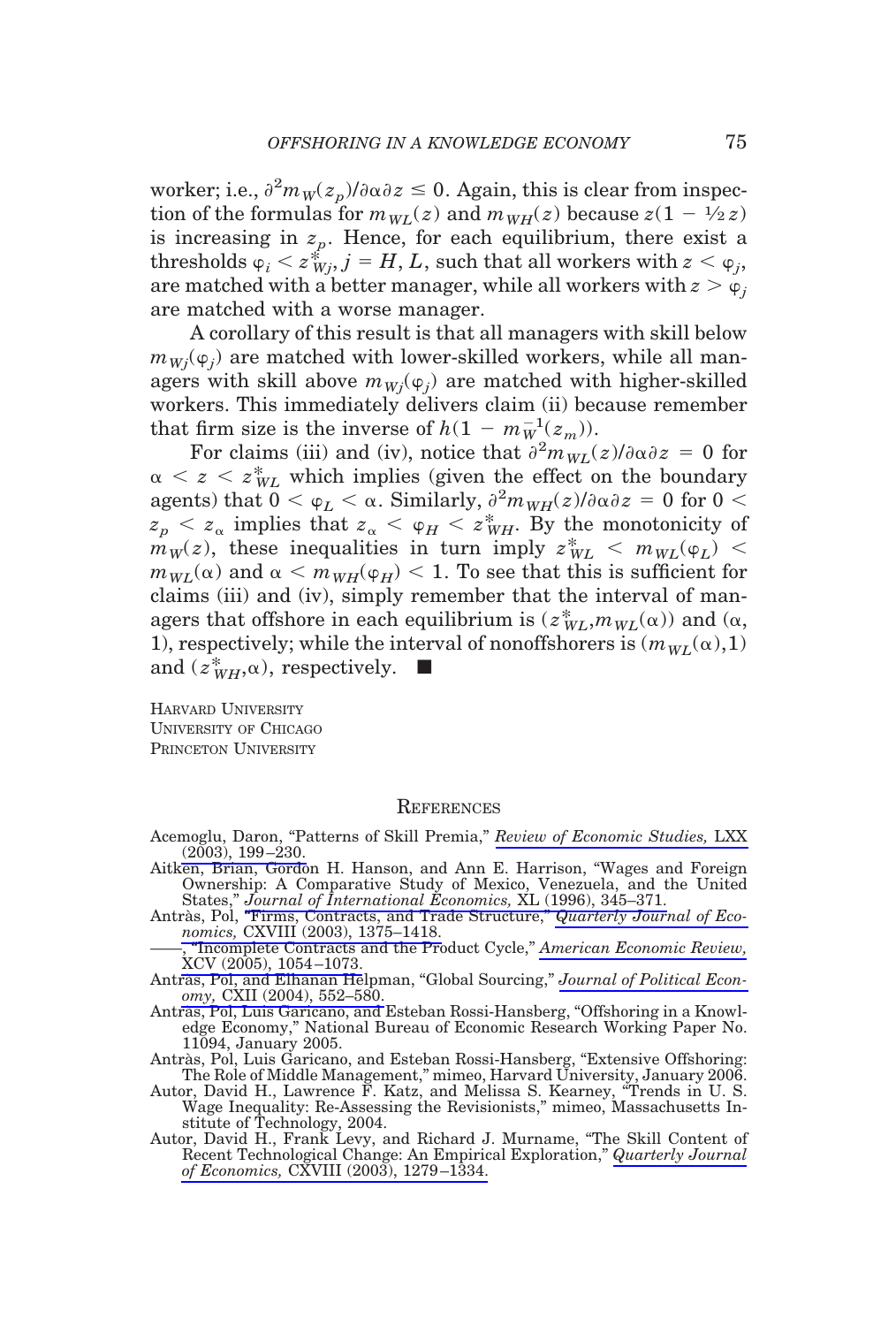- Bernard, Andrew, Raymond Robertson, and Peter Schott, "Is Mexico a Lumpy Country?" National Bureau of Economic Research Working Paper No. 10898, November 2004.
- Feenstra, Robert C., and Gordon H. Hanson, "Foreign Investment, Outsourcing and Relative Wages," in Robert C. Feenstra, Gene M. Grossman, and Douglas A. Irwin, eds., Political Economy of Trade Policy: Essays in Honor of Jagdish<br>Bhagwati (Cambridge, MA: MIT Press, 1996a), pp. 89–127.
- Feenstra, Robert C., and Gordon H. Hanson, "Globalization, Outsourcing, and Wage Inequality," American Economic Review, LXXXVI (1996b), 240-245.
- Feenstra, Robert C., and Gordon H. Hanson, "Foreign Direct Investment and Relative Wages: Evidence from Mexico's Maquiladoras," Journal of International Economics, XLII (1997), 371-393.
- Feenstra, Robert C., and Gordon H. Hanson, "The Impact of Outsourcing and High-Technology Capital on Wages: Estimates for the United States, 1972–
- 1990," Quarterly Journal of Economics, CXIV (1999), 907–940.<br>Feenstra, Robert C., and Gordon H. Hanson, "Global Production Sharing and Rising Inequality: A Survey of Trade and Wages," in E. Kwan Choi and James Harrigan, eds., Handbook of International Trade (Oxford, UK: Basil-Blackwell,  $2003$ , pp.  $146-185$ .
- Garicano, Luis, "Hierarchies and the Organization of Knowledge in Production," Journal of Political Economy, CVIII (2000), 874-904.
- Garicano, Luis, and Esteban Rossi-Hansberg, "Organization and Inequality in a Knowledge Economy," National Bureau of Economic Research Working Paper<br>No. 11458, June 2005.
- Garicano, Luis, and Esteban Rossi-Hansberg, "Inequality and the Organization of Knowledge," American Economic Review, Papers and Proceedings, XCIV  $(2004), 197 - 202.$
- Goldberg, Pinelopi Koujianou, and Nina Pavenik, "Trade, Inequality, and Poverty: What Do We Know? Evidence from Recent Trade Liberalization Episodes in Developing Countries," in Susan M. Collins and Dani Rodrik, eds., *Brookings* Trade Forum, 2004: Globalization, Poverty, and Inequality (Washington, DC: Brookings Institution Press, 2004), pp. 223-269.
- Grossman, Sanford J., and Oliver D. Hart, "The Costs and Benefits of Ownership:<br>A Theory of Vertical and Lateral Integration," Journal of Political Economy, XCIV (1986), 691-719.
- Grossman, Gene M., and Elhanan Helpman, "Managerial Incentives and the International Organization of Production," Journal of International Economics, LXIII (2004), 237-262.
- Grossman, Gene M., and Giovanni Maggi, "Diversity and Trade," American Economic Review, XC (2000), 1255-1275.
- Hanson, Gordon H., and Ann E. Harrison, "Trade Liberalization and Wage Inequality in Mexico," Industrial and Labor Relations Review, LII (1999),  $271 - 288.$
- Helpman, Elhanan, "A Simple Theory of International Trade with Multinational Corporations," Journal of Political Economy, XCII (1984), 451–471.<br>Helpman, Elhanan, Marc J. Melitz, and Stephen R. Yeaple, "Exports versus FDI
- with Heterogeneous Firms," American Economic Review, XCIII (2004),  $300 - 316.$
- Holmström Bengt, and Paul R. Milgrom, "The Firm as an Incentive System," American Economic Review, LXXXIV (1994), 972-991.
- Kremer, Michael, and Eric Maskin, "Wage Inequality and Segregation by Skill," mimeo, Harvard University, 1997.
- Kremer, Michael, and Eric Maskin, "Globalization and Inequality," mimeo, Harvard University, 2003.
- Lawrence, Robert Z., and Matthew J. Slaughter, "International Trade and American Wages: Great Sucking Sound or Small Hiccup?" Brookings Papers on Economic Activity, 2 (1993), 161-210.
- Lipsey, Robert E., and Frederik Sjoholm, "Foreign Direct Investment, Education and Wages in Indonesian Manufacturing," Journal of Development Economics, LXXIII (2004), 415–422.
- Lucas, Jr., Robert, "On the Size Distribution of Business Firms," Bell Journal of Economics, IX (1978), 508-523.